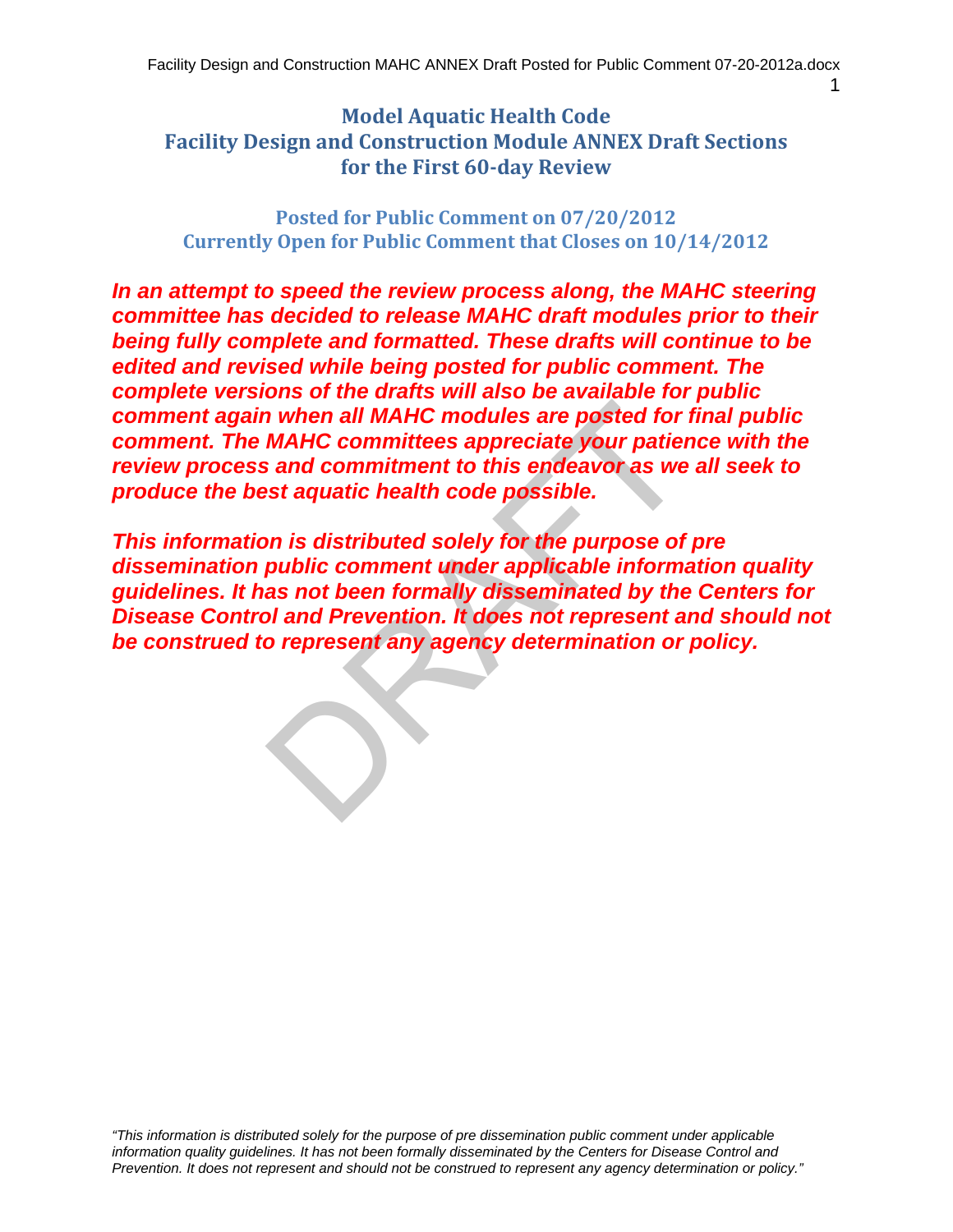# **MAHC Facility Design and Construction Module Abstract**

The sound design and construction of swimming pools, spas, and aquatic venues are paramount to ensuring health and safety of patrons who use these facilities. The Facility Design & Construction Module contains requirements for new pool construction that includes:

1) Design/construction aspects of the pool shell that include general shape, design, and slope requirements to prevent injury;

2) Design/construction aspects of the aquatic venue that include decks, lighting, electrical, wastewater, and fencing;

3) Design/construction aspects of specialty bodies of water and features that include spas, wave pools, slide pools, wading pools, and infinity edges; and

4) Design/construction parameters for pool equipment and under what conditions its use is acceptable including starting blocks, moveable floors, bulkheads, and diving boards.

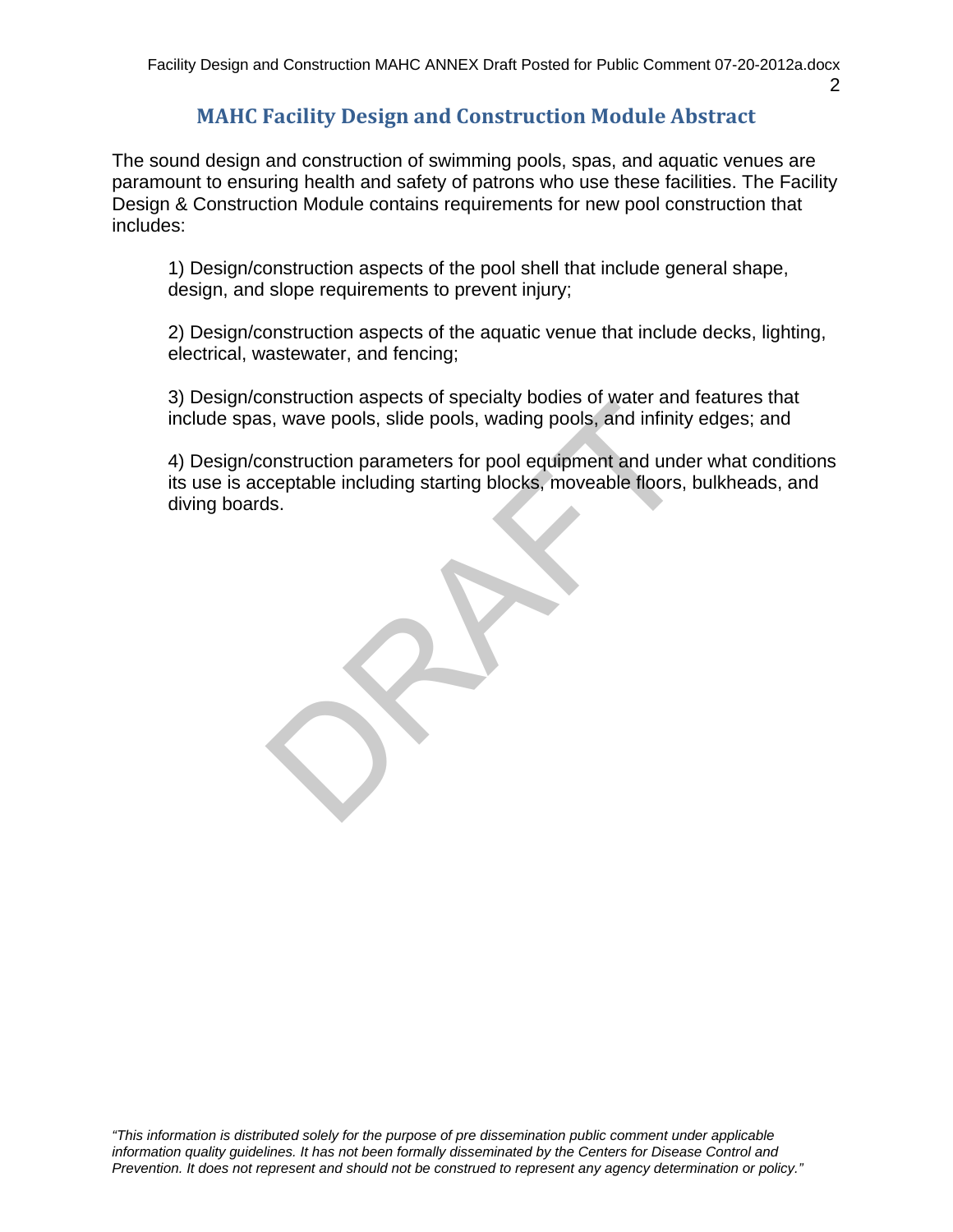3

## **MAHC Facility Design and Construction Module Review Guidance**

#### The **Model Aquatic Health Code (MAHC) Steering**

(http://www.cdc.gov/healthywater/swimming/pools/mahc/steering-committee/) **and Technical**  (http://www.cdc.gov/healthywater/swimming/pools/mahc/technical-committee/) **Committees** appreciate your willingness to review this draft MAHC module. Your unique perspectives and science-based suggestions will help ensure that the best available standards and practices for protecting aquatic public health are available for adoption by state and local environmental health programs.

Review Reminders:

- Please download and use the **MAHC Comment Form**  (http://www.cdc.gov/healthywater/swimming/pools/mahc/structure-content/) to submit your detailed, succinct comments and suggested edits. Return your review form by 10/14/2012, as an email attachment to **MAHC@cdc.gov**.
- If part of a larger group or organization, please consolidate comments to speed the MAHC response time to public comments.
- detailed, succinct comments and suggested edits. Return<br>2, as an email attachment to **MAHC@cdc.gov**.<br>1997 group or organization, please consolidate comments<br>1998 time to public comments.<br>
Sontext for this module review, pl To provide context for this module review, please consult the **MAHC Strawman Outline**  (http://www.cdc.gov/healthywater/pdf/swimming/pools/mahc/structure-content/mahcstrawman.pdf). Section headers of related content have been included in this draft module to assist reviewers to see where each section fits into the overall MAHC structure. Additional MAHC draft modules that contain this content will be or already have been posted for your review.
- The complete draft MAHC, with all of the individual module review comments addressed will be posted again for a final review and comment before MAHC publication. This will enable reviewers to review modules in the context of other modules and sections that may not have been possible during the initial individual module review.
- The published MAHC will be regularly updated through a collaborative all-stakeholder process.

Please address any questions you may have about MAHC or the review process to **MAHC@cdc.gov**. You may also request to be on the direct email list for alerts ("Get Email Updates" is in a box on the right hand side of the Healthy Swimming website at www.cdc.gov/healthyswimming) on the other draft MAHC modules as they are released for public comment.

Thank you again, and we look forward to your help in this endeavor. Sincerely,

Douglas C. Sackett, Director MAHC Steering Committee

The Facility Design and Construction CODE Module provides a Table of Contents giving the context of the Facility Design and Construction Design, Construction, Operation and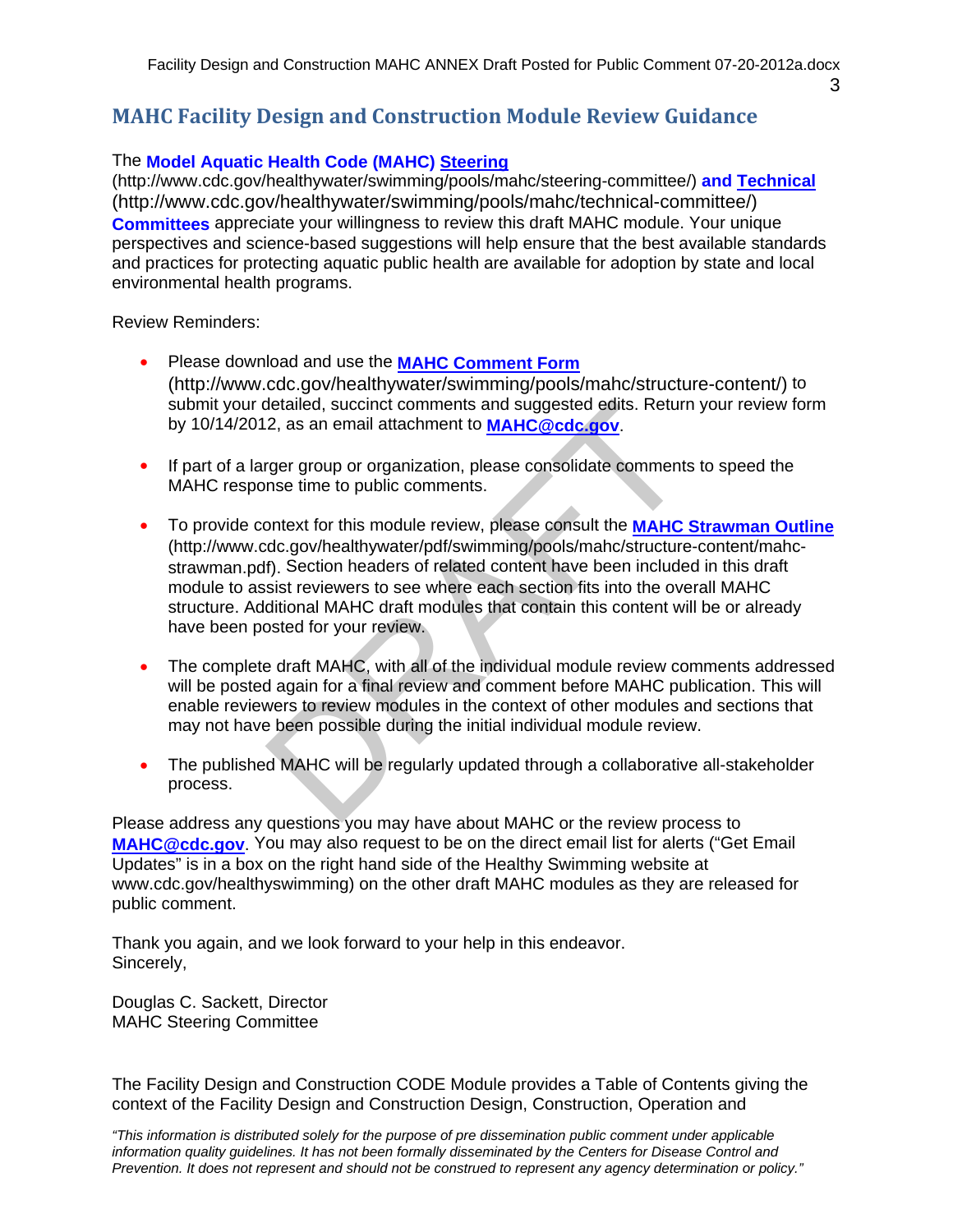$\lambda$ 

Maintenance in the overall Model Aquatic Health Code's Strawman Outline (http://www.cdc.gov/healthywater/pdf/swimming/pools/mahc/structure-content/mahcstrawman.pdf).

#### *Reviewer Note on Module Section Numbering:*

Please use the specific section numbers to make your comments on this Draft Model Aquatic Health Code module. These numbers may eventually change during the editing of the compiled Draft that will be issued for a final round of comments.

## Reviewer Note on the MAHC Annex

## **Rationale**

The annex is provided to:

- (a) Give explanations, data, and references to support why specific recommendations are made;
- (b) Discuss the rationale for making the code content decisions;
- (c) Provide a discussion of the scientific basis for selecting certain criteria, as well as discuss why other scientific data may not have been selected, e.g. due to data inconsistencies;
- (d) State areas where additional research may be needed;
- (e) Discuss and explain terminology used; and
- **EVIEWER NOTE ON THE MAPPLE ANTIEX**<br>sprovided to:<br>explanations, data, and references to support why s<br>nmendations are made;<br>uss the rationale for making the code content decisid<br>de a discussion of the scientific data may n (f) Provide additional material that may not have been appropriately placed in the main body of the model code language. This could include summaries of scientific studies, charts, graphs, or other illustrative materials.

## **Content**

The annexes accompanying the code sections are intended to provide support and assistance to those charged with applying and using Model Aquatic Health Code provisions. No reference is made in the text of a code provision to the annexes which support its requirements. This is necessary in order to keep future laws or other requirements based on the Model Aquatic Health Code straightforward. However, the annexes are provided specifically to assist users in understanding and applying the provisions uniformly and effectively. They are not intended to be exhaustive reviews of the scientific or other literature but should contain enough information and references to guide the reader to more extensive information and review.

It is, therefore, important for reviewers and users to preview the subject and essence of each of the annexes before using the document. Some of the annexes (e.g., References, Public Health Rationale) are structured to present the information in a column format similar to the code section to which they apply. Other annexes or appendices provide information and materials intended to be helpful to the user such as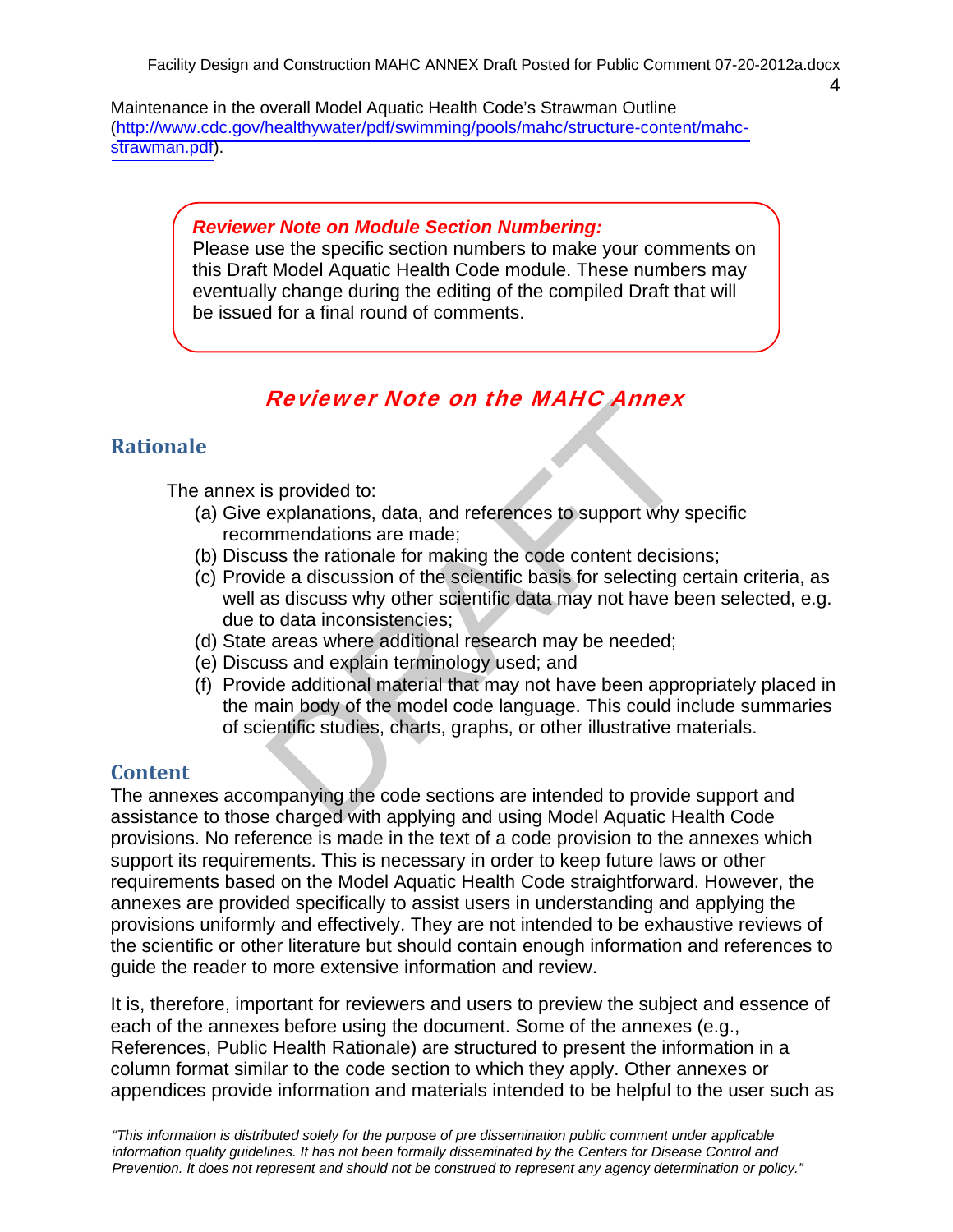5

model forms that can be used, recreational water illness outbreak response guidelines, and guidelines for facility inspection.

## **Appendices**

Additional information that falls outside the flow of the annex may be included in the Model Aquatic Health Code Annex

Acronyms in this Module: See the Facility Design and Construction Module, Code **Section** 

 **Glossary Terms in this Module:** See the Facility Design and Construction Module, Code Section

cument does not address all health and safety concuse. It is the responsibility of the user of this docum<br>and safety practices and determine the applicability<br>each use. *Preface: This document does not address all health and safety concerns, if any, associated with its use. It is the responsibility of the user of this document to establish appropriate health and safety practices and determine the applicability of regulatory limitations prior to each use.*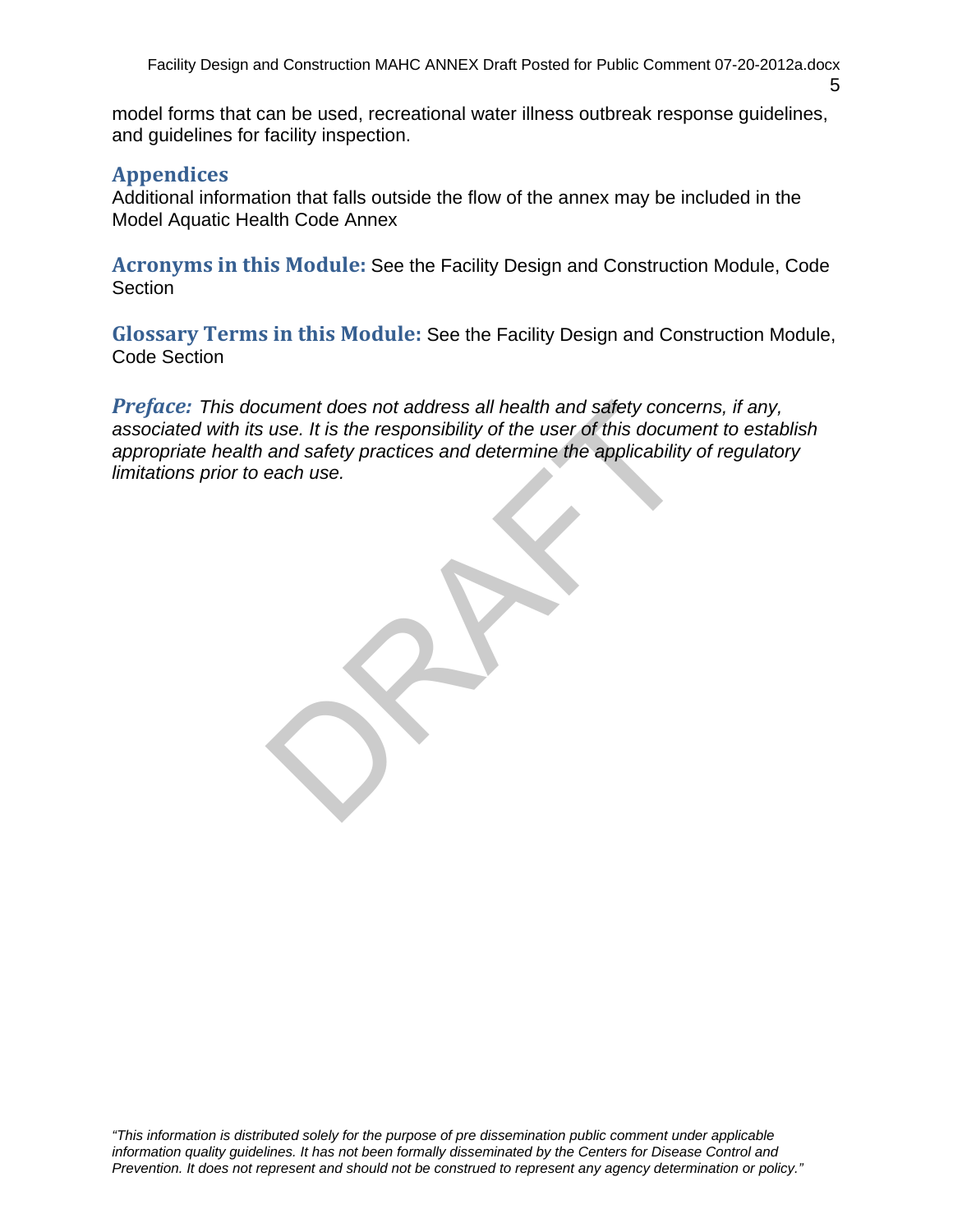#### 6

## **Model Aquatic Health Code Facility Design and Construction Module Annex 4.0 Design and Construction**

| <b>Keyword</b>        | <b>Section</b><br>4.0 | Annex<br><b>Design Standards and Construction</b>                                                                                                                                                                                                                                                                                                                                                                                                                                                                                                                                   |
|-----------------------|-----------------------|-------------------------------------------------------------------------------------------------------------------------------------------------------------------------------------------------------------------------------------------------------------------------------------------------------------------------------------------------------------------------------------------------------------------------------------------------------------------------------------------------------------------------------------------------------------------------------------|
|                       | 4.1                   | <b>Plan Submittal</b>                                                                                                                                                                                                                                                                                                                                                                                                                                                                                                                                                               |
|                       | 4.2                   | <b>Materials</b>                                                                                                                                                                                                                                                                                                                                                                                                                                                                                                                                                                    |
|                       | 4.2.1                 | <b>Pools</b>                                                                                                                                                                                                                                                                                                                                                                                                                                                                                                                                                                        |
| <b>Darker Colors</b>  | 4.2.1.2.1             | Darker colors or designs such as rock formations may be<br>allowed by the AHJ.                                                                                                                                                                                                                                                                                                                                                                                                                                                                                                      |
| Design<br>Parameters  | 4.2.1.2.3             | There are multiple forms of acceptable finishes available<br>including but not limited to: paint, marcite plaster finish,<br>quartz plaster finish, aggregate plaster finish, vinyl or PVC<br>liner / paneling systems, stainless steel, tile, etc. Each<br>system shall have advantages and disadvantages<br>associated with cost, durability, clean-ability, etc. These<br>advantages and disadvantages are also subject to<br>installation design issues (e.g. indoors/outdoors,<br>above/below water level, environmental effects, freezing or<br>temperature exposures, etc.). |
| Smooth Finish         | 4.2.1.4               | Skimmer pools require a 6" (15.2 cm) to 12" (30.5 cm) high<br>finish due to the varying height of water associated with in<br>pool surge capacity of skimmer pool systems. Gutter or<br>perimeter overflow systems require a minimum finish<br>height of 2" (5.1 cm). If dark colors are utilized for the pool<br>finish, the pool finish should not exceed a maximum height<br>of 12" (30.5 cm) for contrasting purposes. Typical finishes<br>include: tile, stainless steel, vinyl, fiberglass, etc.                                                                              |
| <b>Slip Resistant</b> | 4.2.1.5               | Water 3 feet (91.4 cm) and less is considered shallow<br>water and the majority of patrons are capable of walking<br>on the pool bottom at these depths, so a slip-resistant<br>surface is required. At depths greater than 3 feet (91.4)<br>cm), most patrons are sufficiently buoyant making the<br>coefficient of friction for the pool floor surface less<br>important. Slip resistant surfaces shall meet or exceed the<br>minimum coefficient of friction (typically 0.8 for ramped<br>surfaces and 0.6 for other wet surfaces) as set forth by the<br>following groups:      |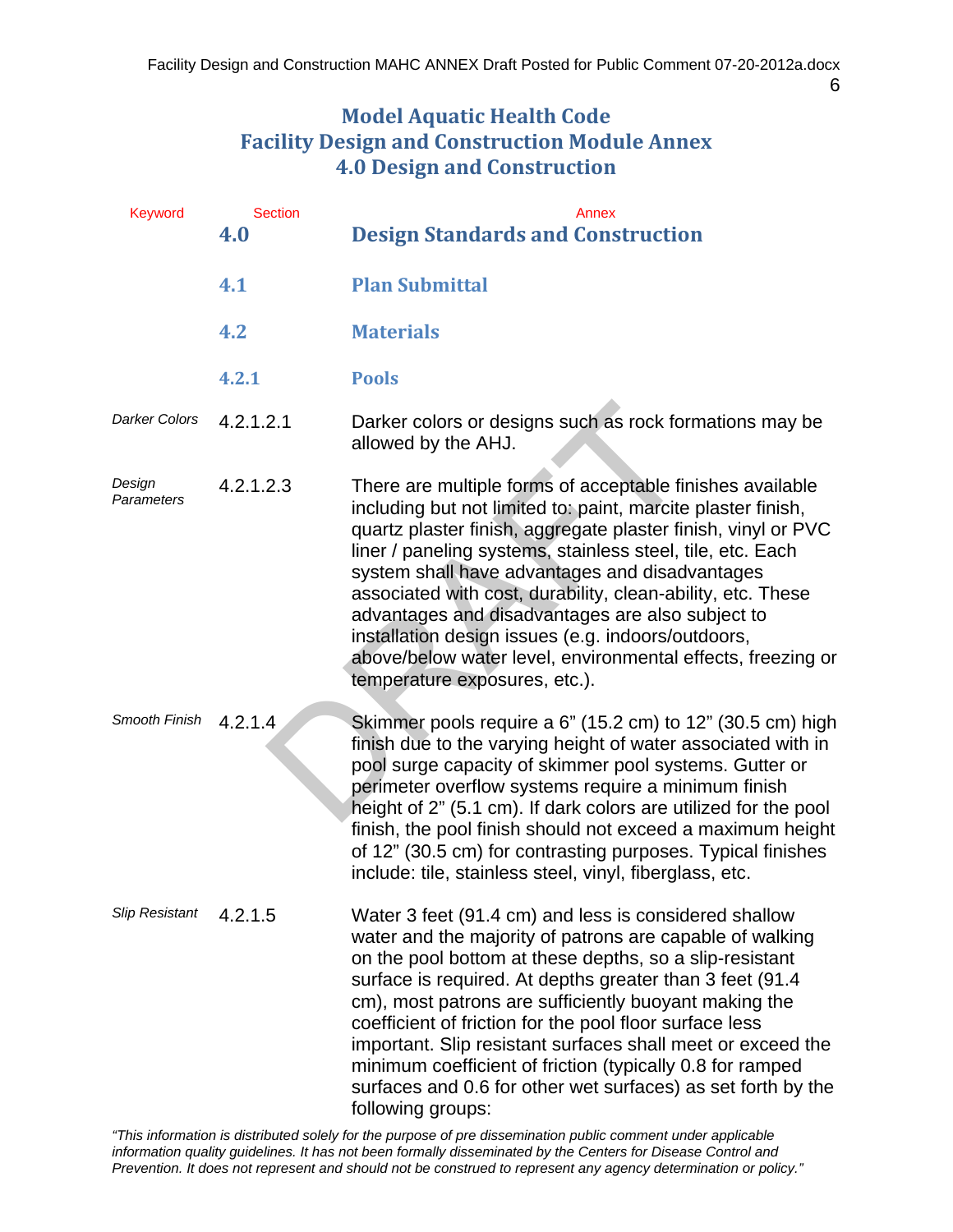| Keyword                      | <b>Section</b> | Annex<br>Americans with Disabilities Act (ADA)<br>Occupational Safety and Health Administration<br>(OSHA)                                                                                                                                                                                                                    |
|------------------------------|----------------|------------------------------------------------------------------------------------------------------------------------------------------------------------------------------------------------------------------------------------------------------------------------------------------------------------------------------|
| Natatorium                   | 4.2.2          | <b>Natatorium</b>                                                                                                                                                                                                                                                                                                            |
| <b>Interior Finish</b>       | 4.2.2.1        | <b>Interior Finish</b>                                                                                                                                                                                                                                                                                                       |
| Condensation<br>Prevention   | 4.2.2.2        | <b>Condensation Prevention</b>                                                                                                                                                                                                                                                                                               |
|                              |                | Special care should be used in the construction of air-<br>pressure-supported buildings to prevent the movement of<br>moisture into building surfaces, conduits, etc.                                                                                                                                                        |
| Cold Weather                 | 4.2.2.2.1      | Paints suitable for use as vapor retarders usually have<br>high solids, and must be carefully applied to achieve a<br>rating of 0.4 perm for one coat. It is important to get very<br>good coverage without gaps or thin spots. The paint<br>supplier or manufacturer should be consulted for ratings<br>and best practices. |
| Paint or<br>Coating          | 4.2.2.2.2      | One U.S. perm equals 1.0 grain of moisture per square<br>foot per hour per inch-of-mercury differential pressure. One<br>U.S. perm equals 57 SI perm.                                                                                                                                                                        |
| Mechanical<br><b>Systems</b> | 4.2.2.3        | <b>Mechanical Systems</b>                                                                                                                                                                                                                                                                                                    |
| Natatorium Air<br>Pressure   | 4.2.2.3.3      | Air-pressure-supported natatoriums may require<br>pressurization of adjoining or connected spaces.                                                                                                                                                                                                                           |
| Natatorium<br>Doors          | 4.2.2.4        | <b>Natatorium Doors</b>                                                                                                                                                                                                                                                                                                      |
| Door Freezing                | 4.2.2.4.3      | Where exterior doors of a natatorium may be exposed to<br>temperatures below the freezing temperature of water, the<br>frames should be constructed to minimize the risk of the<br>door freezing closed.                                                                                                                     |
|                              |                | Exception 1: Other doors should be acceptable, subject to<br>approval by the AHJ, where heating systems are so<br>arranged as to maintain such doors at least $5^{\circ}F$ (2.8 $^{\circ}C$ )<br>above the freezing temperature of water.                                                                                    |
|                              |                | The issue here is one of emergency exit. There is a large<br>amount of water vapor available to freeze into the gap<br>between doors, etc.                                                                                                                                                                                   |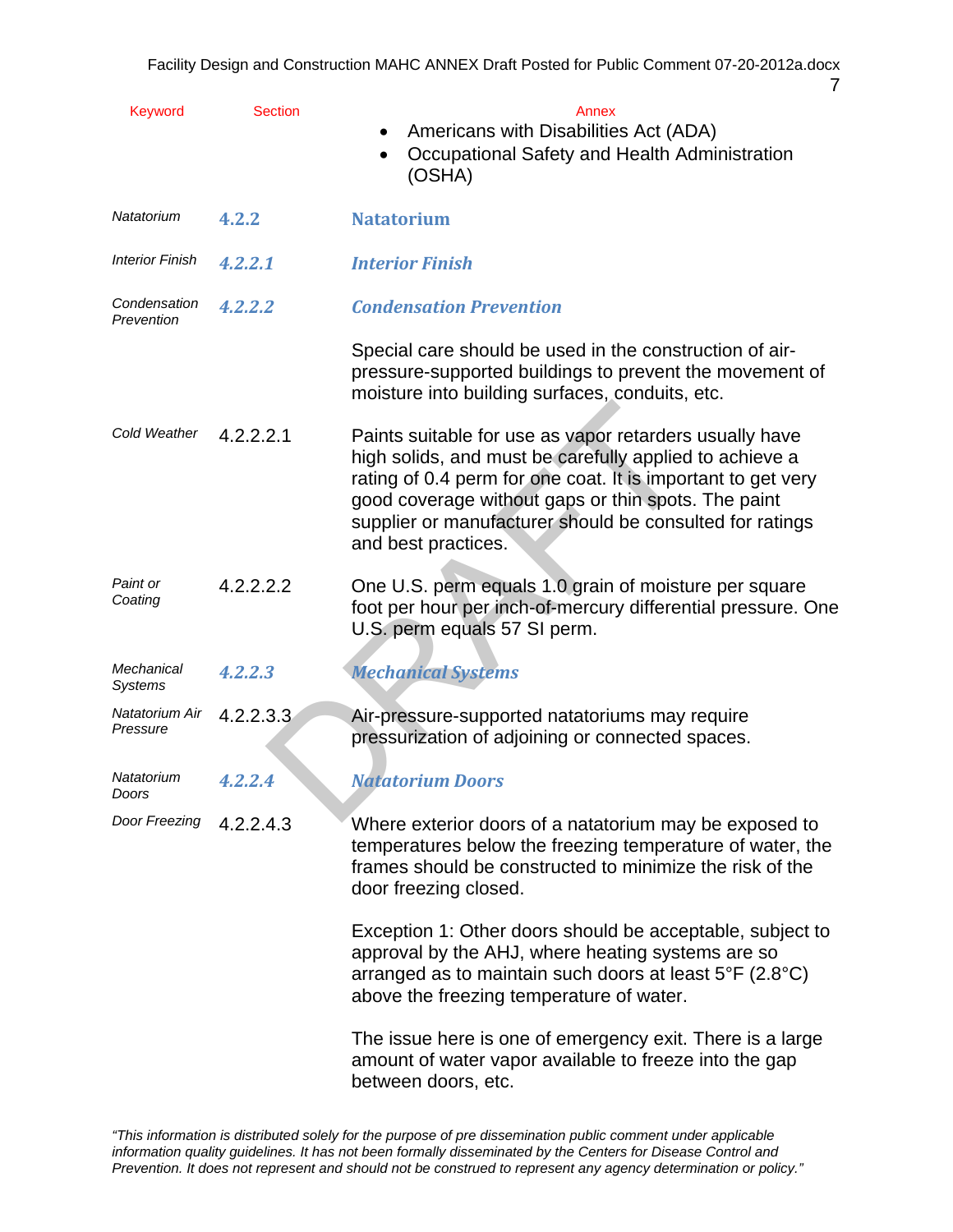Keyword Section **Section** Annex

| ٠                      |
|------------------------|
| e e                    |
| ×<br>×<br>٢<br>×<br>۰. |

| Natatorium<br>Windows                    | 4.2.2.5   | <b>Natatorium Windows</b>                                                                                                                                                                                                                                                                                                                                                                                                                                                                                                                                                                                                                                                                                                                                                                                                                                                                                                                                                                                   |
|------------------------------------------|-----------|-------------------------------------------------------------------------------------------------------------------------------------------------------------------------------------------------------------------------------------------------------------------------------------------------------------------------------------------------------------------------------------------------------------------------------------------------------------------------------------------------------------------------------------------------------------------------------------------------------------------------------------------------------------------------------------------------------------------------------------------------------------------------------------------------------------------------------------------------------------------------------------------------------------------------------------------------------------------------------------------------------------|
| Glazed                                   | 4.2.2.5.4 | Windows are usually maintained above natatorium-air dew<br>point to prevent condensation and mold growth by heated<br>supply air flowing over them. Heavy window frames on the<br>interior side interfere with the proper flow of this heated air<br>by the Coanda effect (a corollary of Bernoulli's principle).                                                                                                                                                                                                                                                                                                                                                                                                                                                                                                                                                                                                                                                                                           |
|                                          |           | See ASHRAE Handbook of Fundamentals.                                                                                                                                                                                                                                                                                                                                                                                                                                                                                                                                                                                                                                                                                                                                                                                                                                                                                                                                                                        |
| Natatorium<br>Electrical                 | 4.2.2.6   | <b>Natatorium Electrical Systems</b>                                                                                                                                                                                                                                                                                                                                                                                                                                                                                                                                                                                                                                                                                                                                                                                                                                                                                                                                                                        |
| Chemical<br>Storage<br>Electrical        | 4.2.2.7   | <b>Chemical-Storage Space Electrical Systems</b>                                                                                                                                                                                                                                                                                                                                                                                                                                                                                                                                                                                                                                                                                                                                                                                                                                                                                                                                                            |
| Equipment<br><b>Standards</b>            | 4.3       | <b>Equipment Standards</b>                                                                                                                                                                                                                                                                                                                                                                                                                                                                                                                                                                                                                                                                                                                                                                                                                                                                                                                                                                                  |
| General                                  | 4.3.1     | <b>General</b>                                                                                                                                                                                                                                                                                                                                                                                                                                                                                                                                                                                                                                                                                                                                                                                                                                                                                                                                                                                              |
| Accredited<br><b>Testing</b><br>Facility | 4.3.1.1   | Acceptable standards for common recirculation system<br>components are listed below:<br>Inlets - NSF/ANSI<br><b>Overflow System/Gutters - NSF/ANSI</b><br>$\bullet$<br><b>Skimmers - NSF/ANSI</b><br>$\bullet$<br>Valves - NSF/ANSI<br>$\bullet$<br>Piping and Face Piping - NSF/ANSI<br>Fittings - NSF/ANSI<br>Strainers - NSF/ANSI<br>$\bullet$<br>Gauges - NSF/ANSI<br>$\bullet$<br>Flow Meters - NSF/ANSI<br>$\bullet$<br>Solar Pool Heaters - NSF/ANSI<br>$\bullet$<br>Rapid Sand Filters - NSF/ANSI<br>High-Rate Sand Filters - NSF/ANSI<br>Pre-Coat Filters - NSF/ANSI<br>Filter Media - NSF/ANSI<br>$\bullet$<br>Cartridge Filters - NSF/ANSI<br>$\bullet$<br>Bottom Drains/Main Drain System - ASME<br>$\bullet$<br>Pumps - NSF/ANSI, UL, California Assembly Bill,<br><b>NEC</b><br>Heaters, HVAC, and Dehumidifiers - UL<br>$\bullet$<br>Combustion/Furnaces - ANSI, CSA 2.6-2006 Ga,<br>$\bullet$<br>UL<br>Boilers - ASME, ANSI, CSA<br>Gas-fired Pool Heaters - ANSI, CSA<br>٠<br>$Flues - UL$ |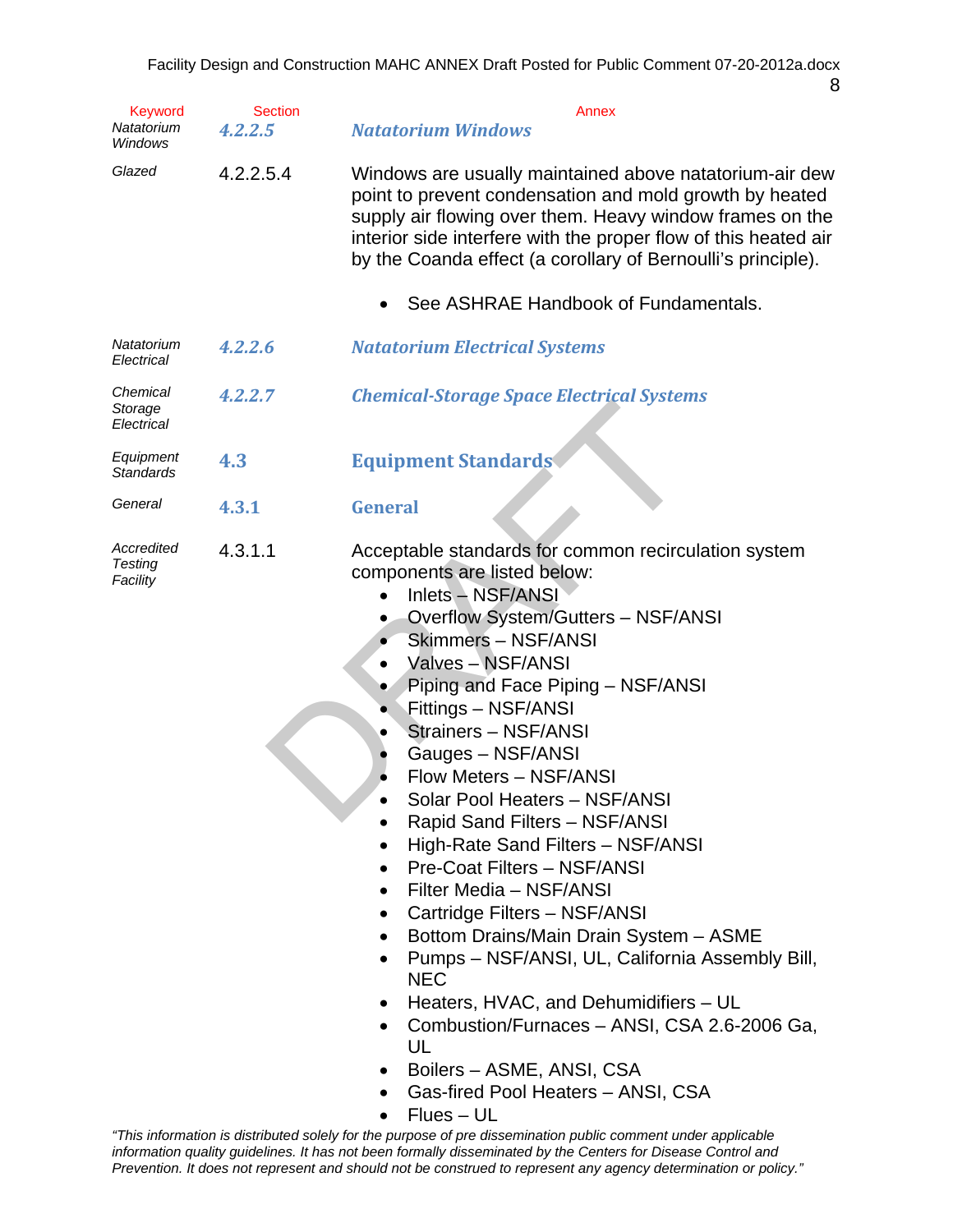| Keyword                         | <b>Section</b> | Annex<br>Mechanical Chemical Feeding Equipment -<br>$\bullet$<br>NSF/ANSI, UL, CSA<br>Ozone – NSF/ANSI, UL, CSA, NEC<br>$\bullet$<br>Ultraviolet Light - NSF/ANSI, UL, CSA, NEC<br>In-line and Brine Batch Electrolytic Chlorinator or<br>Bromine Generator - NSF/ANSI, UL, CSA, NEC,<br><b>Canadian PMRA</b><br>Copper/Silver and Copper Ion Generators -<br>$\bullet$<br>NSF/ANSI, UL, CSA, NEC, Canadian PMRA<br>Chemical Storage - National Fire Code<br>Automated Controllers - NSF/ANSI, UL, CSA, NEC<br>$\bullet$<br>Water Quality Testing Device - NSF/ANSI<br>٠<br>Electrical - NEC<br>$\bullet$<br>$Lights - UL$<br>Diving Boards and Platforms - NSF/ANSI |
|---------------------------------|----------------|----------------------------------------------------------------------------------------------------------------------------------------------------------------------------------------------------------------------------------------------------------------------------------------------------------------------------------------------------------------------------------------------------------------------------------------------------------------------------------------------------------------------------------------------------------------------------------------------------------------------------------------------------------------------|
|                                 |                | Starting Blocks - ANSI/NSPI, FINA, NFSHSA,<br><b>NCAA</b><br>Lifeguard Chairs - NASI/NSPI<br>Ladders - ANSI/NSPI<br>Handrail - ANSI/NSPI<br>Stairs - ANSI/NSPI<br>$\bullet$<br>Handicapped Lifts - Americans with Disabilities Act<br>$\bullet$<br>Safety Covers - ANSI/NSPI, ASTM, UL                                                                                                                                                                                                                                                                                                                                                                               |
| Recirculation<br><b>Systems</b> | 4.3.2          | <b>Recirculation Systems and Equipment</b>                                                                                                                                                                                                                                                                                                                                                                                                                                                                                                                                                                                                                           |
| <i>Inlets</i>                   |                | At the release date of this current version of the Model<br>Aquatic Health Code, inlet products are currently listed by<br>NSF to an engineering specification. Language is ready for<br>ballot into NSF/ ANSI Standard 50.                                                                                                                                                                                                                                                                                                                                                                                                                                          |
| Overflow<br>System /<br>Gutters |                | At the release date of this current version of the Model<br>Aquatic Health Code, overflow system gutters products are<br>currently listed by NSF to an engineering specification.<br>Language is ready for ballot into NSF/ ANSI Standard 50.                                                                                                                                                                                                                                                                                                                                                                                                                        |
| Skimmers                        |                | At the release date of this current version of the Model<br>Aquatic Health Code, NSF/ ANSI Standard 50 2010 is the<br>current version of the applicable standard for skimmers.                                                                                                                                                                                                                                                                                                                                                                                                                                                                                       |
| Main Drain<br>System            |                | At the release date of this version of the Model Aquatic<br>Health Code, American National Standards Institute<br>/Association of Pool and Spa Professionals (ANSI/APSP)<br>Standard 16 - 2011, titled "American National Standard for<br>Suction Fittings for Use in Swimming Pools, Wading Pools,                                                                                                                                                                                                                                                                                                                                                                  |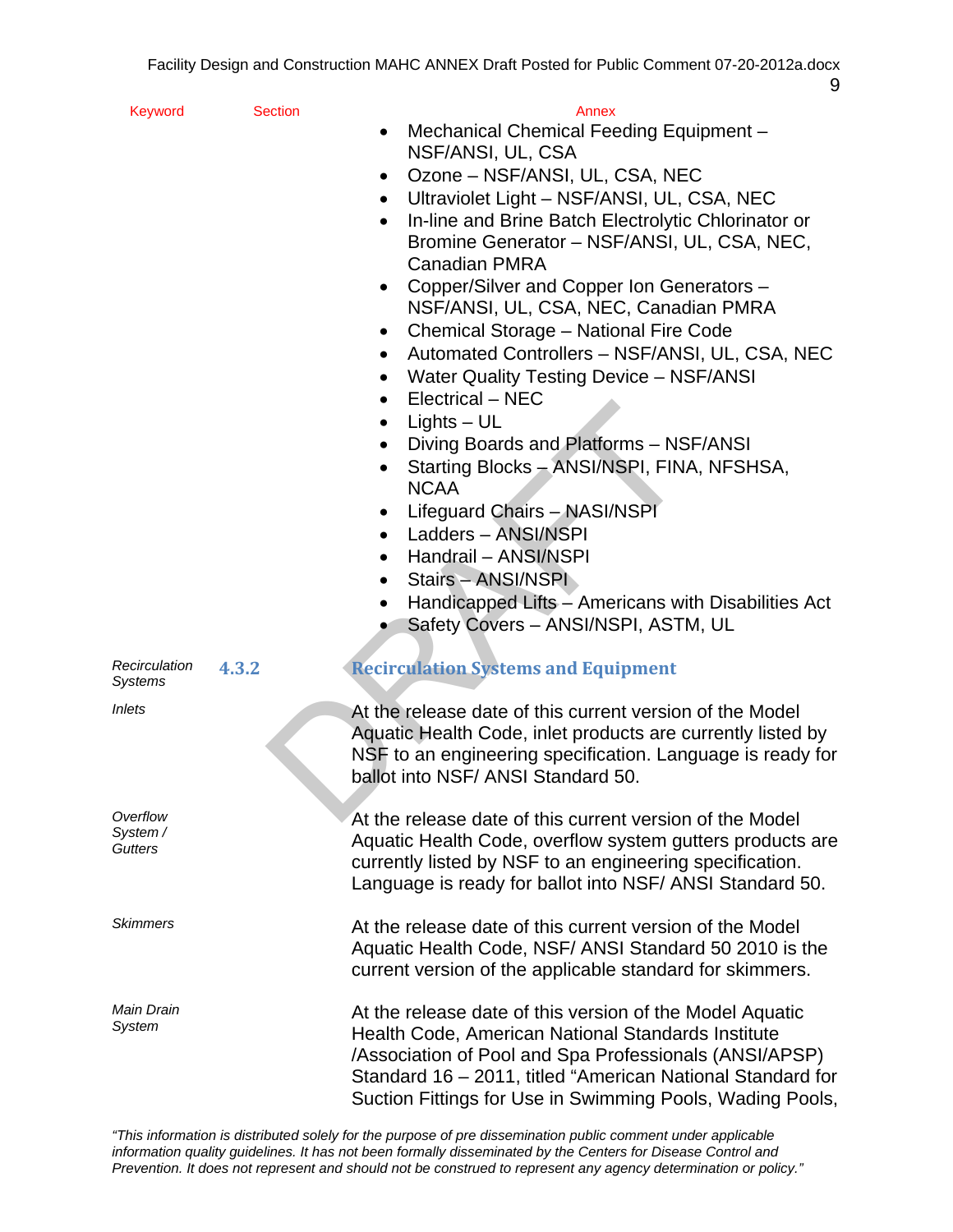| <b>Keyword</b>             | <b>Section</b> | Annex<br>Spas and Hot Tubs" is the current version of the applicable<br>standard for main drain systems.                                                                                                                                                                                                                  |
|----------------------------|----------------|---------------------------------------------------------------------------------------------------------------------------------------------------------------------------------------------------------------------------------------------------------------------------------------------------------------------------|
| <b>Multiport</b><br>Valves |                | At the release date of this current version of the Model<br>Aquatic Health Code, NSF/ ANSI Standard 50 2010 is the<br>current version of the applicable standard for multiport<br>valves.                                                                                                                                 |
| Face piping                |                | At the release date of this current version of the Model<br>Aquatic Health Code, face piping products are currently<br>listed by NSF to an engineering specification. Currently at<br>the Task Group Level for development of language for<br>inclusion into NSF/ ANSI Standard 50.                                       |
| Diaphragm<br>Valves        |                | At the release date of this current version of the Model<br>Aquatic Health Code, NSF/ ANSI Standard 14 - 2008e is<br>the current version of the applicable standard for<br>diaphragm valves. Product is currently at the Task Group<br>Level for development of language for inclusion into NSF/<br>ANSI.                 |
| <b>Check Valves</b>        |                | At the release date of this current version of the Model<br>Aquatic Health Code, NSF/ ANSI Standard 14 - 2008e is<br>the current version of the applicable standard for check<br>valves. Product is currently at the Task Group Level for<br>development of language for inclusion into NSF/ ANSI<br>Standard 50 as well. |
| Fittings                   |                | At the release date of this current version of the Model<br>Aquatic Health Code, NSF/ ANSI Standard 14 - 2008e is<br>the current version of the applicable standard for fittings.<br>Product is currently at the Task Group Level for<br>development of language for inclusion into NSF/ ANSI<br>Standard 50 as well.     |
| Pipe                       |                | At the release date of this current version of the Model<br>Aquatic Health Code, NSF/ ANSI Standard 14 - 2008e is<br>the current version of the applicable standard for pipe.<br>Product is currently at the Task Group Level for<br>development of language for inclusion into NSF/ ANSI<br>Standard 50 as well.         |
| Pumps                      |                | At the release date of this current version of the Model<br>Aquatic Health Code, NSF/ ANSI Standard 50 - 2010, UL<br>1081 (non-metallic pumps up to 5 Hp), California Assembly<br>Bill 1953 and United States National Electrical Code                                                                                    |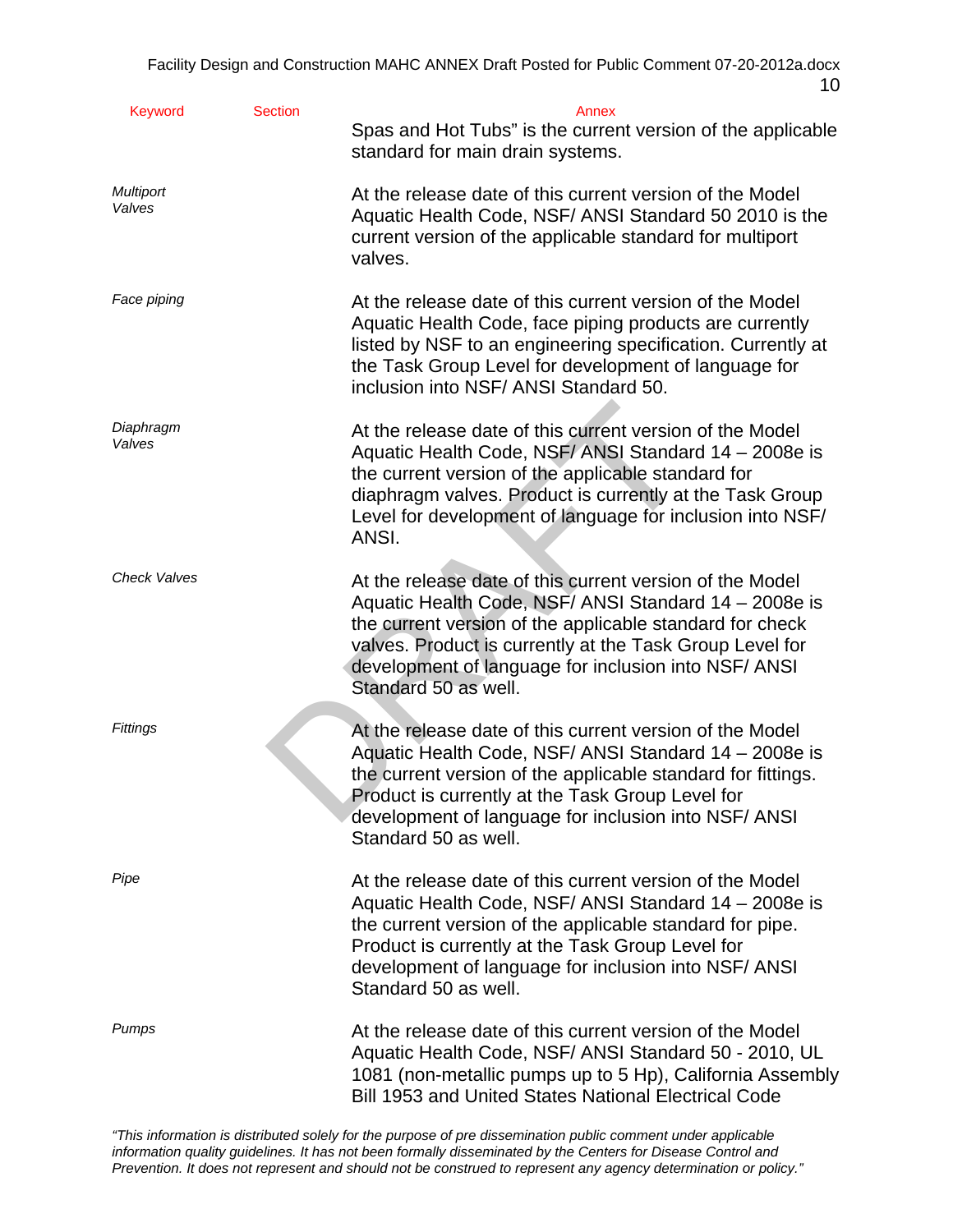|                           |                | $\mathbf{L}$                                                                                                                                                                                                                                                                                                |
|---------------------------|----------------|-------------------------------------------------------------------------------------------------------------------------------------------------------------------------------------------------------------------------------------------------------------------------------------------------------------|
| Keyword                   | <b>Section</b> | Annex<br>NFPA-70 (2008) are the current version of the applicable<br>standards for pumps.                                                                                                                                                                                                                   |
| <b>Strainers</b>          |                | At the release date of this current version of the Model<br>Aquatic Health Code, NSF/ ANSI Standard 50 2010 is the<br>current version of the applicable standard for strainers.                                                                                                                             |
| Gauges                    |                | At the release date of this current version of the Model<br>Aquatic Health Code, gauges are currently listed by NSF<br>to an engineering specification. Currently at the Task<br>Group Level for development of language for inclusion into<br>NSF/ ANSI Standard 50.                                       |
| <b>Flow Meters</b>        |                | At the release date of this current version of the Model<br>Aquatic Health Code, flow meters are currently listed by<br>NSF to an engineering specification. Currently at the Task<br>Group Level for development of language for inclusion into<br>NSF/ ANSI Standard 50.                                  |
| <b>Heaters</b>            | 4.3.2, cont.   | <b>Heaters</b>                                                                                                                                                                                                                                                                                              |
| HVAC and<br>Dehumidifiers |                | At the release date of this current version of the Model<br>Aquatic Health Code, UL 1995 is the current version of the<br>applicable standard for HVAC and dehumidifiers.                                                                                                                                   |
| Solar Pool<br>Heaters     |                | At the release date of this current version of the Model<br>Aquatic Health Code, NSF/ ANSI Standard 50 2010 is the<br>current version of the applicable standard for solar pool<br>heaters.                                                                                                                 |
| Furnaces                  |                | At the release date of this current version of the Model<br>Aquatic Health Code, ANSI Z83.8-2006 Gas Heaters and<br>Gas-Fired Duct Furnaces, CSA 2.6 -2006 Gas Heaters<br>and Gas-Fired Duct Furnaces and UL 757 Oil-Fired<br>Furnaces are the current version of the applicable<br>standards for furnaces. |
| <b>Boilers</b>            |                | At the release date of this current version of the Model<br>Aquatic Health Code, ASME Boiler Code, ANSI Z21.13 -<br>CSA 4.9 Gas Fired Hot Water Boilers are the current<br>version of the applicable standards for boilers.                                                                                 |
| Gas-Fired<br>Pool Heaters |                | At the release date of this current version of the Model<br>Aquatic Health Code, ANSI Z21.10.3 CSA 4.3 and ANSI<br>Z21.56/ CSA 4.7 is the current version of the applicable                                                                                                                                 |

*"This information is distributed solely for the purpose of pre dissemination public comment under applicable information quality guidelines. It has not been formally disseminated by the Centers for Disease Control and Prevention. It does not represent and should not be construed to represent any agency determination or policy."* 

standards for gas-fired pool heaters. Currently under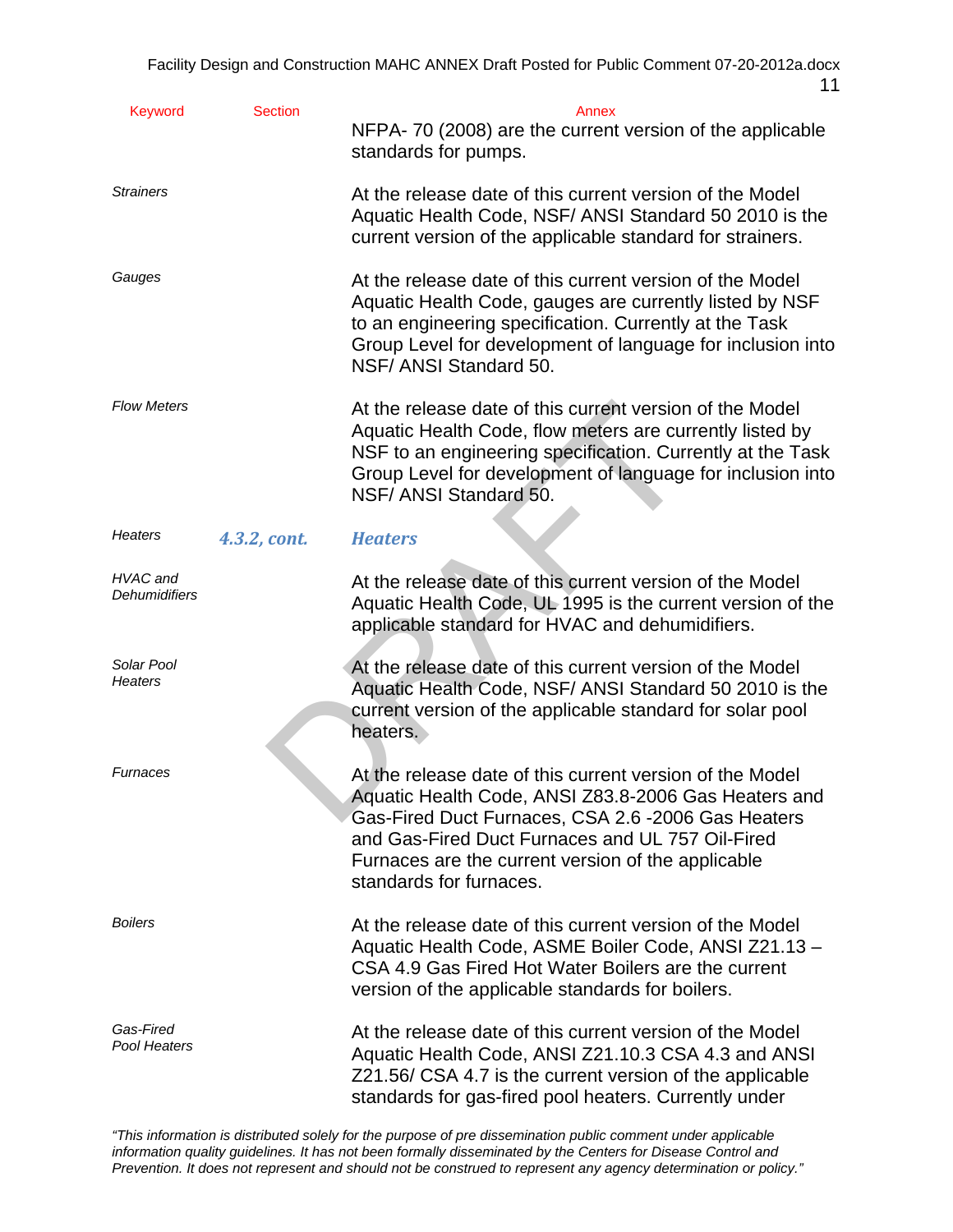|                                                |                | 12                                                                                                                                                                                                                                                                                                                                                   |
|------------------------------------------------|----------------|------------------------------------------------------------------------------------------------------------------------------------------------------------------------------------------------------------------------------------------------------------------------------------------------------------------------------------------------------|
| <b>Keyword</b>                                 | <b>Section</b> | Annex<br>review for inclusion into NSF/ ANSI Standard 50.                                                                                                                                                                                                                                                                                            |
| <b>Flues</b>                                   |                | At the release date of this current version of the Model<br>Aquatic Health Code, UL 1777 is the current version of the<br>applicable standard for flues.                                                                                                                                                                                             |
| Filtration                                     | 4.3.2, cont.   | <b>Filtration</b>                                                                                                                                                                                                                                                                                                                                    |
| <b>Rapid Sand</b><br><b>Filters</b>            |                | At the release date of this current version of the Model<br>Aquatic Health Code, NSF/ ANSI Standard 50 2010 is the<br>current version of the applicable standard for rapid sand<br>filters.                                                                                                                                                          |
| High-Rate<br><b>Sand Filters</b>               |                | At the release date of this current version of the Model<br>Aquatic Health Code, NSF/ANSI Standard 50 2010 is the<br>current version of the applicable standard for high-rate<br>sand filters                                                                                                                                                        |
| Precoat<br>Filters                             |                | Filters previously known as diatomaceous earth filters<br>changed to precoat filters based on significant use of<br>alternate filter media such as perlite. At the release date of<br>this current version of the Model Aquatic Health Code,<br>NSF/ ANSI Standard 50 2010 is the current version of the<br>applicable standard for precoat filters. |
| <b>Filter Media</b>                            |                | At the release date of this current version of the Model<br>Aquatic Health Code, NSF/ ANSI Standard 50 2010 is the<br>current version of the applicable standard for filter media.                                                                                                                                                                   |
| Cartridge<br><b>Filters</b>                    |                | At the release date of this current version of the Model<br>Aquatic Health Code, NSF/ ANSI Standard 50 2010 is the<br>current version of the applicable standard for cartridge<br>filters.                                                                                                                                                           |
| <b>Other Filter</b><br><b>Types</b>            |                | At the release date of this current version of the Model<br>Aquatic Health Code, NSF/ ANSI Standard 50 2010 is the<br>current version of the applicable standard for other filter<br>types.                                                                                                                                                          |
| <b>Disinfection</b><br>Equipment               | 4.3.2, cont.   | <b>Disinfection Equipment</b>                                                                                                                                                                                                                                                                                                                        |
| Mechanical<br>Chemical<br>Feeding<br>Equipment |                | At the release date of this current version of the Model<br>Aquatic Health Code, NSF/ ANSI Standard 50 - 2010 and<br>UL 1081, CSA C22 are the current versions of the<br>applicable standards for mechanical chemical feeding<br>equipment.                                                                                                          |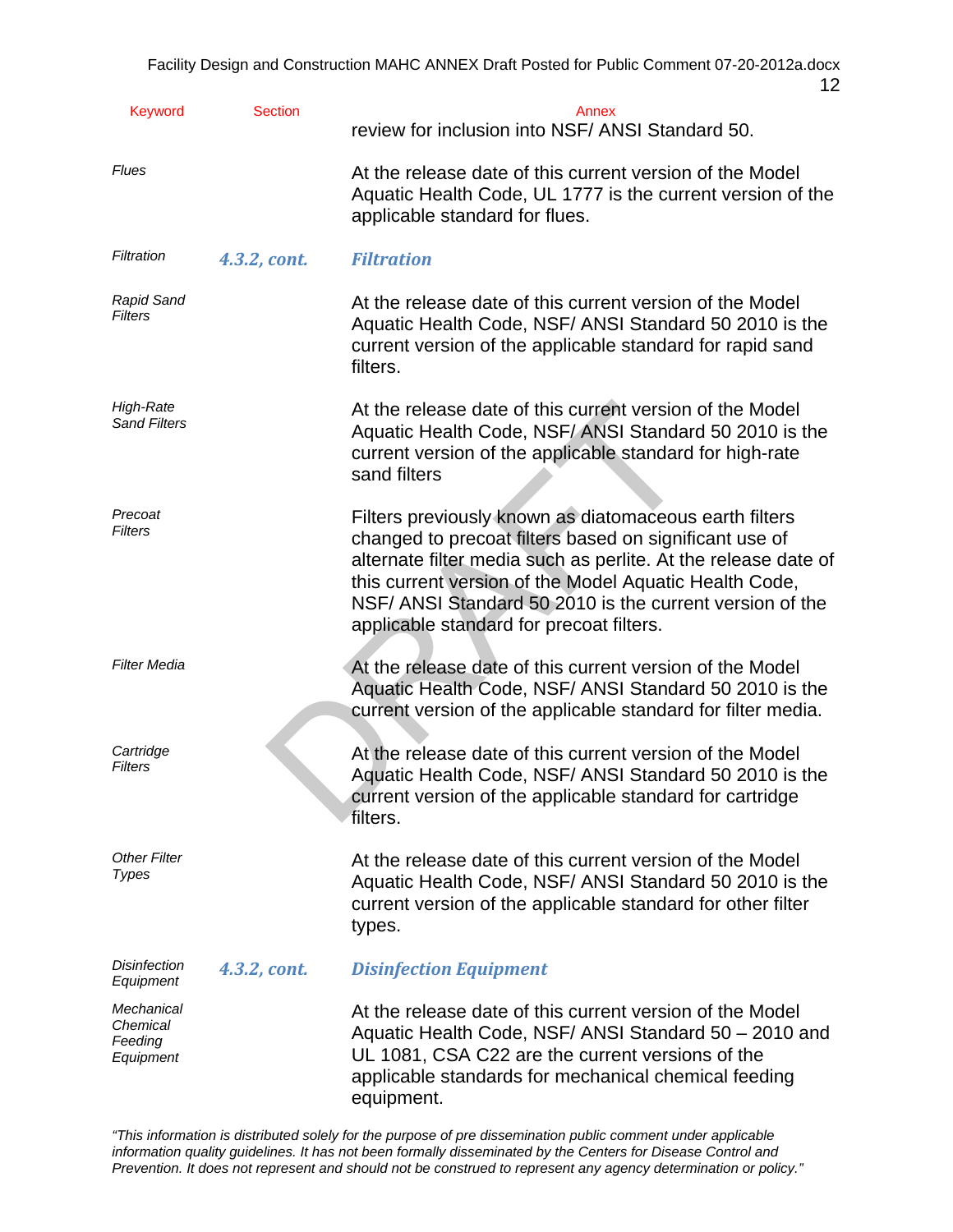| Keyword                                                                   | <b>Section</b> | Annex                                                                                                                                                                                                                                                                                                                                                                                                                             |
|---------------------------------------------------------------------------|----------------|-----------------------------------------------------------------------------------------------------------------------------------------------------------------------------------------------------------------------------------------------------------------------------------------------------------------------------------------------------------------------------------------------------------------------------------|
| Ozone                                                                     |                | At the release date of this current version of the Model<br>Aquatic Health Code, NSF/ ANSI Standard 50 - 2010, UL<br>1081, CSA C22 and United States National Electrical Code<br>NFPA-70 (2008) are the current versions of the applicable<br>standards for ozone generators.                                                                                                                                                     |
| Ultraviolet<br>Light                                                      |                | At the release date of this current version of the Model<br>Aquatic Health Code, NSF/ ANSI Standard 50 - 2010,<br>NSF/ ANSI Standard 50 - 2010 Annex H, NSF/ ANSI<br>Standard 50 - 2010 Annex H Section 13.11 optional<br>testing for Cryptosporidium validation, CSA C22 and<br>United States National Electrical Code NFPA- 70 (2008)<br>are the current versions of the applicable standards for<br>ultraviolet light systems. |
|                                                                           |                | Other Potential guidance can be found in the USEPA UV<br>Design Guidance:<br>http://www.epa.gov/safewater/disinfection/lt2/pdfs/guide_lt<br>2_uvguidance.pdf.                                                                                                                                                                                                                                                                     |
| <i>In-line</i><br>Electrolytic<br>Chlorinator                             |                | At the release date of this current version of the Model<br>Aquatic Health Code, NSF/ ANSI Standard 50 - 2010, UL<br>1081, CSA C22, United States National Electrical Code<br>NFPA-70 (2008) and Canadian PMRA are the current<br>versions of the applicable standards for in-line electrolytic<br>chlorinators.                                                                                                                  |
| <b>Brine Batch</b><br>Electrolytic<br>Chlorine or<br>Bromine<br>Generator |                | At the release date of this current version of the Model<br>Aquatic Health Code, NSF/ ANSI Standard 50 - 2010, UL<br>1081, CSA C22, United States National Electrical Code<br>NFPA- 70 (2008) and Canadian PMRA are the current<br>versions of the applicable standards for brine batch<br>electrolytic chlorine or bromine generators.                                                                                           |
| Copper/Silver<br>and Copper<br>Ion Generator                              |                | At the release date of this current version of the Model<br>Aquatic Health Code, NSF/ ANSI Standard 50 - 2010, UL<br>1081, CSA C22, United States National Electrical Code<br>NFPA-70 (2008) and Canadian PMRA are the current<br>versions of the applicable standards for copper/ silver and<br>copper ion generators.                                                                                                           |
| Chemical<br>Storage                                                       |                | At the release date of this current version of the Model<br>Aquatic Health Code, United States National Fire Code<br>NFPA-1 (2009) is the current version of the applicable<br>standard for chemical storage.                                                                                                                                                                                                                     |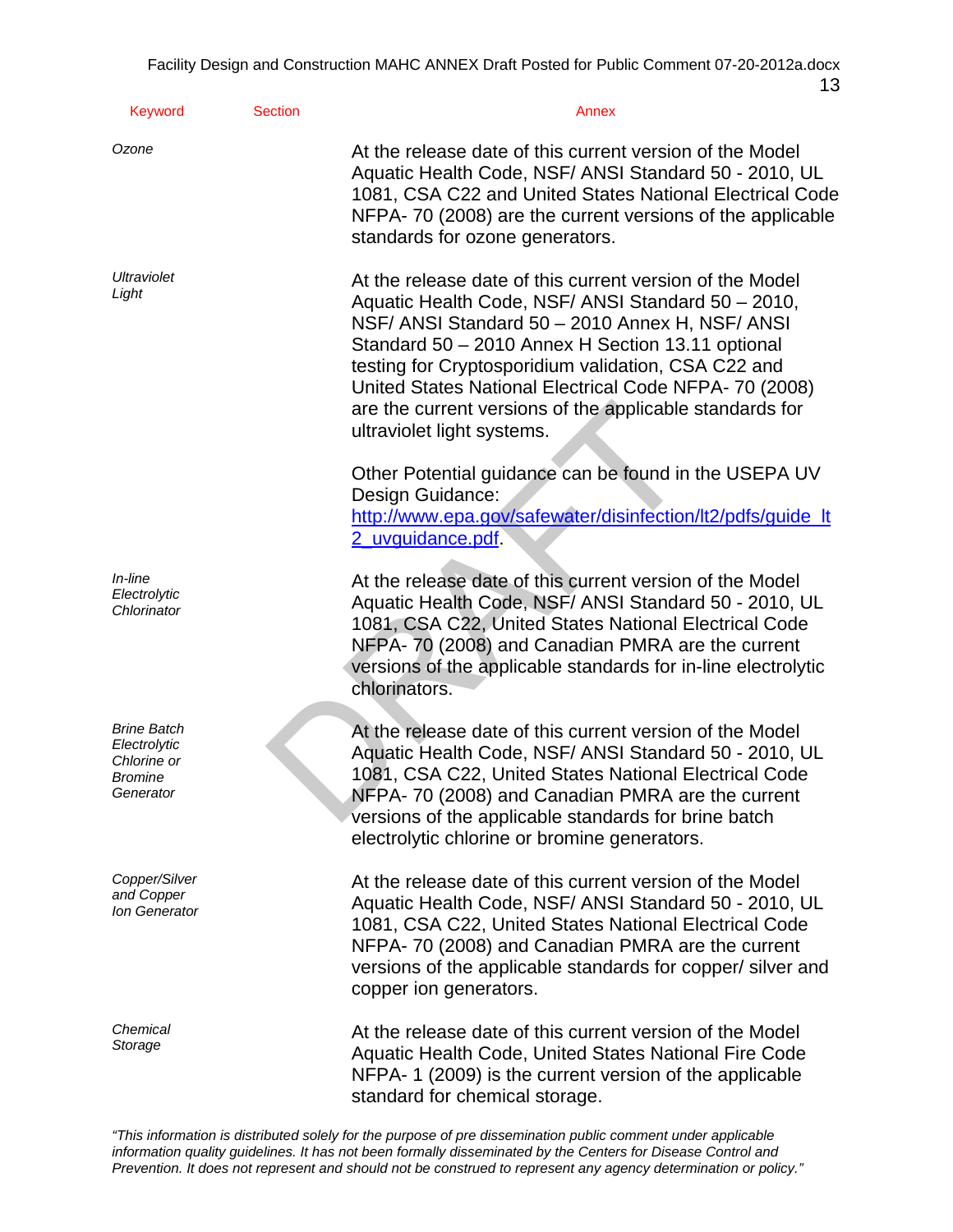| <b>Keyword</b>                            | <b>Section</b> | Annex                                                                                                                                                                                                                                                                                                                                                                                                                                       |
|-------------------------------------------|----------------|---------------------------------------------------------------------------------------------------------------------------------------------------------------------------------------------------------------------------------------------------------------------------------------------------------------------------------------------------------------------------------------------------------------------------------------------|
| Automated<br>Controllers                  |                | At the release date of this current version of the Model<br>Aquatic Health Code, NSF/ ANSI Standard 50 - 2010, UL<br>61010-1, CSA C22.2, and United States National Electrical<br>Code NFPA-70 (2008) are the current versions of the<br>applicable standards for automated controllers.                                                                                                                                                    |
| <b>Water Quality</b><br>Testing<br>Device |                | At the release date of this current version of the Model<br>Aquatic Health Code, NSF/ ANSI Standard 50 2010 is the<br>current version of the applicable standard for water quality<br>testing devices.                                                                                                                                                                                                                                      |
| Electrical                                | 4.3.2, cont.   | <b>Electrical</b>                                                                                                                                                                                                                                                                                                                                                                                                                           |
| National<br>Electrical<br>Code            |                | At the release date of this current version of the Model<br>Aquatic Health Code, United States National Electrical<br>Code NFPA-70 (2008) is the current version of the<br>applicable standard for general electrical.                                                                                                                                                                                                                      |
| Lights                                    |                | At the release date of this current version of the Model<br>Aquatic Health Code, UL 1241 - Junction Boxes for<br>Swimming Pool Luminaires, UL 676- Underwater<br>Luminaires and Submersible Junction Boxes, UL8750-<br>Light Emitting Diode (LED) Equipment for Use in Lighting<br>Products, and UL379- Transformers for Fountain,<br>Swimming Pool, and Spa Luminaires are the current<br>versions of the applicable standards for lights. |
| Deck<br>Equipment                         | 4.3.2, cont.   | <b>Deck Equipment</b>                                                                                                                                                                                                                                                                                                                                                                                                                       |
| <b>Diving Boards</b><br>and Platforms     |                | At the release date of this current version of the Model<br>Aquatic Health Code, ANSI/ NSPI- 1 2003 is the current<br>version of the applicable standard for diving boards and<br>platforms.                                                                                                                                                                                                                                                |
| Starting<br>Blocks                        |                | At the release date of this current version of the Model<br>Aquatic Health Code, ANSI/ NSPI- 1 2003, FINA,<br>NFSHSA, and NCAA are the current version of the<br>applicable standards for starting blocks.                                                                                                                                                                                                                                  |
| Life Guard<br>Chairs                      |                | At the release date of this current version of the Model<br>Aquatic Health Code, ANSI/ NSPI-12003 is the current<br>version of the applicable standard for life guard chairs.                                                                                                                                                                                                                                                               |
| Ladders                                   |                | At the release date of this current version of the Model<br>Aquatic Health Code, ANSI/NSPI-1 2003 is the current                                                                                                                                                                                                                                                                                                                            |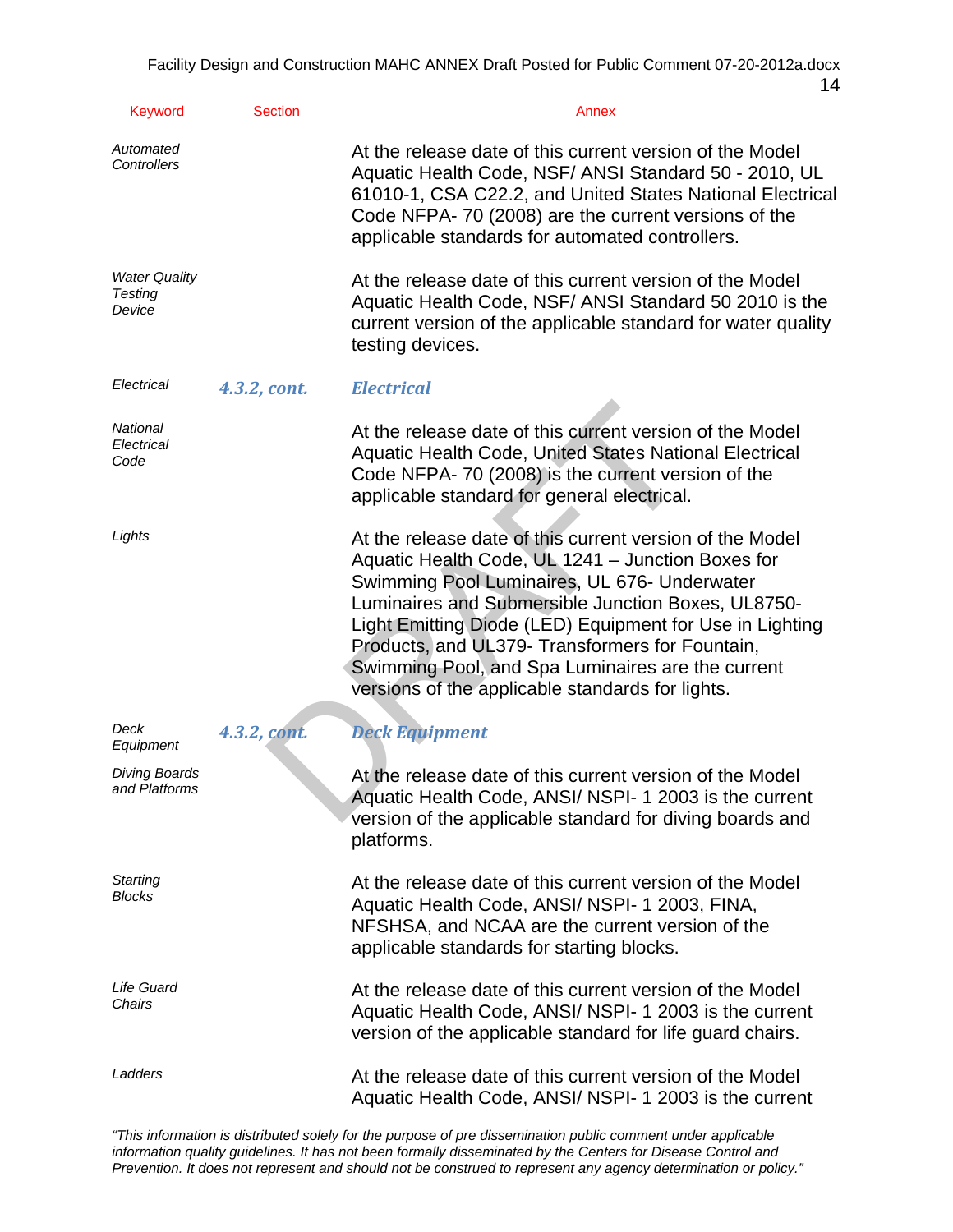|                            |                |                                                                                                                                                                                                                               | 15 |
|----------------------------|----------------|-------------------------------------------------------------------------------------------------------------------------------------------------------------------------------------------------------------------------------|----|
| Keyword                    | <b>Section</b> | Annex<br>version of the applicable standard for ladders.                                                                                                                                                                      |    |
| Handrail                   |                | At the release date of this current version of the Model<br>Aquatic Health Code, ANSI/ NSPI- 1 2003 is the current<br>version of the applicable standard for handrail.                                                        |    |
| <b>Stairs</b>              |                | At the release date of this current version of the Model<br>Aquatic Health Code, ANSI/ NSPI- 1 2003 is the current<br>version of the applicable standard for stairs.                                                          |    |
| Handicapped<br>Lifts       |                | At the release date of this current version of the Model<br>Aquatic Health Code, the AMERICANS WITH<br>DISABILITIES ACT is the applicable standard for<br>handicapped lifts and is regulated by the Department of<br>Justice. |    |
| <b>Safety Covers</b>       |                | At the release date of this current version of the Model<br>Aquatic Health Code, ANSI/ NSPI-1 2003, ASTM 1346,<br>and UL2452 are the current version of the applicable<br>standards for safety covers.                        |    |
|                            | 4.4            | <b>Pool Operation and Facility Maintenance [N/A]</b>                                                                                                                                                                          |    |
| Pool Structure             | 4.5            | <b>Pool Structure</b>                                                                                                                                                                                                         |    |
| Shape                      | 4.5.1          | <b>Shape</b>                                                                                                                                                                                                                  |    |
| <b>Bottom Slope</b>        | 4.5.2          | <b>Bottom Slope</b>                                                                                                                                                                                                           |    |
| Parameters<br>and Variance | 4.5.2.1        | Special uses include therapy pools, scuba diving pools,<br>special training pools and other uses that require depth<br>variances without compromising public safety and health.                                               |    |
| Under 5 feet               | 4.5.2.2        | A maximum slope of 1:12 is used in water under 3 feet<br>(91.4cm) for consistency with ADA since these ramps can<br>be used for access. Variances may be considered by the<br>AHJ.                                            |    |
| Drain                      | 4.5.2.4        | Pools should be designed to allow for the water to drain to<br>a low point in order to prevent standing water from creating<br>a contamination issue.                                                                         |    |
| Level                      | 4.5.2.4.1      | The intent is to allow a larger level area in the vicinity of<br>the main drains. This is common practice for many pool<br>designs and of the builders.                                                                       |    |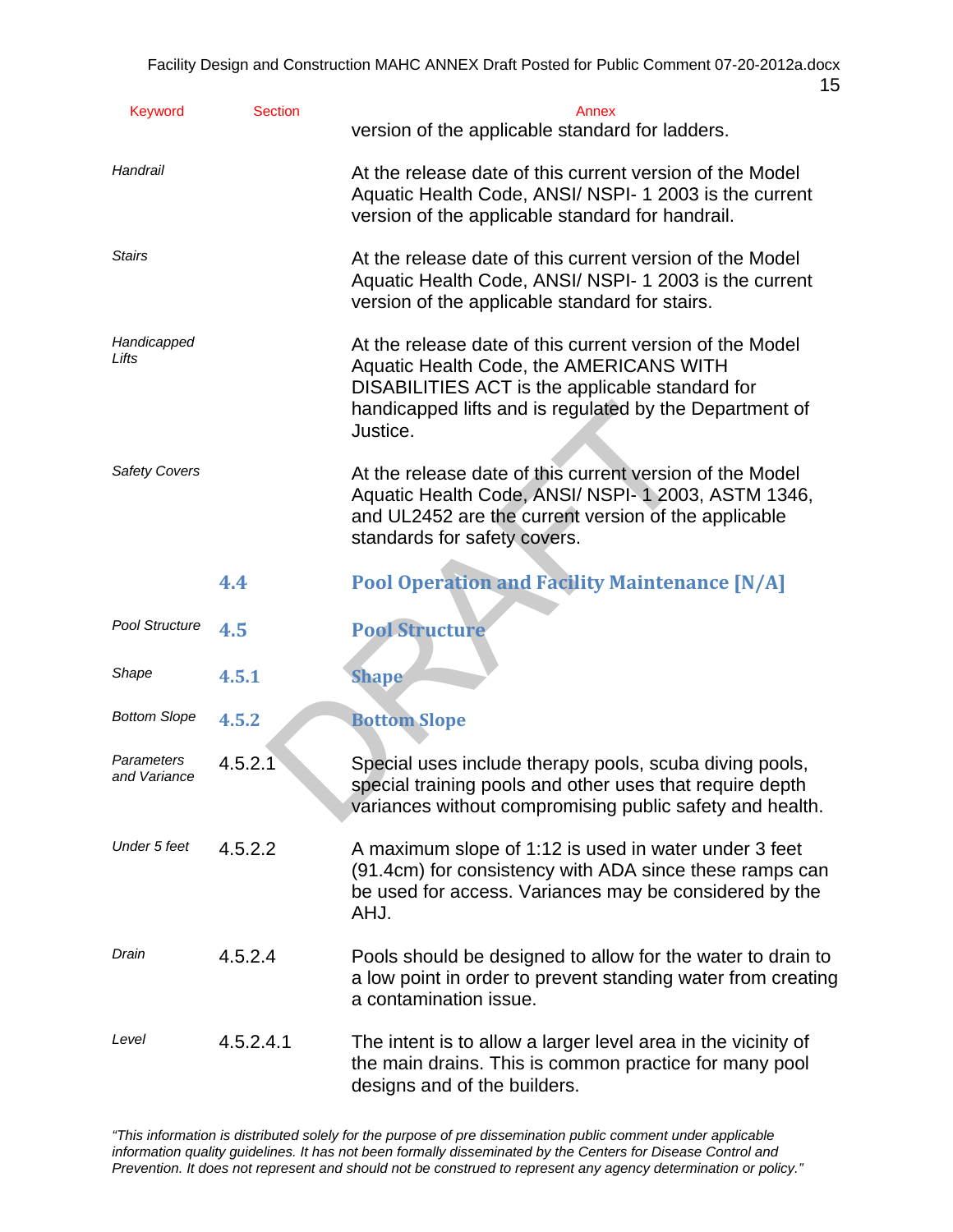| 7-20-2012a.docx |    |
|-----------------|----|
|                 | 16 |

| <b>Keyword</b><br>Structural<br>Stability | <b>Section</b><br>4.5.3 | <b>Annex</b><br><b>Structural Stability</b>                                                                                                                                                                                                                                                                                                                                                      |
|-------------------------------------------|-------------------------|--------------------------------------------------------------------------------------------------------------------------------------------------------------------------------------------------------------------------------------------------------------------------------------------------------------------------------------------------------------------------------------------------|
| Access /<br>Egress                        | 4.5.4                   | <b>Pool Access/Egress</b>                                                                                                                                                                                                                                                                                                                                                                        |
| <b>Stairs</b>                             | 4.5.5                   | <b>Stairs</b>                                                                                                                                                                                                                                                                                                                                                                                    |
| Deep Water                                | 4.5.5.3                 | It is common, especially in high-end diving wells with 10-<br>meter towers, for there to be "swim-out" stairs underneath<br>the dive tower. This provision is allowing for those types of<br>deep water stairs without requiring the stairs to continue<br>down to the bottom of the pool (which would be 17 feet<br>and impractical in the diving well example).                                |
| <b>Handrails</b>                          | 4.5.6                   | <b>Handrails</b>                                                                                                                                                                                                                                                                                                                                                                                 |
| ADA<br>Accessibility                      | 4.5.6.5                 | The outside diameter that the handrail configuration and<br>dimensions need to conform to the pool access<br>requirements outlined in ADA are not associated with ADA<br>requirements, but these parameters are intended to<br>address the necessary structural requirements which is not<br>addressed in ADA. In the end, ADA standards will always<br>take precedence over anything MAHC says. |
|                                           |                         | Another source for guidance is the Architectural Barrier's<br>Guide – refer to Swimming Pools, Wading Pools, and Spas<br>section number 242 and 1009.                                                                                                                                                                                                                                            |
| <b>Grab Rails</b>                         | 4.5.7                   | <b>Grab Rails</b>                                                                                                                                                                                                                                                                                                                                                                                |
| Recessed<br><b>Steps</b>                  | 4.5.8                   | <b>Recessed Steps</b>                                                                                                                                                                                                                                                                                                                                                                            |
| Ladders                                   | 4.5.9                   | <b>Ladders</b>                                                                                                                                                                                                                                                                                                                                                                                   |
| Pool wall                                 | 4.5.9.2.4               | This is a design criteria for pools in some of the western<br>states. The initial intent was to design against entrapment<br>between the railing and the pool wall -- both for fingers and<br>also the hands/wrists/arms of smaller children. CPSC<br>recommends 4 inches based on child anthropometry<br>tables.                                                                                |
| ADA<br>Accessibility                      | 4.5.9.4                 | Similar response to the handrail and grab rail comments in<br>MAHC Annex section 4.5.6.5. The Design and<br>Construction Technical Committee is not intending to only<br>pick certain aspects of ADA to enforce; they agree that all<br>components of the current ADA requirements will stand<br>irrespective to the MAHC language. However, ADA does                                            |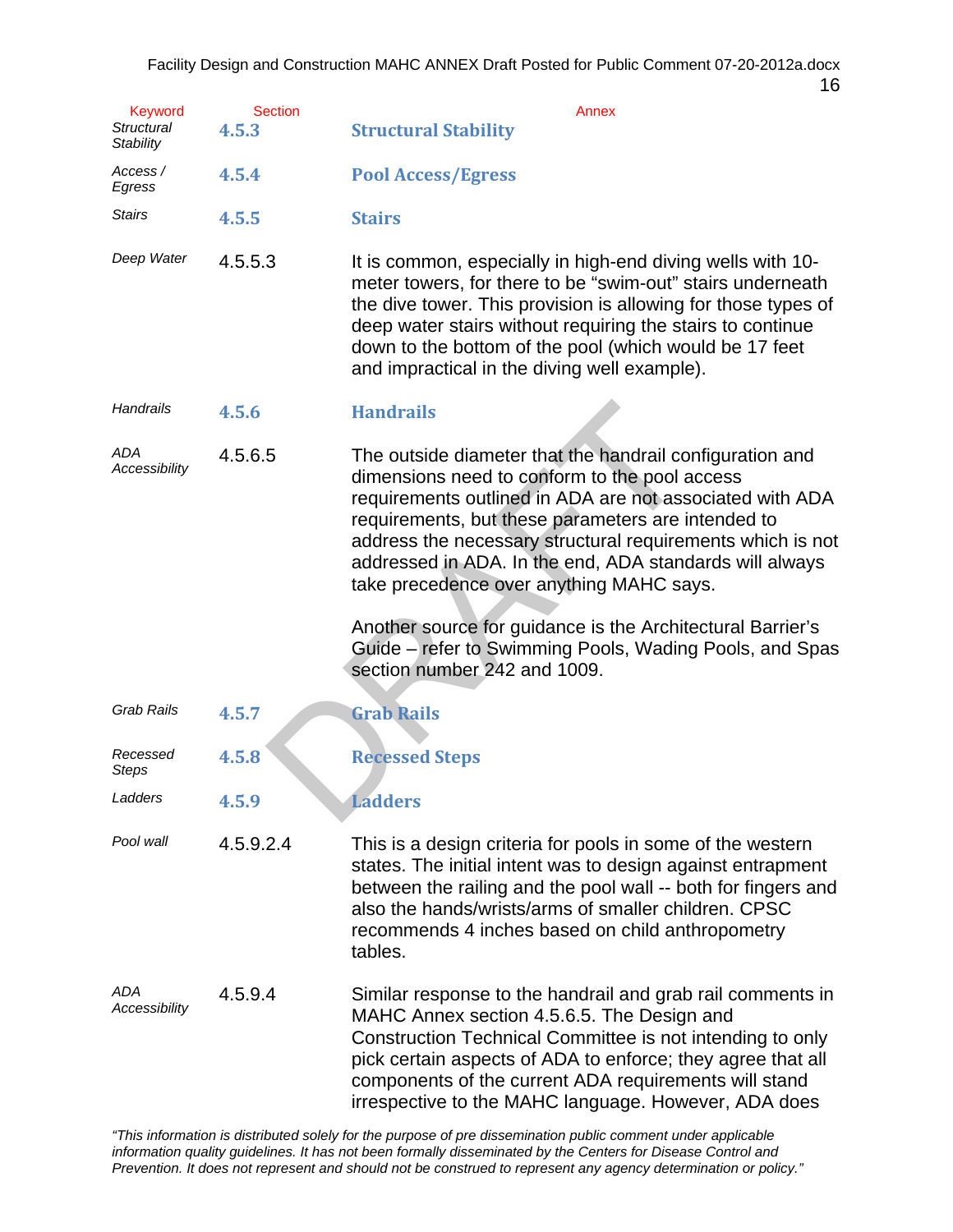| <b>Keyword</b>           | <b>Section</b> | $\mathbf{L}$<br>Annex<br>not address structural requirements.                                                                                                                                                                                                                                                                                                                                                                                                                                                                                                                                                                                                                                                                                                                                                                                                                                                                                                                                                                                                                                          |
|--------------------------|----------------|--------------------------------------------------------------------------------------------------------------------------------------------------------------------------------------------------------------------------------------------------------------------------------------------------------------------------------------------------------------------------------------------------------------------------------------------------------------------------------------------------------------------------------------------------------------------------------------------------------------------------------------------------------------------------------------------------------------------------------------------------------------------------------------------------------------------------------------------------------------------------------------------------------------------------------------------------------------------------------------------------------------------------------------------------------------------------------------------------------|
| 200 Pounds               | 4.5.9.4.4      | The structural requirements in the ladder, handrail, railing<br>section are taken from commercial manufacturers and their<br>recommended data.                                                                                                                                                                                                                                                                                                                                                                                                                                                                                                                                                                                                                                                                                                                                                                                                                                                                                                                                                         |
| Zero Depth<br>Entries    | 4.5.10         | <b>Zero Depth Entries</b>                                                                                                                                                                                                                                                                                                                                                                                                                                                                                                                                                                                                                                                                                                                                                                                                                                                                                                                                                                                                                                                                              |
| Disabled<br>Access       | 4.5.11         | <b>Disabled Access</b>                                                                                                                                                                                                                                                                                                                                                                                                                                                                                                                                                                                                                                                                                                                                                                                                                                                                                                                                                                                                                                                                                 |
| Conform to<br>Guidelines | 4.5.11.1       | Please refer to the governing justice department.<br>(www.access-board.gov).                                                                                                                                                                                                                                                                                                                                                                                                                                                                                                                                                                                                                                                                                                                                                                                                                                                                                                                                                                                                                           |
| Color and<br>Finish      | 4.5.12         | <b>Color and Finish</b>                                                                                                                                                                                                                                                                                                                                                                                                                                                                                                                                                                                                                                                                                                                                                                                                                                                                                                                                                                                                                                                                                |
| White or Light<br>Pastel | 4.5.12.1       | Pool floors and walls should be white or light pastel in color<br>such that the following items can be identified from the<br>pool deck:<br>Person or body submerged in the water<br>Algae growth<br>٠<br>Debris or dirt within the pool<br>$\bullet$<br>Cracks in surface finish of the pool<br>$\bullet$<br>The term "light pastel color" should be consistent with<br>Munsell color value 9 or higher.<br>School, facility or team logos incorporated on the pool<br>finishes are acceptable but will require review by local<br>governing bodies to ensure the design of such logos do<br>not impede the color and finish functionality listed above.<br>The topic of light versus colored background had split<br>opinions on the MAHC technical committee. Ultimately,<br>water clarity is the primary criteria with which to be<br>concerned. If a pool has crystal clear water conditions and<br>a bather is lying on the floor of a pool with a blue finish<br>versus one with a white finish, it's logical to think that the<br>bather would be more identifiable against the darker finish. |
| Munsell Color<br>Value   | 4.5.12.1.1     | and debris at the bottom of the pool.<br>The State of Florida uses the Munsell color chart and<br>requires values of 9 or greater. The Munsell color system<br>looks at color purity, hue, and lightness to assign a value.<br>This system is used in other industries and information on                                                                                                                                                                                                                                                                                                                                                                                                                                                                                                                                                                                                                                                                                                                                                                                                              |

*"This information is distributed solely for the purpose of pre dissemination public comment under applicable information quality guidelines. It has not been formally disseminated by the Centers for Disease Control and Prevention. It does not represent and should not be construed to represent any agency determination or policy."* 

this system is easily available.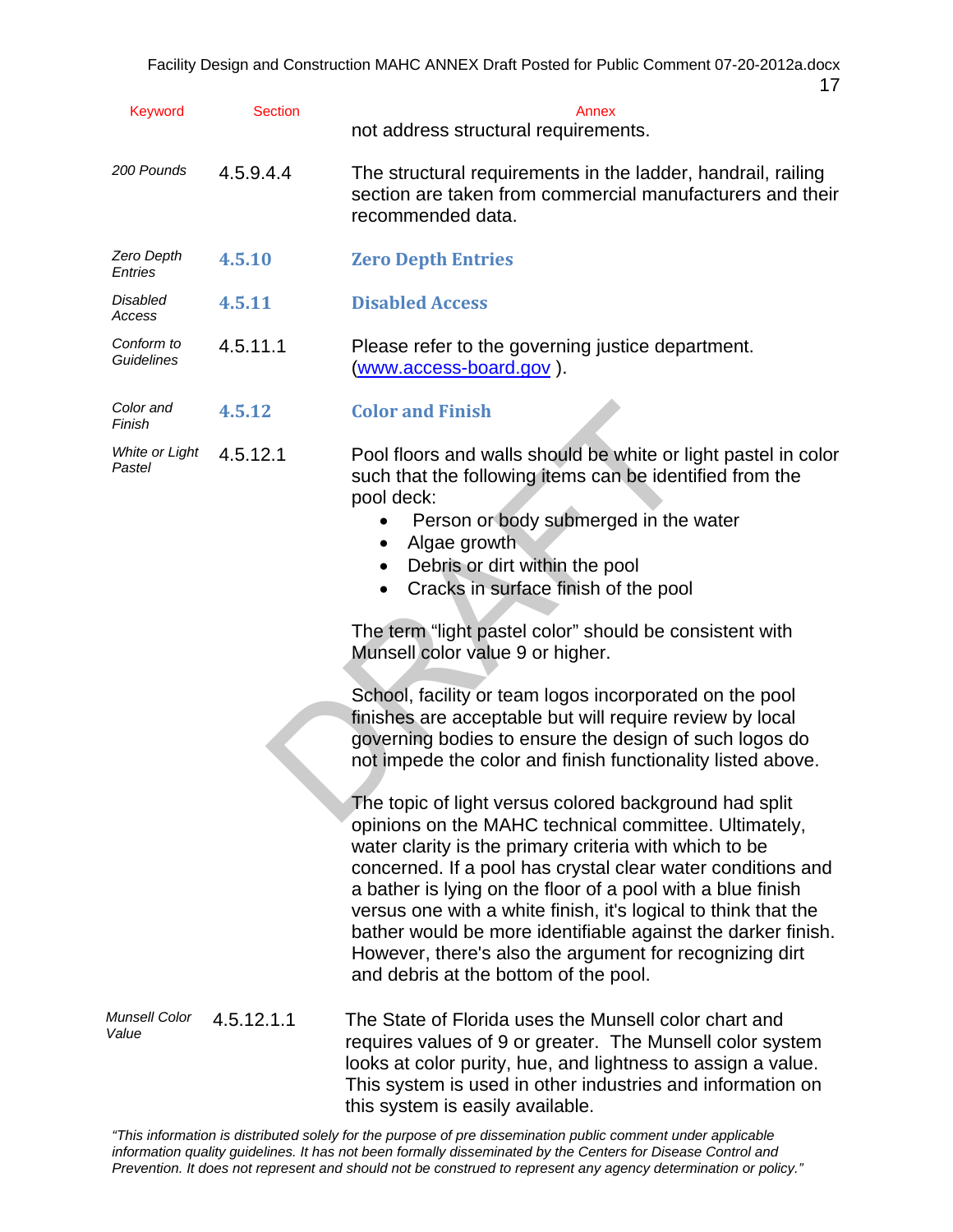| Keyword                   | <b>Section</b> | Annex                                                                                                                                                                                                                                                                                                                                                                                                                                                                                                                                                                                                                                                                                                                                                                                                                                                                                                                                                              |
|---------------------------|----------------|--------------------------------------------------------------------------------------------------------------------------------------------------------------------------------------------------------------------------------------------------------------------------------------------------------------------------------------------------------------------------------------------------------------------------------------------------------------------------------------------------------------------------------------------------------------------------------------------------------------------------------------------------------------------------------------------------------------------------------------------------------------------------------------------------------------------------------------------------------------------------------------------------------------------------------------------------------------------|
|                           |                | A contractor could provide a mock-up during the submittal<br>process to the DOH or engineer for review and approval.<br>Plaster and other quartz aggregate manufacturers have<br>reflectance testing that is available for finish samples.                                                                                                                                                                                                                                                                                                                                                                                                                                                                                                                                                                                                                                                                                                                         |
|                           |                | The American Plasterer's Council defers to ASTM standard<br>E 1477 - 98a title "Standard Test Method for Luminous<br>Reflectance Factor of Acoustical Materials by Use of<br>Integrating Sphere Reflectometers" to determine LRV<br>values. It's a fairly simple test method where "Test<br>specimens are measured for (total) luminous reflectance<br>factor by standard colour-measurement techniques using a<br>spectrophotometer, tristimulus (filter) colourimeter, or other<br>reflectometer having a hemispherical optical measuring<br>system, such as an integrating sphere. The specular<br>component is included to provide the total reflectance factor<br>condition. The instrument standard is referenced to the<br>perfect reflecting diffuser. Luminous reflectance factor is<br>calculated as CIE tristimulus value Y for the CIE 1964 (10°)<br>standard observer and CIE standard illuminant D 65<br>(daylight) or F 2 (cool white fluorescent). |
| Pool Walls                | 4.5.13         | <b>Pool Walls</b>                                                                                                                                                                                                                                                                                                                                                                                                                                                                                                                                                                                                                                                                                                                                                                                                                                                                                                                                                  |
| <b>Hand Holds</b>         | 4.5.14         | <b>Hand Holds</b>                                                                                                                                                                                                                                                                                                                                                                                                                                                                                                                                                                                                                                                                                                                                                                                                                                                                                                                                                  |
| <b>Infinity Edges</b>     | 4.5.15         | <b>Infinity Edges</b>                                                                                                                                                                                                                                                                                                                                                                                                                                                                                                                                                                                                                                                                                                                                                                                                                                                                                                                                              |
| Perimeter<br>Restrictions | 4.5.15.1       | Often with infinity edge pools, the space immediately on<br>the other side of the infinity edge is an inaccessible area<br>because the deck needs to end in order to achieve the<br>بمنازعت دواهر ويمرز والممردم والمستمر والمتوازع والممتوسط بالمستركز والربانا وبتلويزا                                                                                                                                                                                                                                                                                                                                                                                                                                                                                                                                                                                                                                                                                          |

*Pestrictions* and the other side of the infinity edge is an inaccessible area because the deck needs to end in order to achieve the "infinity" effect—typically this is achieved by an elevation difference—the deck continues to extend around the pool perimeter, but below the edge. The MAHC technical committee goal was to allow these types of design features while ensuring that these areas of the pool are still readily accessible for emergency response.

> The Technical Committee didn't want to be prescriptive, but agreed to require that the infinity edge is fully accessible with a 16' shepherd's hook for safety purposes. This could be addressed with an infinity edge less than 32' and accessible deck on either side. Or an infinity edge longer than 32' could be permitted but the depressed area that is required to create the "vanishing" effect (see annex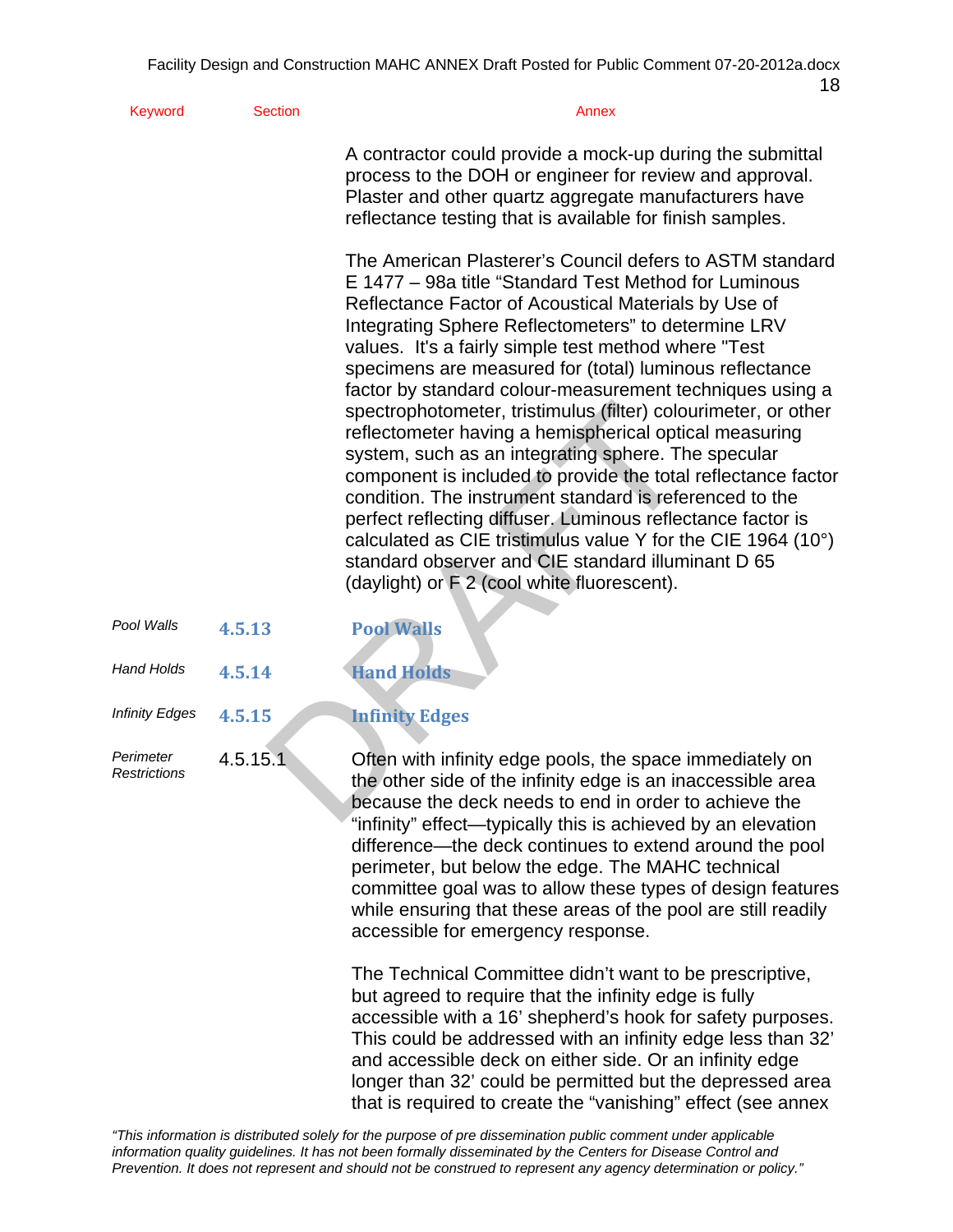| <b>Keyword</b>               | <b>Section</b> | Annex<br>4.15.5.2) should not be too deep to prevent a person from<br>accessing it with an acceptable shepherd's hook. There<br>could also be a long narrow pool that could be accessed<br>with the required pole from only one side. Other ways of<br>accomplishing this may also exist.                                                                                                                                                                                                                                                                                                                                                                                         |
|------------------------------|----------------|-----------------------------------------------------------------------------------------------------------------------------------------------------------------------------------------------------------------------------------------------------------------------------------------------------------------------------------------------------------------------------------------------------------------------------------------------------------------------------------------------------------------------------------------------------------------------------------------------------------------------------------------------------------------------------------|
| Handholds                    | 4.5.15.4       | Infinity edges can be accomplished with an obtuse angle<br>or knife edge, or even a C701 handhold. It is typically<br>submerged a fraction of an inch.                                                                                                                                                                                                                                                                                                                                                                                                                                                                                                                            |
| Underwater<br><b>Benches</b> | 4.5.16         | <b>Underwater Benches</b>                                                                                                                                                                                                                                                                                                                                                                                                                                                                                                                                                                                                                                                         |
|                              |                | Underwater benches are intended to allow bathers to sit in<br>locations along the pool wall. These chair/bench-like<br>structures either protrude into the pool from the pool wall<br>or are recessed into the pool wall. To accommodate the<br>size of most people, the seat itself is often 16" (40.6 cm) to<br>18" (45.7 cm) wide and is located 12" (30.5 cm) to 24" (61<br>cm) below the water line.                                                                                                                                                                                                                                                                         |
| <b>Slip Resistant</b>        | 4.5.16.1       | Slip resistant surfaces shall meet or exceed the minimum<br>coefficient of friction as set forth by the following groups:                                                                                                                                                                                                                                                                                                                                                                                                                                                                                                                                                         |
|                              |                | Americans with Disabilities Act (ADA)<br>Occupational Safety and Health Administration<br>(OSHA)                                                                                                                                                                                                                                                                                                                                                                                                                                                                                                                                                                                  |
| <b>Underwater</b><br>Ledges  | 4.5.17         | <b>Underwater Ledges</b>                                                                                                                                                                                                                                                                                                                                                                                                                                                                                                                                                                                                                                                          |
| <b>Slip Resistant</b>        | 4.5.17.1       | An underwater toe ledge for resting ("tired swimmer's<br>ledge") may be appropriate in any pool with water depths<br>greater than 5 feet (1.5 m). They may be provided at the<br>deep end of a competition pool or other pool with swim<br>lanes. A ledge for resting may also be provided along the<br>sidewalls of the same pools to allow resting for swimmers<br>using the pool for recreational swimming. A ledge for<br>resting should not allow a person to use the ledge to cross<br>from a shallow area into a deeper area of a pool. A<br>distance of at least 10 feet (3.0 m) is recommended<br>between the drop-off into the deep area and the start of the<br>ledge. |
| Structural<br>Support        | 4.5.17.4       | Underwater ledges for structural support for an upper wall<br>(structural ledge) are often located at a water depth of<br>about 3 feet (91.4 cm) depending on the wall<br>manufacturer. The upper wall is a product manufactured of                                                                                                                                                                                                                                                                                                                                                                                                                                               |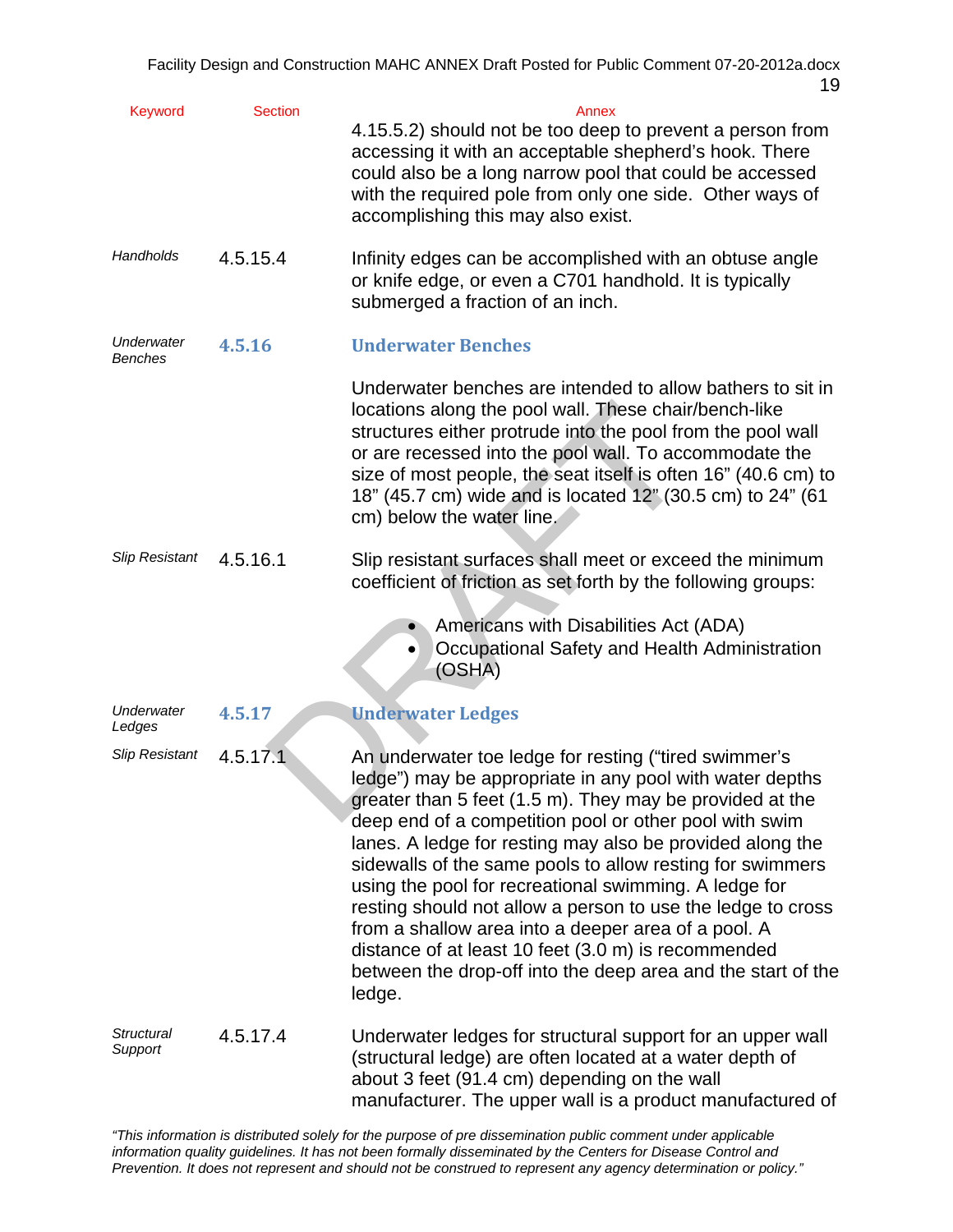| Keyword                  | <b>Section</b> | Annex<br>stainless steel, fiberglass, acrylic, or other materials. The<br>support ledge and wall below the ledge is concrete, gunite,<br>or other materials that the wall manufacturer specifies.<br>Although pools using this wall structure are generally<br>smaller pools, these pools can be any depth.                                                                                                                                                                                                                                                                                                                                                                                                                                                                                                                                                                                                                                                                                                                                                                                                                                                                                                                                                     |
|--------------------------|----------------|-----------------------------------------------------------------------------------------------------------------------------------------------------------------------------------------------------------------------------------------------------------------------------------------------------------------------------------------------------------------------------------------------------------------------------------------------------------------------------------------------------------------------------------------------------------------------------------------------------------------------------------------------------------------------------------------------------------------------------------------------------------------------------------------------------------------------------------------------------------------------------------------------------------------------------------------------------------------------------------------------------------------------------------------------------------------------------------------------------------------------------------------------------------------------------------------------------------------------------------------------------------------|
| Underwater<br>Shelves    | 4.5.18         | <b>Underwater Shelves</b>                                                                                                                                                                                                                                                                                                                                                                                                                                                                                                                                                                                                                                                                                                                                                                                                                                                                                                                                                                                                                                                                                                                                                                                                                                       |
|                          |                | Underwater shelves can be areas such as an expanded<br>top tread of a stairway or a separate area many feet wide<br>and long. The main purpose is often for small children,<br>lounging in very shallow water or in chairs, or contoured as<br>couches.                                                                                                                                                                                                                                                                                                                                                                                                                                                                                                                                                                                                                                                                                                                                                                                                                                                                                                                                                                                                         |
| Depth<br><b>Markings</b> | 4.5.19         | <b>Depth Markings</b>                                                                                                                                                                                                                                                                                                                                                                                                                                                                                                                                                                                                                                                                                                                                                                                                                                                                                                                                                                                                                                                                                                                                                                                                                                           |
|                          |                | Vertical depth markings should be provided just below the<br>handhold for pools with deck level gutters. They could also<br>be considered on the wall of the natatorium if within a<br>reasonable distance from the pool. For deck level gutter<br>pools, vertical depth markings are more visible just below<br>the water level when compared to locating them on a<br>building wall or fence which may be 10 feet (3 m) to 50 feet<br>(15.2 m) away and obstructed by deck equipment, pool<br>appurtenances, etc.                                                                                                                                                                                                                                                                                                                                                                                                                                                                                                                                                                                                                                                                                                                                             |
| "No Diving"<br>Marker    | 4.5.19.4       | The vast majority of current standards allow for diving off<br>the side of the pool in water 5 feet (1.5 m) deep. Standards<br>also allow diving off of starting blocks at 6 feet and 7<br>inches (2 m) (or even 4 feet (1.22 m) by some regulations<br>as allowed by some governing bodies and permitted by<br>this module's draft) and mandate 8 feet (2.44 m) off the<br>pool deck. Water depths of at least 5 feet (1.5 m) are<br>generally considered as safe for diving from the edge of a<br>pool where the coping/deck is the typical 6 inches (15.24)<br>cm) above the water surface. Starting platforms are<br>located 18 inches (45.72 cm) to 30 inches (76.2 cm) above<br>the waterline, with most at 29.5 inches (74.93 cm). Case<br>histories reveal that there are extremely few starting<br>platform injuries to competitive swimmers where the water<br>depth is deeper than 5 feet (1.5 m). Because of this, 5 feet<br>has developed into the litigation line for starting platform<br>injury cases. If 5 feet is considered a safe water depth for a<br>platform that is 18 inches or more above the water surface,<br>then 5 feet should also be safe for diving from the side of a<br>pool with 6 inches above the water surface. The main |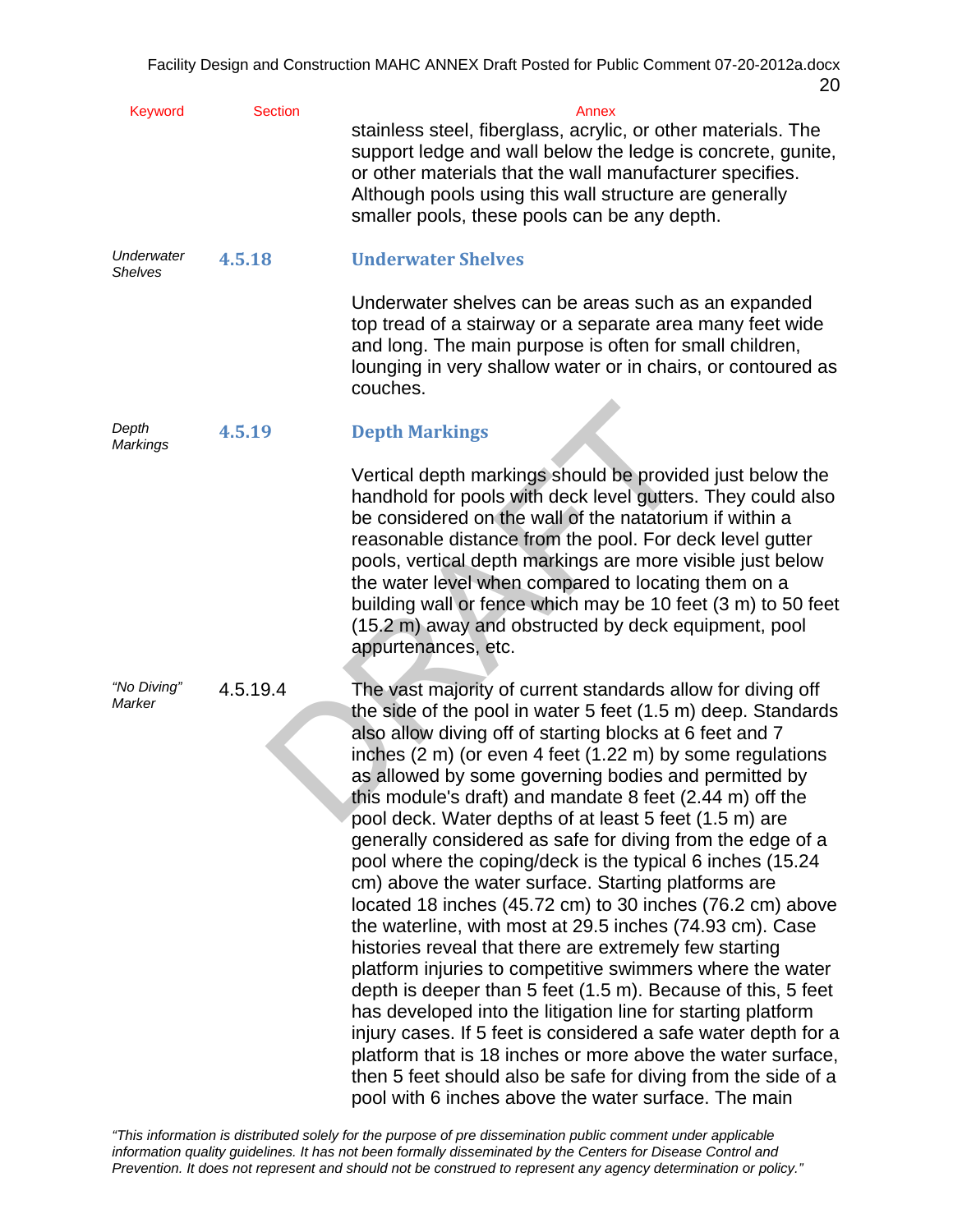```
Keyword Section Section Annex
```
1

caveat remains that a person must be trained to use a shallow entry dive.

The American Red Cross recommends 9 feet (2.74 m) of water depth based on analyses of spinal cord injuries<sup>1</sup>. The organization has clarified this recommendation to state "Be sure water is at least nine-feet deep unless performed with proper supervision and in water depths that conform with the rules of the concerned regulating body, such as USA Swimming, the National Collegiate Athletic Association (NCAA), the Amateur Athletic Union (AAU), the National Federation of State High School Associations (NFHS), YMCA of the USA and the international swimming federation (FINA)."

federation (FINA)."<br>
In a summary of 194 neck injuries from d<br>
into in-ground pools, 86.6% where in wat<br>
equal to 4 ft; 99.0% were in water less the<br>
feet (1.5 m). Only 1 injury occurred in wa<br>
7 feet—this supports keeping In a summary of 194 neck injuries from deck level dives into in-ground pools, 86.6% where in water less than or equal to 4 ft; 99.0% were in water less than or equal to 5 feet (1.5 m). Only 1 injury occurred in water between 6 and 7 feet—this supports keeping a diving depth of 5 feet at this time. $2$  The same study investigated 74 neck injuries occurring with use of springboards and jumpboards. Of these injuries, 12.2% occurred in water less than or equal to 4 feet; 66.2% occurred in water less than or equal to 5 feet,; 94.6% occurred in water less than or equal to 6 feet all injuries occurred in water of 7 feet or less. These data support increased the diving depth under diving boards or starting blocks because of the increased height before entry and associated increased body velocity.

injuries occurred in water less than 5 feet. $3$ Another study showed that 89% of diving-associated neck

An example of a "No Diving" Marker:

<sup>1</sup> Cusimano MD, Mascarenhas AM, Manoranjan B. Spinal cord injuries due to diving: a framework and call for prevention. J Trauma. 2008;65(5):1180-5.<br><sup>2</sup> Gabrielsen MA, Spivey M. Diving injuries: The etiology of 486 case studies with recommendations for

needed action. 1990. Nova University Press, Ft. Lauderdale, FL.

 $^3$  Blanksby BA, Wearne FK, Elliott BC, Blitvich JD. Aetiology and occurrence of diving injuries. A review of diving safety. Sports Med. 1997 Apr;23(4):228-46.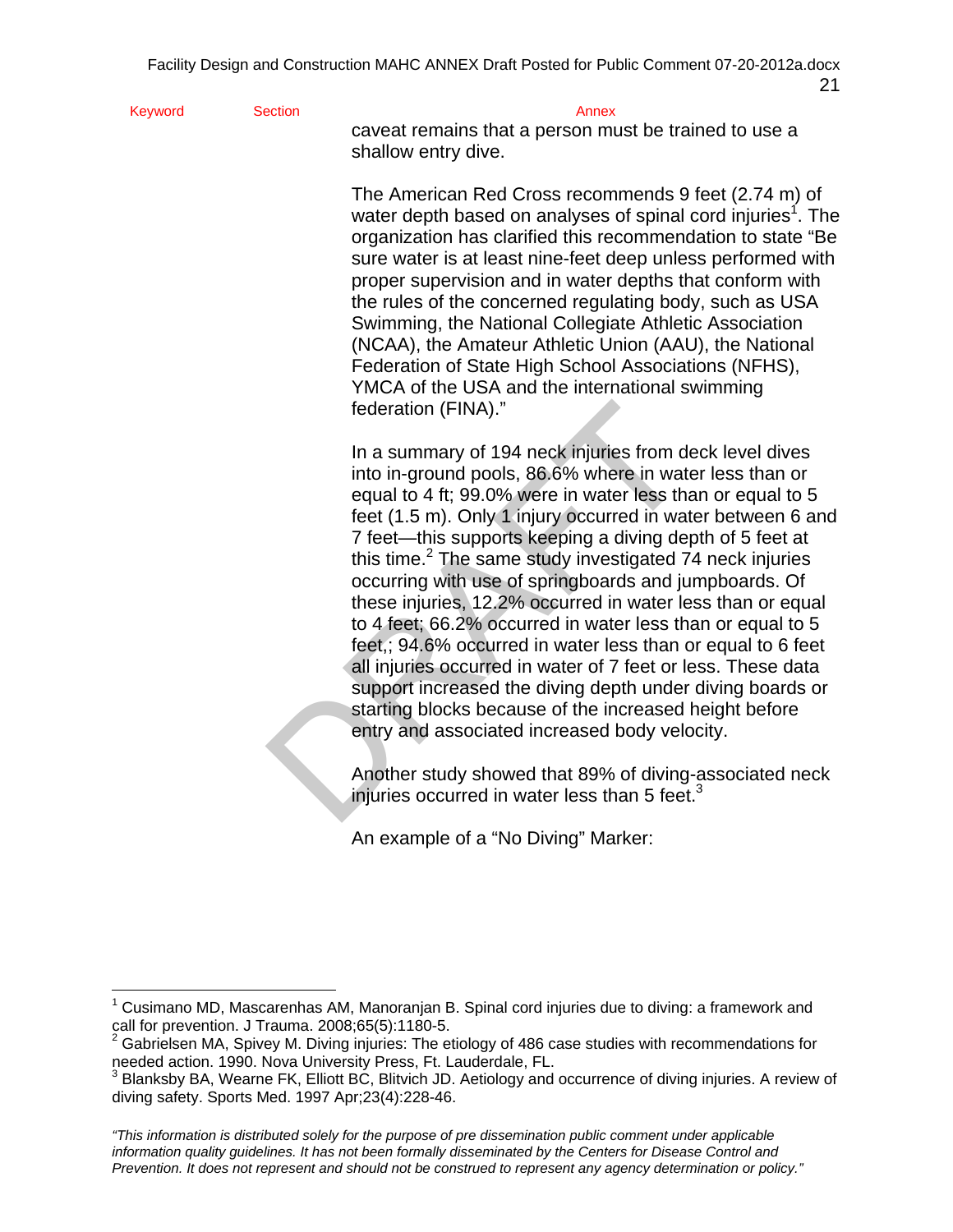| Keyword                                        | <b>Section</b> | Annex                                                                                                                                                                                               |
|------------------------------------------------|----------------|-----------------------------------------------------------------------------------------------------------------------------------------------------------------------------------------------------|
| "No Diving"<br>Marker                          |                |                                                                                                                                                                                                     |
| Over 5'                                        | 4.5.19.5.1     | A contrasting band is required at the slope transition<br>between shallow water and deep water as an additional<br>means of caution (along with the safety rope and warning<br>signage) to bathers. |
| Indoor /<br>Outdoor<br>Environment<br>Lighting | 4.6            | <b>Indoor/Outdoor Environment</b>                                                                                                                                                                   |
|                                                | 4.6.1          | <b>Lighting</b>                                                                                                                                                                                     |
| General                                        | 4.6.11         | <b>General Requirements</b>                                                                                                                                                                         |
| Windows /<br>Natural Light                     | 4.6.1.2        | <b>Windows/Natural Light</b>                                                                                                                                                                        |
| Natural<br>Lighting<br>Methods                 | 4.6.1.2.1      | This would most likely be achieved through the use of<br>photo sensors that would be triggered by a pre-established<br>minimum light level.                                                         |
|                                                |                | Manual controls would almost certainly be set based on<br>time of day. As the amount of daylight fluctuates<br>throughout the year, these would need to be adjusted.                                |
| Minimum<br>Levels                              | 4.6.1.3.1      | The minimum light levels are as recommended in the<br>Illuminating Engineering Society of North America (IESNA)<br>RP-6-88, "Recommended Practice for Sports and                                    |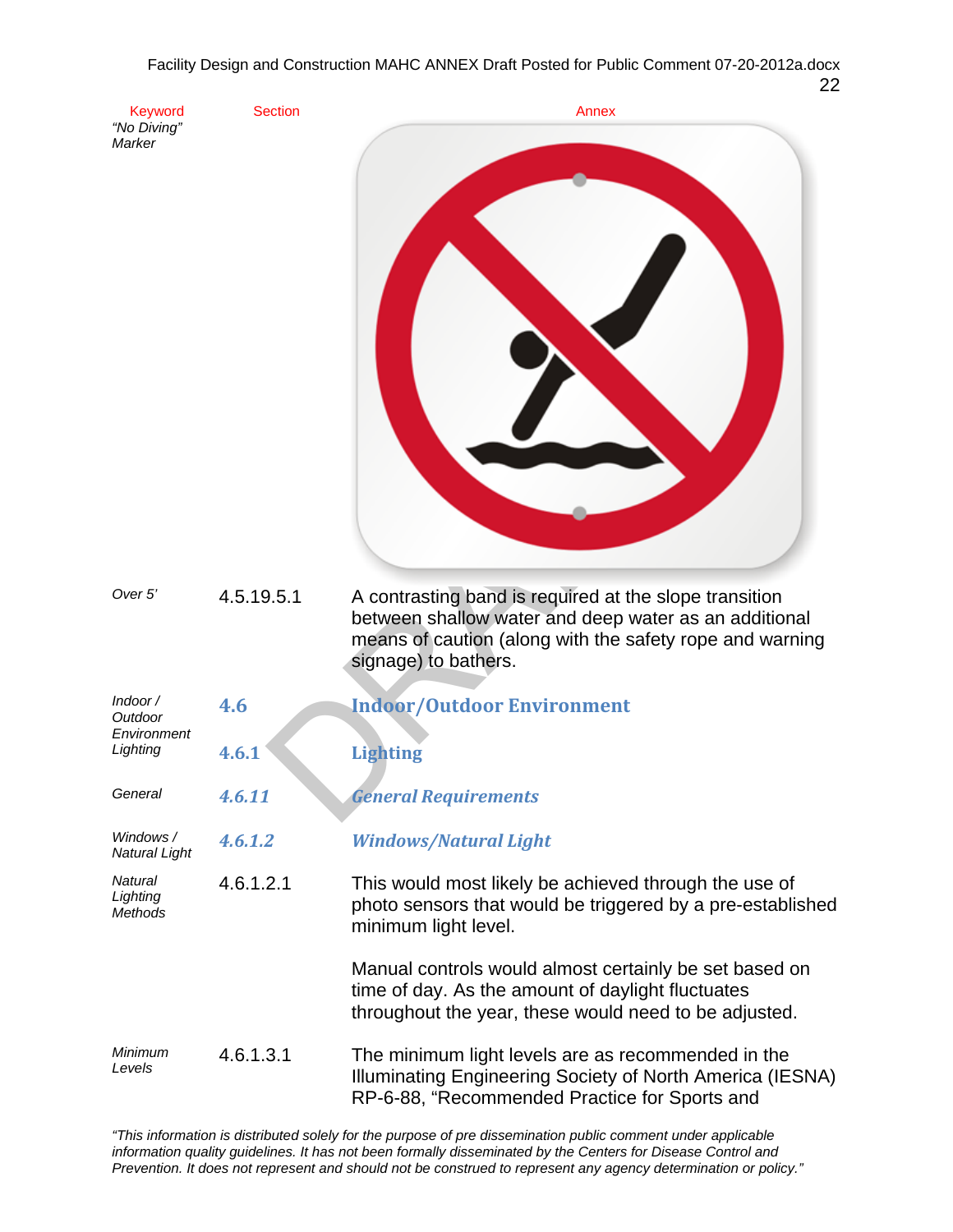| Keyword | <b>Section</b> | Annex                                                                        |
|---------|----------------|------------------------------------------------------------------------------|
|         |                | Recreational Area Lighting" for the recreational class of                    |
|         |                | use. Higher light levels are recommended for various                         |
|         |                | competitive classes of use. There is a difference between                    |
|         |                | indoor and outdoor settings because outdoor settings                         |
|         |                | usually have a higher contrast with darkness that does not<br>occur indoors. |
|         |                |                                                                              |

*Minimum Requirement* 4.6.1.4.1 A common practice has been to express underwater lighting requirements in watts per square foot of pool surface. Light output efficacy (lumens per watt) can vary greatly depending on the light source. Incandescent lighting, the most historically prevalent underwater light source, also has the lowest or worst efficacy. Some of the most common incandescent lamps are listed below, along with their initial lumen output and calculated efficacy:

| Lamp            | Initial Lumens | Efficacy<br>(Lumens/Watt) |
|-----------------|----------------|---------------------------|
| 200 Watt PAR 46 | 2270           | 11.35                     |
| 200 Watt PAR 56 | 2270           | 11.35                     |
| 300 Watt PAR 56 | 3840           | 12.80                     |
| 500 Watt PAR 64 | 6500           | 13.00                     |

most common incandescent lamps are list<br>with their initial lumen output and calculat<br>
<u>Lamper Initial Lumens</u><br>
200 Watt PAR 46 2270<br>
200 Watt PAR 56 2270<br>
300 Watt PAR 56 3840<br>
500 Watt PAR 64 6500<br>
For the purposes of the For the purposes of these requirements, the underwater lighting requirements have been converted from incandescent watt equivalents to initial lamp lumens using a conversion factor of 12.0 lumens per watt. The converted watts per square foot of pool surface requirements are 0.5 watts [outdoor], 1.5watts [indoor], 1.5 watts [outdoordiving], 2.5 watts [indoor-diving].

It is recommended that future studies be conducted to determine minimum lighting requirements based on water depth, hours of operation, and overhead lighting design. The main goal is to be able to see the bottom of the pool at all times when the pool is open to the public.

 *4.6.1.5 Night Swimming with No Underwater Lights*

Providing higher lighting levels (15 footcandles) than the minimum requirements (10 footcandles) of MAHC Section 4.6.1.3.1 eliminates the requirement for underwater lighting in outdoor pools.

# *Emergency 4.6.1.6 Emergency Lighting Lighting*

*No* 

*Underwater Lighting*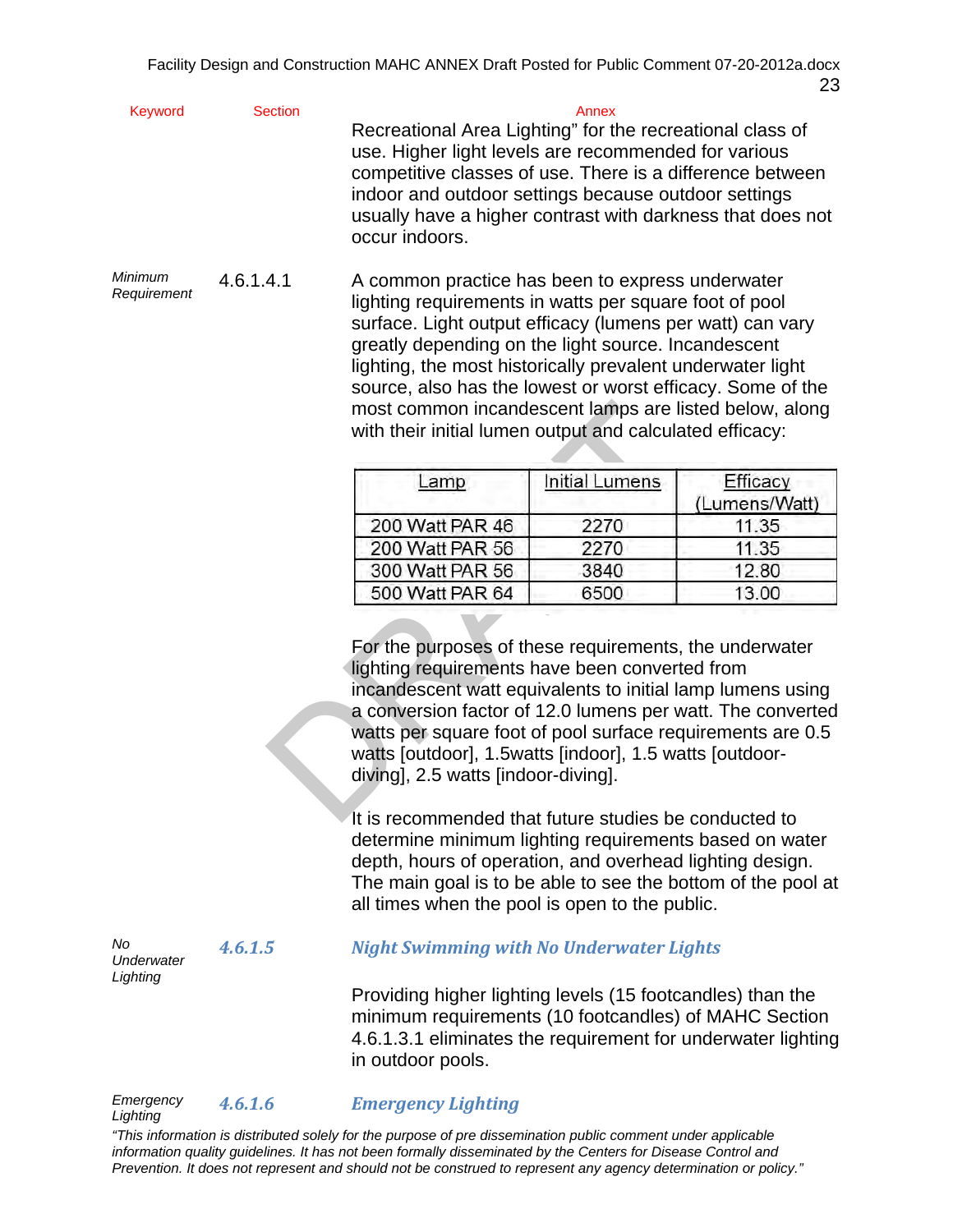| Keyword                         | <b>Section</b> | Annex                                                                                                                                                                                                                                                                                                                                                                                                                                                            |
|---------------------------------|----------------|------------------------------------------------------------------------------------------------------------------------------------------------------------------------------------------------------------------------------------------------------------------------------------------------------------------------------------------------------------------------------------------------------------------------------------------------------------------|
| Emergency<br>Egress<br>Lighting | 4.6.1.6.1      | This section isn't intended to provide less stringent<br>requirements, just a baseline standard of design for locales<br>that may not address this requirement. According to<br>several MAHC technical committee members, 0.5 FC is<br>fairly standard industry design standard.                                                                                                                                                                                 |
| Glare                           | 4.6.1.7        | <b>Glare</b>                                                                                                                                                                                                                                                                                                                                                                                                                                                     |
| Windows                         | 4.6.1.7.1      | Windows and any other features providing natural light into<br>the pool space and overhead pool lighting should be<br>arranged to avoid glare on the pool surface that would<br>prevent identification of objects on the pool bottom.                                                                                                                                                                                                                            |
|                                 |                | Careful consideration should be given to the placement of<br>windows and skylights about the pool. Natural light from<br>directly overhead is less likely to create glare than light<br>through windows at the sides and ends of the pool.                                                                                                                                                                                                                       |
|                                 |                | Control of glare from artificial light is more likely if the angle<br>of incidence of the main light beam is less than 50 degrees<br>from straight down. Diffuse or indirect light sources may<br>also help to minimize glare.                                                                                                                                                                                                                                   |
|                                 |                | The MAHC technical committees had a very difficult time<br>coming to a consensus on code regulations that could be<br>defended and enforced from a regulatory standpoint<br>regarding glare. How does a plan reviewer determine that<br>glare based on design documents are excessive (perhaps<br>only in certain months of the year)? The TC felt that design<br>recommendations would be best to address this issue in<br>the annex as things currently stand. |
| Electrical<br>Systems and       | 4.6.2          | <b>Electrical Systems and Components</b>                                                                                                                                                                                                                                                                                                                                                                                                                         |
| Components                      |                | Nothing in this code should be construed as providing<br>relief from any applicable requirements of the NEC or other<br>applicable code, except where modified by this MAHC.                                                                                                                                                                                                                                                                                     |
| General                         | 4.6.2.1        | <b>General Guidelines</b>                                                                                                                                                                                                                                                                                                                                                                                                                                        |
| Wiring                          |                | Wiring located near or associated with equipment for<br>bodies of water should be installed in compliance with the<br>NEC or with other applicable code, except where this<br>MAHC is more restrictive.                                                                                                                                                                                                                                                          |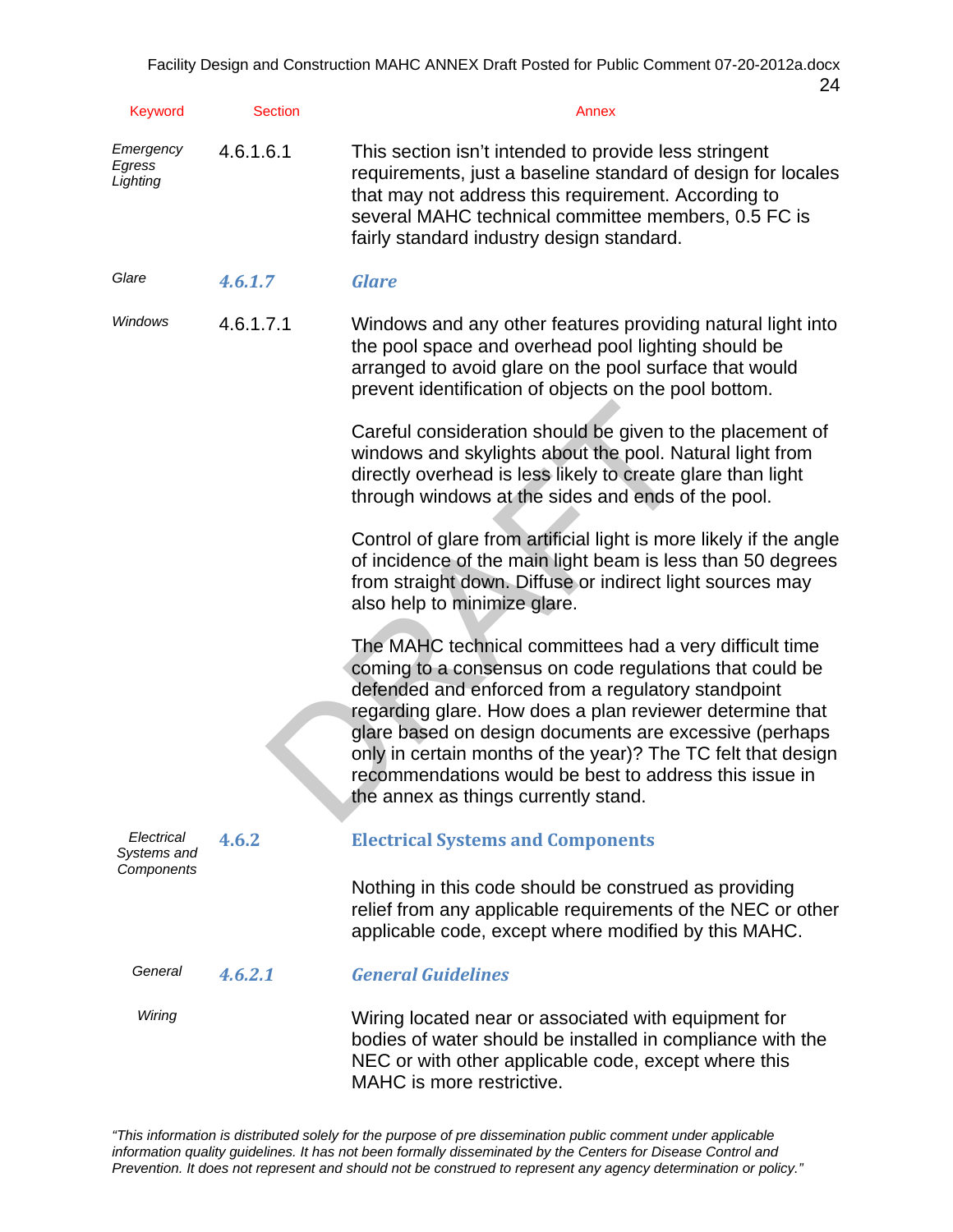| Keyword            | <b>Section</b> | Annex                                                                                                                                                                                                                                                                                                                                                                                                                                                                                                                                                                                                                                                                                                                                             |
|--------------------|----------------|---------------------------------------------------------------------------------------------------------------------------------------------------------------------------------------------------------------------------------------------------------------------------------------------------------------------------------------------------------------------------------------------------------------------------------------------------------------------------------------------------------------------------------------------------------------------------------------------------------------------------------------------------------------------------------------------------------------------------------------------------|
|                    |                | See NEC Art. 100 "Location, Wet".<br>See NEC Art. 110.11 "Deteriorating Agents".                                                                                                                                                                                                                                                                                                                                                                                                                                                                                                                                                                                                                                                                  |
| Sealed<br>Conduit  |                | Electrical conduit that enters or passes through a<br>natatorium should be sealed at the point of entry into the<br>natatorium against the movement of liquids and vapors<br>through the conduit. Exceptions may include:                                                                                                                                                                                                                                                                                                                                                                                                                                                                                                                         |
|                    |                | 1) A conduit which only passes through a natatorium,<br>and which has no fittings or joints exposed to<br>natatorium air, should be acceptable without a seal.<br>2) Rigid or intermediate conduit which passes through<br>a natatorium, and which is assembled with threaded<br>couplings only should be acceptable without a seal<br>where at least three threads are engaged at every<br>joint.<br>3) Conduit which passes through a natatorium, and<br>which is assembled with rain-tight compression<br>fittings only should be acceptable without a seal.<br>Otherwise-approved non-metallic conduit<br>4)<br>assembled by glued joints or other solvent-welding<br>method shall be acceptable without a seal where<br>approved by the AHJ. |
|                    |                | Note: An explosion-proof seal is not required, unless by<br>the AHJ.                                                                                                                                                                                                                                                                                                                                                                                                                                                                                                                                                                                                                                                                              |
|                    |                | See NEMA 250, National Electrical Manufacturers<br>Association.<br>See CSA C22.2, Canadian Standards Association.<br>See UL 50, Underwriters Laboratories.<br>See UL 508, Underwriters Laboratories.<br>See NEC Art. 110.11, "Deteriorating Agents".                                                                                                                                                                                                                                                                                                                                                                                                                                                                                              |
|                    |                | Where such devices must be installed in a natatorium or in<br>spaces containing natatorium air, enclosures rated NEMA<br>4X are preferred.                                                                                                                                                                                                                                                                                                                                                                                                                                                                                                                                                                                                        |
| Electric<br>Panels |                | Electrical panel boards, distribution centers, motor-control<br>centers, fuse panels, circuit-breaker panels, and similar<br>equipment should not be installed in natatoriums or in any<br>space that normally contains natatorium air. Exceptions<br>may include:                                                                                                                                                                                                                                                                                                                                                                                                                                                                                |

1) Equipment which is listed and labeled for the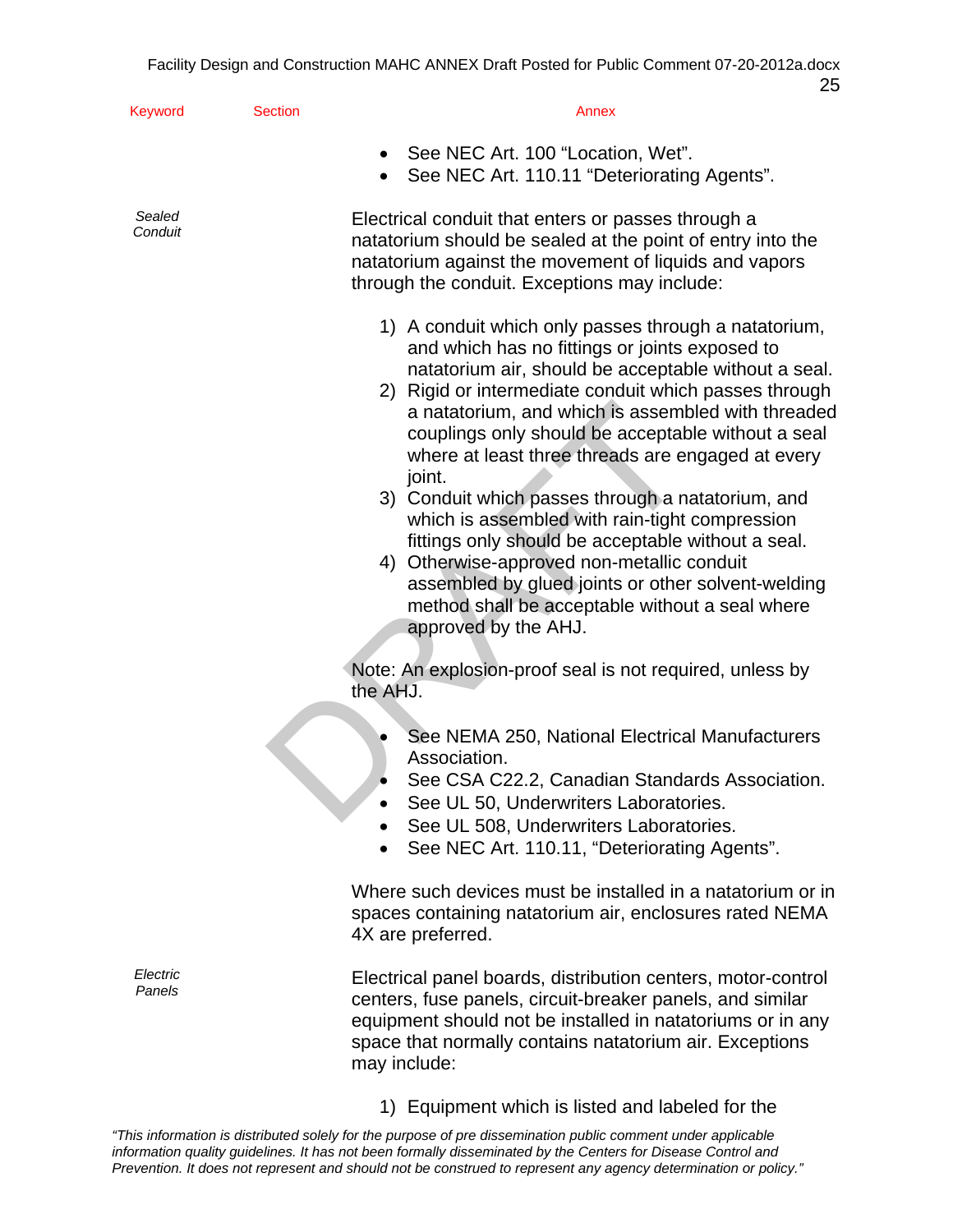| Keyword           | <b>Section</b>                                                                                                                                               | Annex                                                                                                                                                                                                                                                |
|-------------------|--------------------------------------------------------------------------------------------------------------------------------------------------------------|------------------------------------------------------------------------------------------------------------------------------------------------------------------------------------------------------------------------------------------------------|
|                   |                                                                                                                                                              | conditions should be acceptable where approved by<br>the AHJ.                                                                                                                                                                                        |
|                   |                                                                                                                                                              | 2) Where safety switches or equipment-disconnect<br>switches must be installed in a natatorium or in                                                                                                                                                 |
|                   |                                                                                                                                                              | spaces containing natatorium air, e.g. per NEC,<br>they should be rated for the conditions.                                                                                                                                                          |
|                   |                                                                                                                                                              | See NEMA 250, National Electrical Manufacturers<br>Association.                                                                                                                                                                                      |
|                   |                                                                                                                                                              | See CSA C22.2, Canadian Standards Association.<br>See UL 50, Underwriters Laboratories.<br>٠                                                                                                                                                         |
|                   |                                                                                                                                                              | See UL 508, Underwriters Laboratories.                                                                                                                                                                                                               |
|                   |                                                                                                                                                              | See NEC Art. 110.11, "Deteriorating Agents"<br>Whips consisting of liquid-tight flexible metal conduit<br>$\bullet$<br>are preferable to BX cable or type AC conduit.                                                                                |
| Exposed<br>Wiring |                                                                                                                                                              | Where natatorium lights, attachments, fasteners, and any<br>associated wiring whips are exposed to natatorium air,<br>they should be rated for the conditions.                                                                                       |
|                   |                                                                                                                                                              | See NEC Art. 250-110(2).<br>See International Association of Electrical<br>$\bullet$<br>Inspectors, Soares Book on Grounding, 8th Ed.,                                                                                                               |
|                   |                                                                                                                                                              | 2001, p157.<br>See Croft, Terrel and Summers, Wilford, American                                                                                                                                                                                      |
|                   |                                                                                                                                                              | Electricians' Handbook, Ed.12, Sec. 9-340(b).<br>See ANSI/IEEE 241, Sec 5.17.6.                                                                                                                                                                      |
| Metal<br>Raceways |                                                                                                                                                              | Metal raceways should be equipped with a grounding<br>conductor sized according to NEC Article 250 to maintain<br>device ground potential in the event of degradation of the<br>raceway.                                                             |
|                   |                                                                                                                                                              | See NEMA 250, National Electrical Manufacturers<br>Association.                                                                                                                                                                                      |
|                   | See CSA C22.2, Canadian Standards Association.<br>See UL 50, UL 508, Underwriters Laboratories.<br>$\bullet$<br>See NEC Art. 110.11, "Deteriorating Agents". |                                                                                                                                                                                                                                                      |
|                   |                                                                                                                                                              | Any electrical switch installed in a natatorium shall be rated<br>for the atmosphere. Exception may include a switch which<br>is otherwise protected, as in a gasketed weather-tight box<br>with a weather-tight actuator cover shall be acceptable. |
| Natatoriums       | 4.6.2.1.2                                                                                                                                                    | See NEC Art. 300.7.                                                                                                                                                                                                                                  |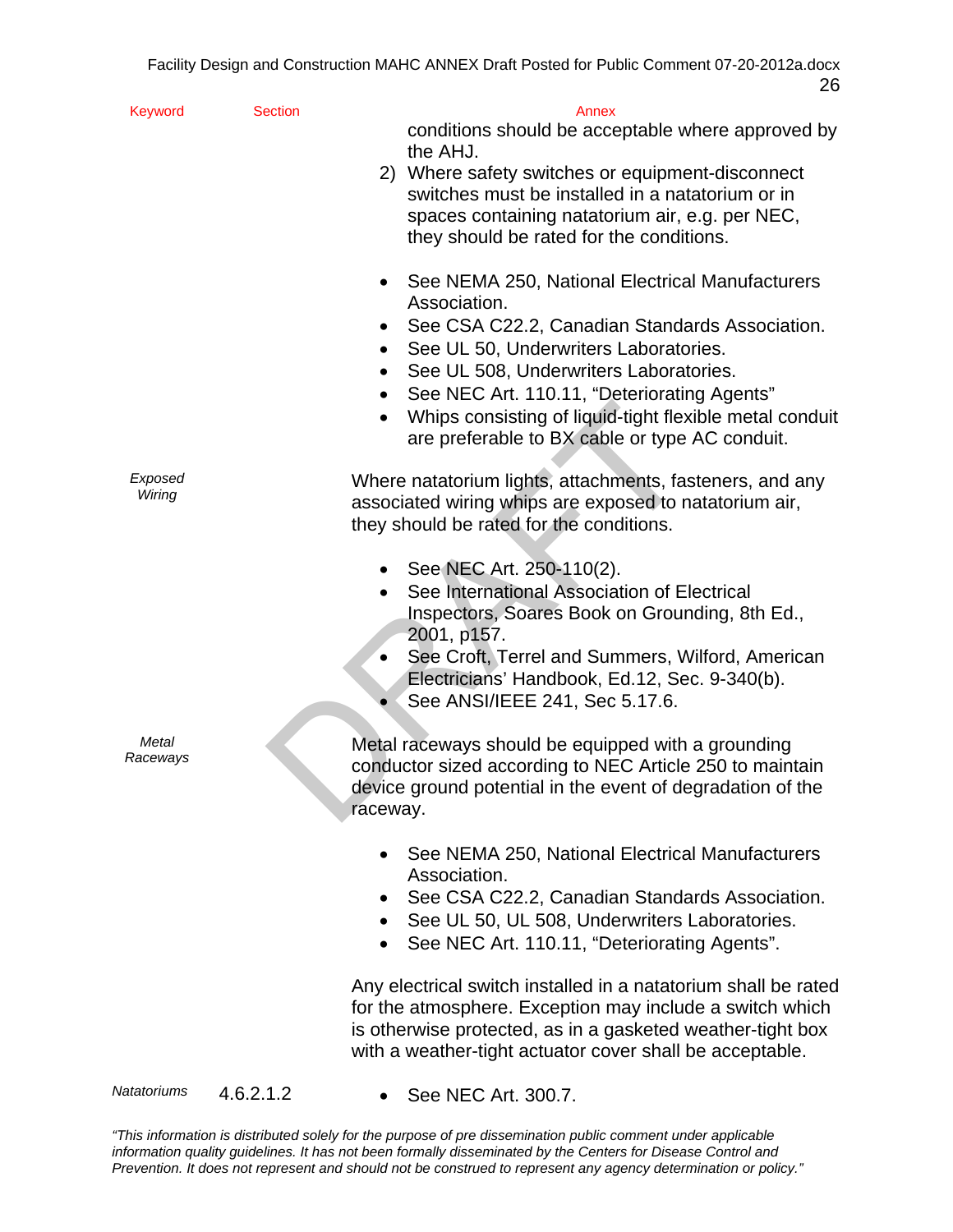| <b>Keyword</b>                                       | <b>Section</b> | Annex                                                                                                                                                                                                                                                                                                                                                                                                                                                                                                                                                                                                                                                                                                                                           |
|------------------------------------------------------|----------------|-------------------------------------------------------------------------------------------------------------------------------------------------------------------------------------------------------------------------------------------------------------------------------------------------------------------------------------------------------------------------------------------------------------------------------------------------------------------------------------------------------------------------------------------------------------------------------------------------------------------------------------------------------------------------------------------------------------------------------------------------|
|                                                      |                | See Durston, Lee. Design, Construction, and<br>Testing of the Commercial Air Barrier. Accessed at<br>http://www.irinfo.org/articles/5_1_2009_durston.pdf<br>US Army Corps of Engineers . 2012. Air Leakage<br>$\bullet$<br>Test Protocol for Building Envelopes. Accessed at:<br>http://www.neec.net/sites/default/files/neec_codes/A<br>٠<br>ir-Tightness-Air-Leakage_Final.pdf, and<br>http://www.wbdg.org/pdfs/usace_airleakagetestprot<br>٠<br>ocol.pdf                                                                                                                                                                                                                                                                                     |
| <i><u><b>Interior</b></u></i><br>Chemical<br>Storage | 4.6.2.2        | <b>Electrical Equipment in Interior Chemical Storage Space</b>                                                                                                                                                                                                                                                                                                                                                                                                                                                                                                                                                                                                                                                                                  |
| Raceways                                             |                | All raceways and raceway devices and boxes in a<br>chemical-storage space should be non-metallic or<br>otherwise rated for the atmosphere.<br>See NFPA 70HB08, Art. 100, "Labeled",<br><b>Explanatory Note.</b><br>See NEC Art. 110.11, "Deteriorating Agents".<br>See NEC Art. 378.10, "Non-Metallic Raceways".<br>$\bullet$<br>See Croft, Terrel and Summers, Wilford, American<br>Electricians' Handbook, Ed. 12, Sec. 9-340(b).<br>See MSDS calcium hypochlorite, Sec. 10 Stability<br>and Reactivity Data.<br>See MSDS sodium hypochlorite, Sec. 10 Stability<br>and Reactivity Data.<br>See MSDS hydrochloric acid, Sec. 10 Stability and<br><b>Reactivity Data.</b><br>See MSDS muriatic acid, Sec. 10 Stability and<br>Reactivity Data. |
| Sealed                                               |                | Raceways should be sealed at the point of entry to the<br>chemical-storage space to prevent the egress of liquids,<br>fumes, vapors, and gases from the chemical-storage<br>space via the conduit. Note: Explosion-proof seals are not<br>required, unless by the AHJ.<br>See NEC Art. 300.7.<br>See Durston, Lee, Design, Construction, and<br>Testing of the Commercial Air Barrier.                                                                                                                                                                                                                                                                                                                                                          |
| Metal<br>Raceways                                    |                | Metal raceways should be equipped with a grounding<br>conductor sized according to NEC Article 250 to maintain<br>device ground potential in the event of degradation of the<br>raceway.                                                                                                                                                                                                                                                                                                                                                                                                                                                                                                                                                        |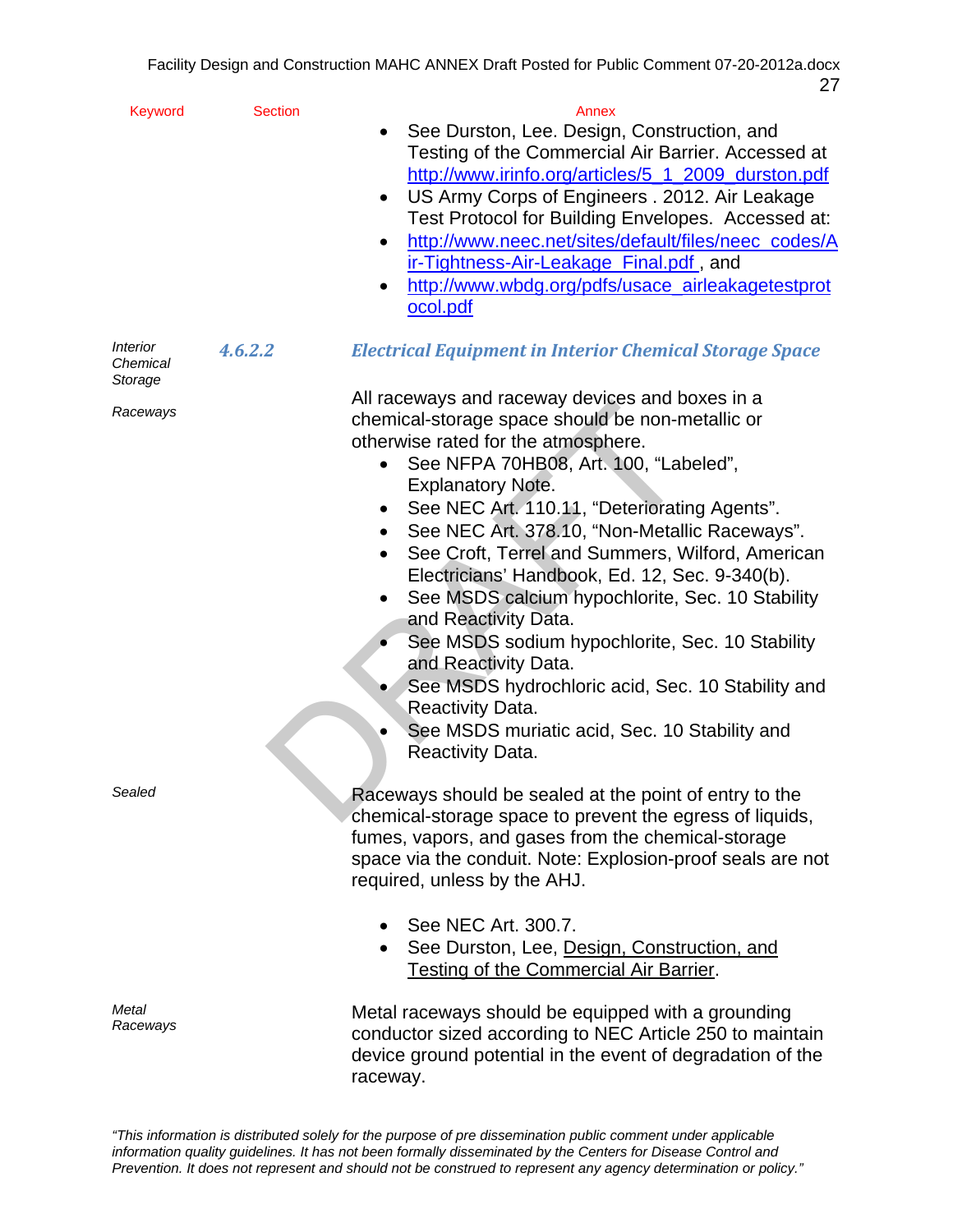| Keyword                            | <b>Section</b> | Annex                                                                                                                                                                                                                                                                                                                                                                     |
|------------------------------------|----------------|---------------------------------------------------------------------------------------------------------------------------------------------------------------------------------------------------------------------------------------------------------------------------------------------------------------------------------------------------------------------------|
|                                    |                | See NEC Art. 250-110(2) International Association<br>of Electrical Inspectors, Soares Book on Grounding,<br>$8th$ Ed., 2001, p157.<br>See Croft, Terrel and Summers, Wilford, American<br>$\bullet$<br>Electricians' Handbook, Ed. 12, Sec. 9-340(b).<br>See ANSI/IEEE 241, Sec 5.17.6.                                                                                   |
| Electronics                        |                | All electrical equipment, devices and fixtures should be<br>listed and labeled for the expected atmosphere of the<br>space.                                                                                                                                                                                                                                               |
|                                    |                | • See NFPA 70HB08, Art. 100, "Labeled",<br><b>Explanatory Note.</b><br>See NFPA 70HB08, Art. 100, "Listed", FPN.                                                                                                                                                                                                                                                          |
| Light<br><b>Switches</b>           |                | Any light switches installed inside interior chemical-storage<br>spaces should be approved for use in wet and corrosive<br>atmospheres, or shall be otherwise protected, as by a<br>weather-proof actuator cover with a gasket.                                                                                                                                           |
|                                    |                | See NEC Art. 110.11, "Deteriorating Agents".                                                                                                                                                                                                                                                                                                                              |
| Permanent<br>Electrical<br>Devices |                | All permanently connected electrical devices should be<br>grounded per the NEC or other applicable code, using a<br>separate grounding conductor which does not depend on<br>the conductive integrity of any metal conduit exposed to<br>chemical-storage space air.                                                                                                      |
|                                    |                | See NEC Art. 250-110(2) International Association<br>of Electrical Inspectors, Soares Book on Grounding,<br>8 <sup>th</sup> Ed., 2001, p157.<br>See Croft, Terrel and Summers, Wilford, American<br>Electricians' Handbook, Ed. 12, Sec. 9-340(b).<br>See ANSI/IEEE 241, Sec 5.17.6.                                                                                      |
| Wet and<br>Corrosive               | 4.6.2.2.1      | See NEC Art.100 "Location, Wet".<br>See NEC Art. 110.11, "Deteriorating Agents"<br>See MSDS calcium hypochlorite, Sec. 10 Stability<br>and Reactivity Data<br>See MSDS sodium hypochlorite, Sec. 10 Stability<br>٠<br>and Reactivity Data<br>See MSDS hydrochloric acid, Sec. 10 Stability and<br><b>Reactivity Data</b><br>See MSDS muriatic acid, Sec. 10 Stability and |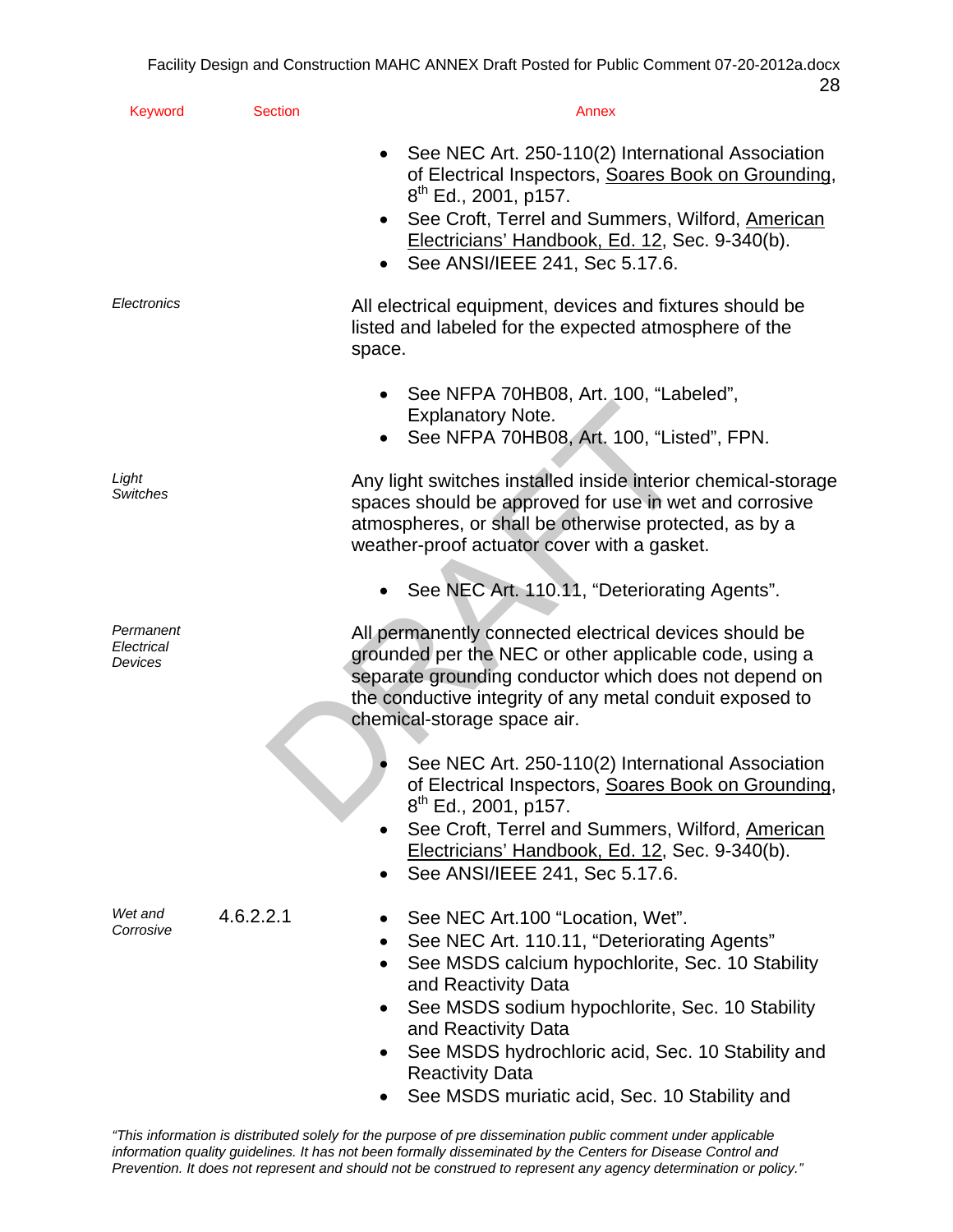| <b>Keyword</b>                                                                 | <b>Section</b> | Annex                                                                                                                                                                                                                                                                                                                                                                                                                    |
|--------------------------------------------------------------------------------|----------------|--------------------------------------------------------------------------------------------------------------------------------------------------------------------------------------------------------------------------------------------------------------------------------------------------------------------------------------------------------------------------------------------------------------------------|
|                                                                                |                | <b>Reactivity Data</b>                                                                                                                                                                                                                                                                                                                                                                                                   |
| Only<br>Necessary<br>Electrical<br>Conduit                                     | 4.6.2.2.2      | See NEC Art. 300.7.<br>$\bullet$<br>See NEC Art. 110.11, "Deteriorating Agents"<br>$\bullet$<br>See MSDS calcium hypochlorite, Sec. 10 Stability<br>$\bullet$<br>and Reactivity Data<br>See MSDS sodium hypochlorite, Sec. 10 Stability<br>and Reactivity Data<br>See MSDS hydrochloric acid, Sec. 10 Stability and<br><b>Reactivity Data</b><br>See MSDS muriatic acid, Sec. 10 Stability and<br><b>Reactivity Data</b> |
| No electrical<br>devices<br>stored in<br>interior<br>chemical<br>storage space | 4.6.2.2.3      | Electrical panelboards, circuit breakers, disconnects,<br>motors, motor overloads, and similar devices or equipment<br>are included.<br>See NEC Art. 110.11, "Deteriorating Agents"<br>See Zalosh, Robert, Dust Explosion Fundamentals,<br>NFPA.                                                                                                                                                                         |
| Protected<br>Against<br><b>Breakage</b>                                        | 4.6.2.2.4      | See MSDS calcium hypochlorite, Sec. 7 Handling<br>and Storage, "Keep away from heat. Keep away<br>from sources of ignition."<br>See MSDS calcium hypochlorite, Sec. 10 Stability<br>and Reactivity Data                                                                                                                                                                                                                  |
| Heating                                                                        | 4.6.3          | <b>Pool Water Heating</b>                                                                                                                                                                                                                                                                                                                                                                                                |
| Evaporation<br>Control                                                         |                | Other codes do not address the need for constant control<br>of natatorium air temp in order to control evaporation. They<br>also do not address the need for heat on specific surfaces.                                                                                                                                                                                                                                  |
|                                                                                |                | Natatorium heating equipment should be selected and<br>installed to preserve compliance with the NEC, the<br>National Fuel Gas Code (if applicable), the International<br>Mechanical Code, or other applicable codes, the terms of<br>equipment listing and labeling, and with the equipment<br>manufacturer's installation instructions.                                                                                |
|                                                                                |                | A method of space heating capable of continuously<br>maintaining the temperature of the air in a natatorium at or<br>above the design temperature relative to the pool-water<br>temperature shall be provided. ASHRAE 99.6% climate<br>data is the most reliable for natatorium load calculations.                                                                                                                       |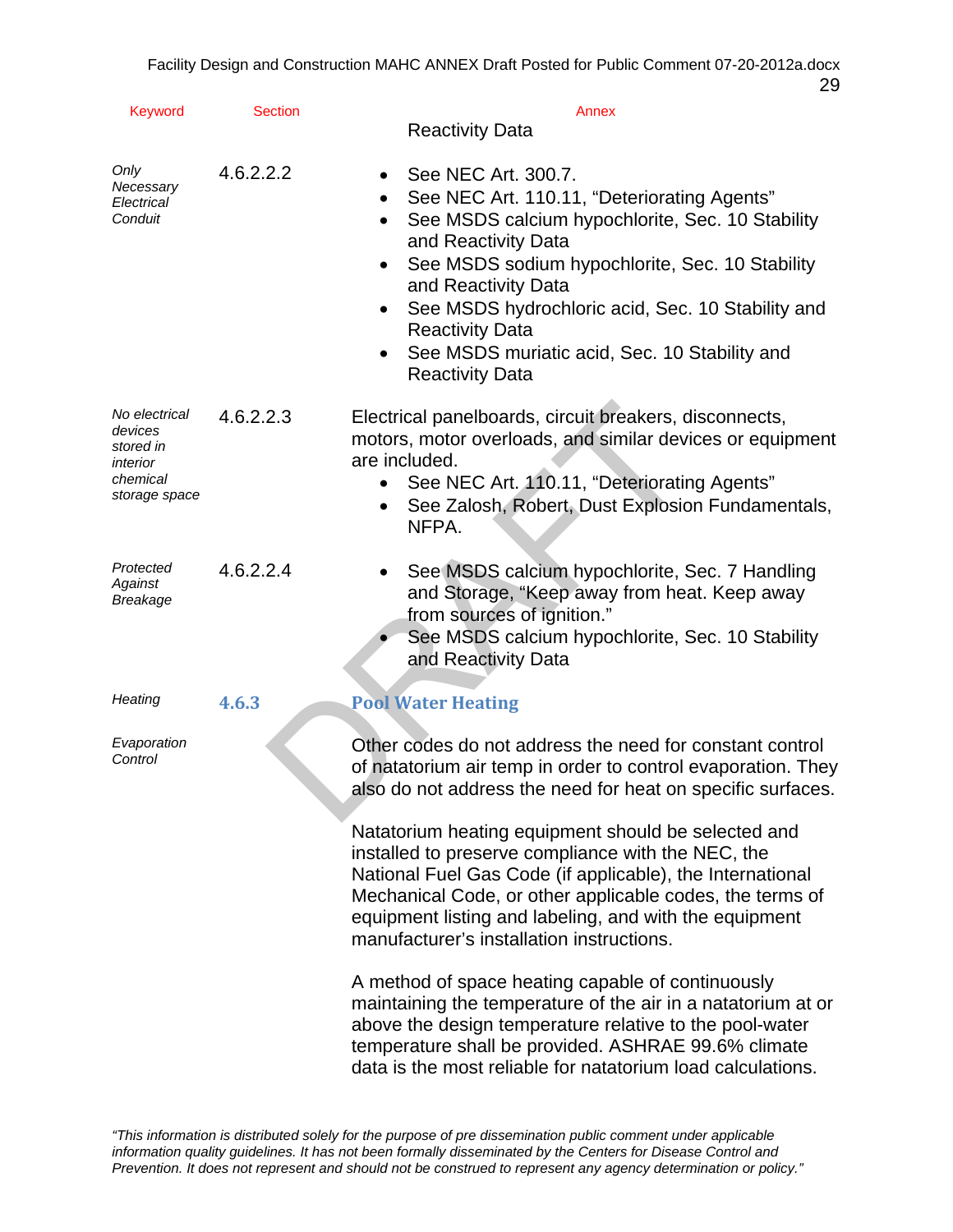| <b>Keyword</b>               | <b>Section</b> | Annex                                                                                                                                                                                                                                                                                                                                                                                                                                                                                                                       |
|------------------------------|----------------|-----------------------------------------------------------------------------------------------------------------------------------------------------------------------------------------------------------------------------------------------------------------------------------------------------------------------------------------------------------------------------------------------------------------------------------------------------------------------------------------------------------------------------|
|                              |                | See ASHRAE Handbook of Fundamentals.                                                                                                                                                                                                                                                                                                                                                                                                                                                                                        |
| Uncontrolled<br>Condensation |                | Uncontrolled condensation in a building can lead to the<br>growth of molds, with subsequent health effects.<br>Uncontrolled condensation in a building can lead to<br>property damage from rust, rot, ice pressure, and other.                                                                                                                                                                                                                                                                                              |
|                              |                | Condensation can be controlled by:                                                                                                                                                                                                                                                                                                                                                                                                                                                                                          |
|                              |                | controlling the evaporation rate of the water,<br>٠<br>controlling the temperature and relative humidity of<br>the room air, and<br>maintaining all exposed building surfaces above<br>٠<br>room-air dew point.                                                                                                                                                                                                                                                                                                             |
| Evaporation<br>Rate          |                | The pool evaporation rate is affected by:                                                                                                                                                                                                                                                                                                                                                                                                                                                                                   |
|                              |                | the size of the pool,<br>٠<br>the agitation of the water,<br>the heat of vaporization of the water at that<br>٠<br>temperature and pressure,<br>the temperature difference between the pool-water<br>and the room air and the associated difference in<br>vapor pressures, and<br>the speed of the air over the pool's surface.<br>See Places of Assembly, ASHRAE Handbook of<br>Applications.                                                                                                                              |
|                              |                | <b>Example for Note:</b> A design pool-water temperature is<br>82°F (27.8°C) with a design air temperature of 84°F<br>(28.9°C). It is decided to raise the pool-water temperature<br>to 83 $\degree$ F (28.3 $\degree$ C); the air temperature should be raised to<br>85°F (29.4°C) to maintain the same evaporation rate. Any<br>surface which is exposed to room air and which cools<br>below the dew point of the room air will become wet with<br>condensation. Such surface may not be visible, e.g. inside<br>a wall. |
| Space                        |                | Snace heating shall he available vear-round                                                                                                                                                                                                                                                                                                                                                                                                                                                                                 |

*Space* **Space heating shall be available year-round.** Preating shall be available year-round.<br>Heating *Heating* **Space heating shall not be disabled seasonally.** 

Exceptions may include: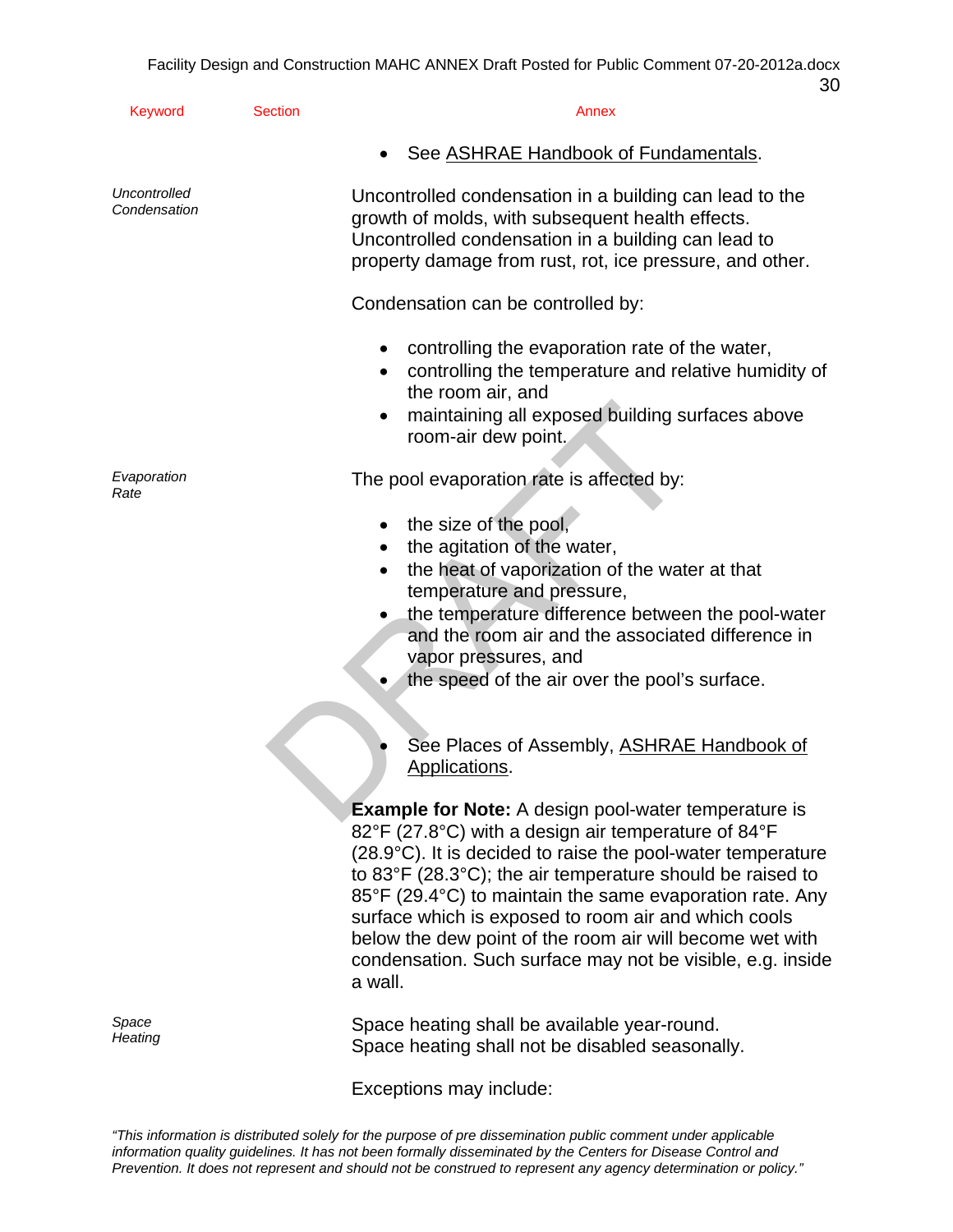| <b>Keyword</b>        | <b>Section</b> | Annex                                                                                                                                                                                                                                                                                                                                                                                                                                                                                                                                                                                                                                                                                                                                                                                                                                                                                                                                                                                                                                                                                                       |
|-----------------------|----------------|-------------------------------------------------------------------------------------------------------------------------------------------------------------------------------------------------------------------------------------------------------------------------------------------------------------------------------------------------------------------------------------------------------------------------------------------------------------------------------------------------------------------------------------------------------------------------------------------------------------------------------------------------------------------------------------------------------------------------------------------------------------------------------------------------------------------------------------------------------------------------------------------------------------------------------------------------------------------------------------------------------------------------------------------------------------------------------------------------------------|
|                       |                | 1) Space heating need not be provided during such<br>times as the pool(s) may be drained completely,<br>all water features and other evaporative loads are<br>disabled and drained, and the room relative<br>humidity does not rise above the design range.<br>2) Space heating may not be required if ventilation<br>with outdoor-air is sufficient to prevent room<br>temperature from falling below the design range,<br>and room relative humidity from rising above the<br>design range.                                                                                                                                                                                                                                                                                                                                                                                                                                                                                                                                                                                                               |
| Seasonal<br>Disabling |                | Where pools are filled or partially filled, the evaporation<br>rate will increase as room air temperature decreases.<br>Seasonal disabling of space heating could allow a drop of<br>room temperature, with a subsequent increase in<br>evaporation rate and possible uncontrolled condensation.                                                                                                                                                                                                                                                                                                                                                                                                                                                                                                                                                                                                                                                                                                                                                                                                            |
|                       |                | Surfaces where the temperature may decrease below the<br>design dew point of the space under normal operation<br>shall be identified as part of the design process. At least<br>one inspection should be done during the first heating<br>season to identify any other such surfaces. The addition of<br>heat to surfaces identified may be necessary to maintain<br>their temperature above the design dew point for the<br>space. Where forced air is used to heat identified surfaces,<br>the heating method specified shall be so installed as to<br>heat the room's air supply. The temperature, flow rate, and<br>delivery of the supply air for each identified surface shall<br>be such as to heat that surface above the design dew point<br>of the space, under the worst-case design conditions.<br>Such surfaces may have low values of thermal resistance.<br>Such surfaces may include, but are not limited to windows<br>and their frames, doors and their frames, any metal<br>structural members that penetrate the vapor retarder, and<br>any under-insulated sections of walls or roofs. |
|                       |                | See Thermal and Water Vapor Transmission Data,<br><b>ASHRAE Handbook of Fundamentals.</b>                                                                                                                                                                                                                                                                                                                                                                                                                                                                                                                                                                                                                                                                                                                                                                                                                                                                                                                                                                                                                   |
| Combustion<br>Heaters |                | Where combustion space heaters or combustion heaters<br>required are located inside a building, the space in which<br>the heater(s) or an assembly including the heater(s) is<br>located shall be considered to be an equipment room for<br>the purposes of section 4.9.1. The requirements of section<br>4.9.1 shall apply. Exceptions may be made for:                                                                                                                                                                                                                                                                                                                                                                                                                                                                                                                                                                                                                                                                                                                                                    |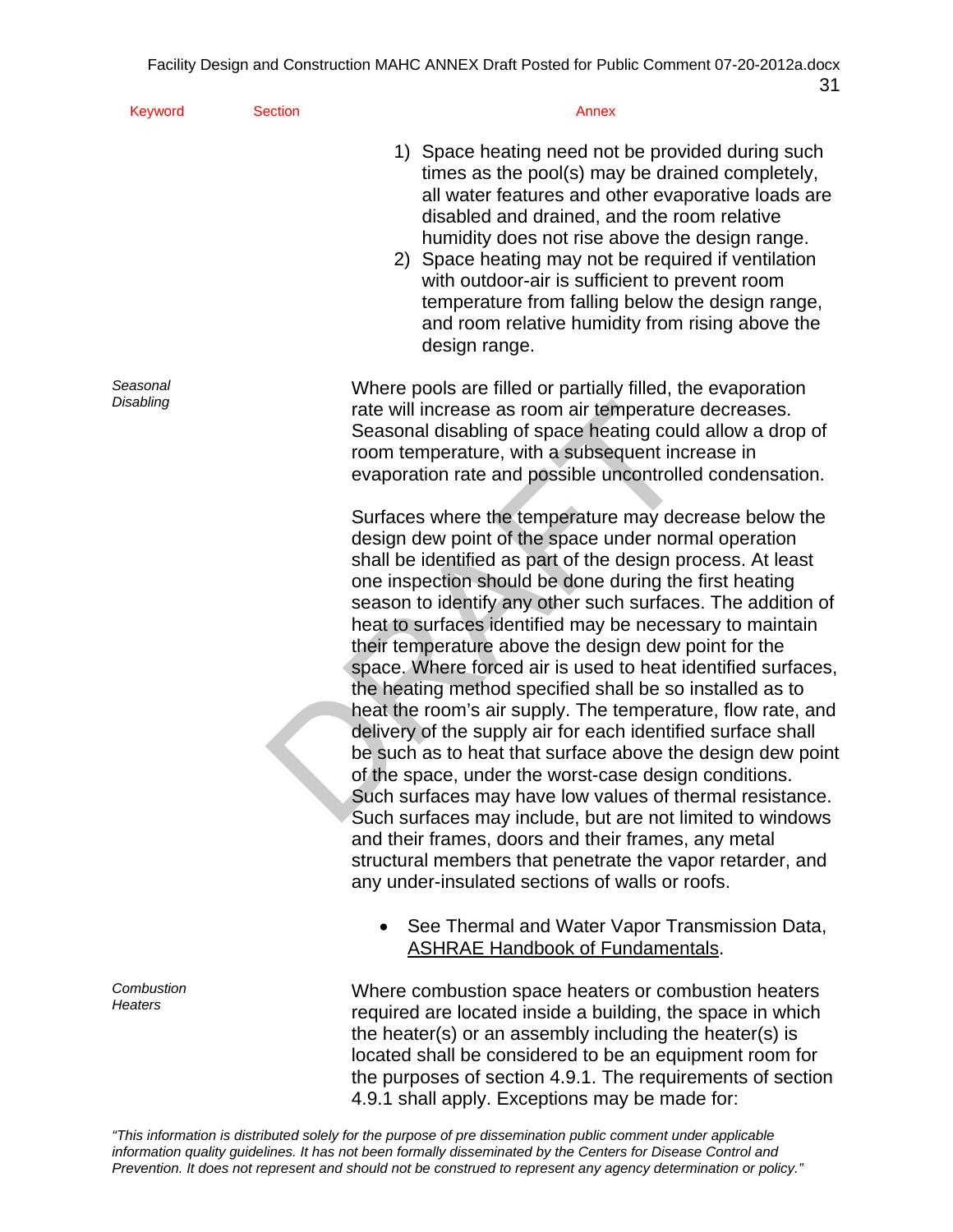| Keyword                           | <b>Section</b> | Annex                                                                                                                                                                                                                                                                                                                                                                                                                                                                                          |
|-----------------------------------|----------------|------------------------------------------------------------------------------------------------------------------------------------------------------------------------------------------------------------------------------------------------------------------------------------------------------------------------------------------------------------------------------------------------------------------------------------------------------------------------------------------------|
|                                   |                | 1) Space heaters listed and labeled for installation in<br>the atmosphere shall be acceptable without<br>isolation from chemical fumes and vapors.                                                                                                                                                                                                                                                                                                                                             |
|                                   |                | Note: Not all space heaters listed for heating natatorium air<br>are listed for installation in a natatorium. Combustion<br>space heaters should not be installed in a natatorium,<br>unless the heater is rated for the atmosphere.                                                                                                                                                                                                                                                           |
| Temperature                       | 4.6.3.1        | This temperature limit shall not be construed to be the limit<br>of the bulk water temperature. Bulk-water temperature<br>limits are much lower, e.g. UL 1563. The limit of section<br>4.6.3.1.1 is for heating devices which heat a stream of<br>water that is to be returned to the pool, spa, etc. Such<br>devices must heat the water stream above the bulk-water<br>temperature limit, but either                                                                                         |
|                                   |                | (a) should not heat the water stream above the limit of<br>4.6.3.1.1, or<br>(b) mixing or other methods should be employed to<br>prevent patron exposure to temperatures above the<br>limit of 4.6.3.1.1. <sup>4</sup>                                                                                                                                                                                                                                                                         |
|                                   |                | Examples of "applicable codes" include but are not limited<br>to the National Electric Code, the National Fuel Gas Code<br>(if applicable), and the International Mechanical Code<br>304.1.                                                                                                                                                                                                                                                                                                    |
| Equipment<br>Room<br>Requirements | 4.6.3.4        | Combustion heaters should not be installed in a<br>natatorium, or exposed to other chemical fumes, unless<br>the heater is rated for the atmosphere.                                                                                                                                                                                                                                                                                                                                           |
| Drinking<br><b>Fountains</b>      | 4.6.4          | <b>Drinking Fountains</b>                                                                                                                                                                                                                                                                                                                                                                                                                                                                      |
| Provided                          | 4.6.4.1        | A drinking fountain is required at a pool simply to<br>encourage swimmers not to drink the pool water and to<br>keep swimmers hydrated. At an outdoor pool, the drinking<br>fountain can be located inside an adjacent building to allow<br>year-round use when the pool is closed for the winter. The<br>drinking fountain would not need to be winterized. When a<br>drinking fountain is not located in the pool enclosure, it<br>should not be located more than 25 feet (7.62 m) from the |

 4 Moritz, A.R., and Henriques, F.C., "Studies of Thermal Injury: The Relative Importance of Time and Surface Temperature in the Causation of Cutaneous Burns. Am J Pathol. 1947 Sep;23(5):695-720.

*<sup>&</sup>quot;This information is distributed solely for the purpose of pre dissemination public comment under applicable information quality guidelines. It has not been formally disseminated by the Centers for Disease Control and Prevention. It does not represent and should not be construed to represent any agency determination or policy."*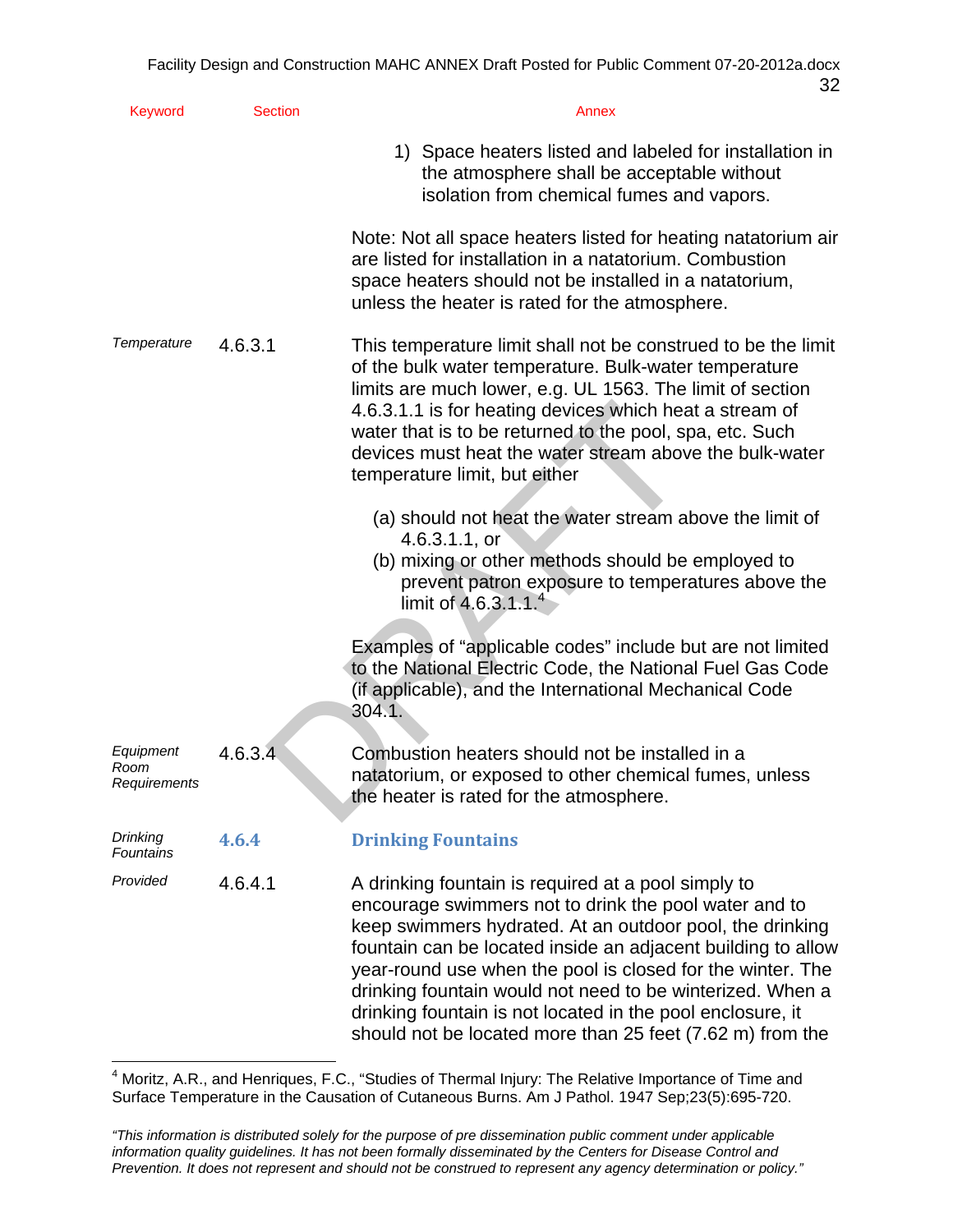| <b>Keyword</b>              | <b>Section</b> | Annex<br>pool enclosure entrance. The agency having jurisdiction<br>may approve a bottled water supply in place of a drinking<br>fountain. The water from a bottled water supply shall be as<br>readily accessible to bathers as would the water from a<br>drinking fountain.                                                                      |
|-----------------------------|----------------|----------------------------------------------------------------------------------------------------------------------------------------------------------------------------------------------------------------------------------------------------------------------------------------------------------------------------------------------------|
|                             | 4.6.5          | <b>Garbage Receptacles</b>                                                                                                                                                                                                                                                                                                                         |
|                             | 4.6.6          | <b>Food and Drink Concessions</b>                                                                                                                                                                                                                                                                                                                  |
|                             | 4.6.7          | <b>Spectator Areas</b>                                                                                                                                                                                                                                                                                                                             |
| Barrier                     | 4.6.7.2.1      | The MAHC technical committee tried to distinguish the<br>word "barrier" from "enclosure." Those definitions are in the<br>glossary. As currently defined, a "barrier" is simply<br>intended to be an obstacle intended to deter direct access<br>from one point to another. For example, a simple post and<br>rope solution would meet our intent. |
| Balcony                     | 4.6.7.3        | The intent is to prevent people from using a balcony as a<br>diving platform. If a balcony is close to overhanging a pool,<br>some people may try and use it to jump or dive into a pool.<br>The more substantial and preventative the barrier at the<br>balcony is, the less likely is that a person will use it.                                 |
| <b>Bleachers</b>            | 4.6.7.4        | Many building code jurisdictions may not be aware of the<br>new ICC 300 bleacher standard. Once jurisdictions adopt<br>the 2007 International Building Code and supplements, the<br>bleacher code will become better known.                                                                                                                        |
|                             | 4.7            | <b>Recirculation and Water Treatment</b>                                                                                                                                                                                                                                                                                                           |
| Decks and<br>Equipment      | 4.8.           | <b>Decks and Equipment</b>                                                                                                                                                                                                                                                                                                                         |
| Decks                       | 4.8.1          | <b>Decks</b>                                                                                                                                                                                                                                                                                                                                       |
| General<br><b>Standards</b> | 4.8.1.1        | <b>General Standards for All Decks</b>                                                                                                                                                                                                                                                                                                             |
| Concrete<br>Decking         | 4.8.1.1.5      | See American Concrete Institute Standards<br>Reference 302.1 R-80, Guide for Concrete Floor<br>and Slab Construction.                                                                                                                                                                                                                              |
| Perimeter<br>Decks          | 4.8.1.2        | <b>Standards for Perimeter Decks</b>                                                                                                                                                                                                                                                                                                               |
| <i><b>Impervious</b></i>    | 4.8.1.2.1      | The term "perimeter deck" refers to the area around and<br>immediately adjacent to the pool. This area is the wettest                                                                                                                                                                                                                              |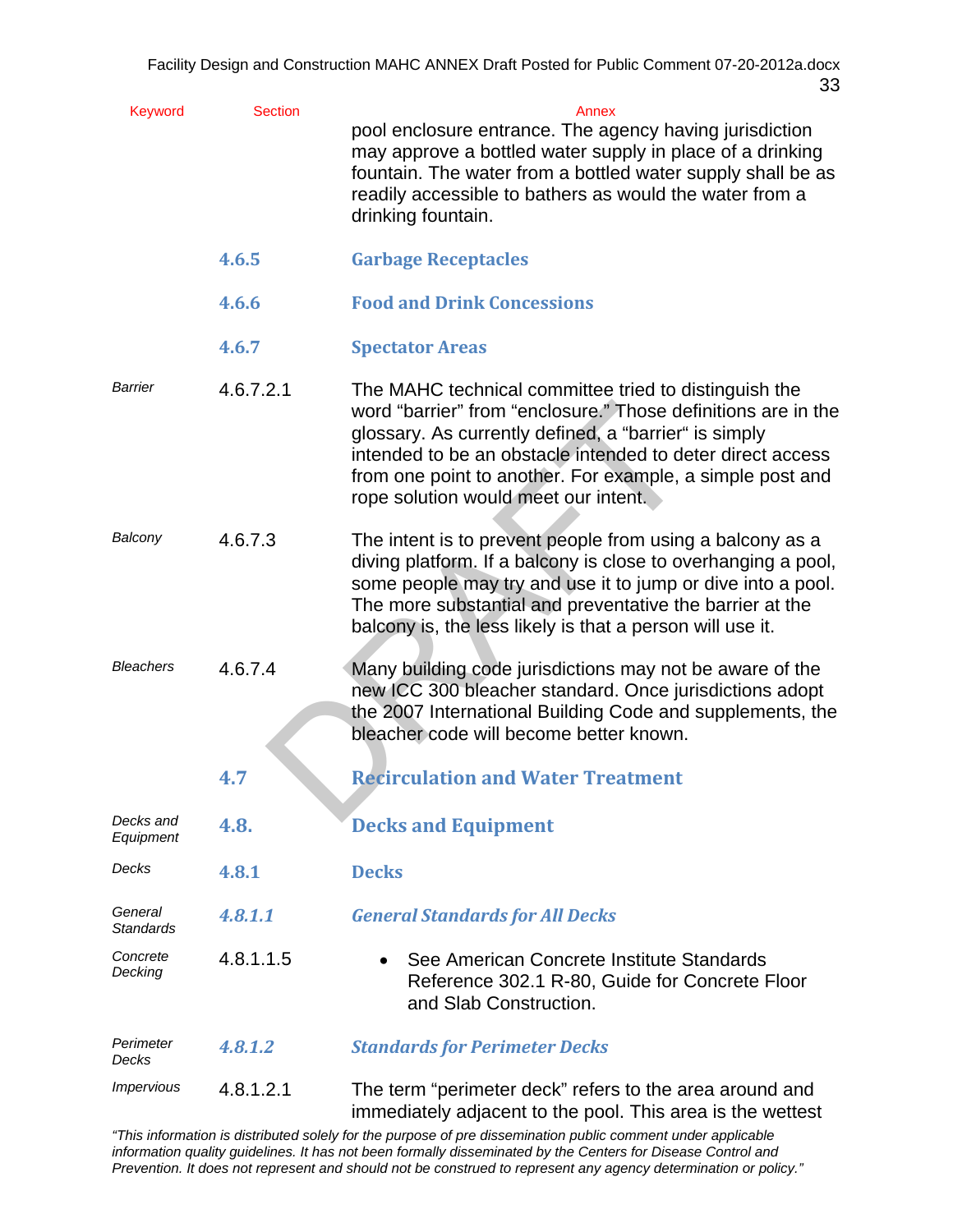| Keyword | Section | Annex                                                      |
|---------|---------|------------------------------------------------------------|
|         |         | area of the deck and extends out from the edge of the pool |
|         |         | a minimum of 4 feet (1.21 m) or out to deck drains,        |
|         |         | whichever is farther. Finish materials for the perimeter   |
|         |         | deck must be suitable for the pool environment, non-toxic, |
|         |         | and substantially impervious. See 4.8.1.4 and comments.    |
|         |         |                                                            |

*Drains 4.8.1.3 Drains*

*Slope* 4.8.1.3.1 Table 4.8.1.2 was arrived at by distilling the preponderance of existing state codes and established standards. Fundamentally, these sources all seek to eliminate standing water from the deck, typically recognizing that smoother surfaces convey water more efficiently than rougher ones. Relating slopes to texture, rather than specific materials, provides the ability for any otherwise suitable deck material or finish to be considered by the adopting jurisdiction.

| efficiently than rougher ones. Relating slopes to texture,<br>rather than specific materials, provides the ability for any<br>otherwise suitable deck material or finish to be considere<br>by the adopting jurisdiction.<br>Table 4.8.1.2: Minimum slopes for drainage |                                        |
|-------------------------------------------------------------------------------------------------------------------------------------------------------------------------------------------------------------------------------------------------------------------------|----------------------------------------|
| <b>SURFACE</b>                                                                                                                                                                                                                                                          | MINIMUM SLOPE*                         |
| Smooth finishes; such as tile,<br>hand-finished concrete &<br>lightly-broomed concrete                                                                                                                                                                                  | 1/8 inch per foot                      |
| Moderately textured finishes;<br>such as exposed aggregate<br>or medium-broomed concrete                                                                                                                                                                                | 1/4 inch per foot                      |
| Heavily textured finishes,<br>such as brick                                                                                                                                                                                                                             | 3/8 inch per foot<br>(where permitted) |

\*Note: Accessibility: Where deck areas serve as accessible routes or portions thereof, slopes in any direction shall not exceed ADAAG Guidelines.

There is an inherent conflict in sloping of decks. Steeper slopes provide more construction tolerance and surety in conveying water, particularly in active soil conditions. Shallow slopes are required to meet accessibility guidelines – particularly for cross-slopes. It is the intent of this section to encourage positive and proper drainage without running afoul of accessibility guidelines.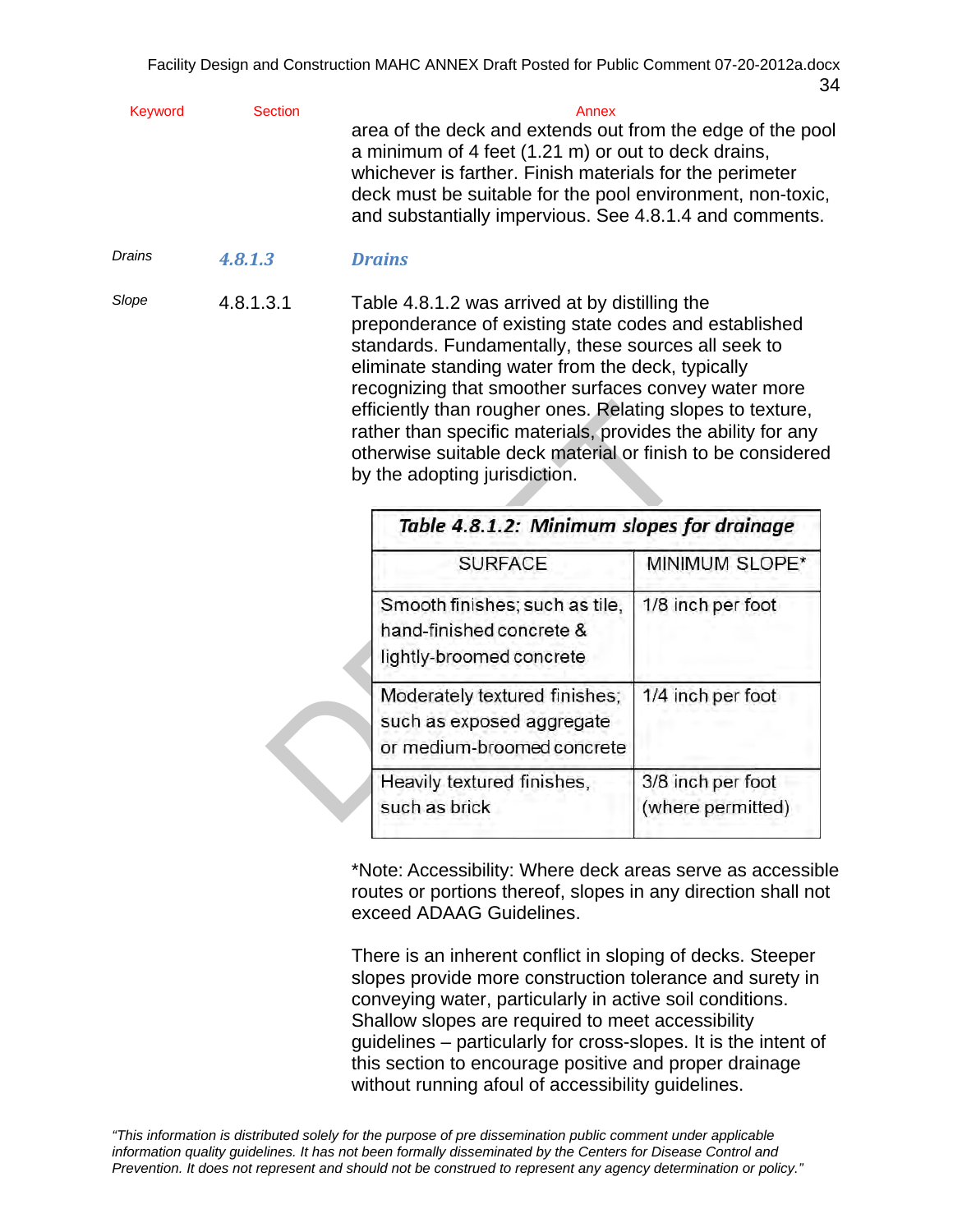| <b>Keyword</b><br>Cross<br>Connection<br>Control | <b>Section</b><br>4.8.1.3.3 | Annex<br>Consult local AHJ regarding specific chemical handling<br>and use to properly dispose, including discharge to the<br>watershed or sanitary sewers where appropriate.                                                                                                                                                                                                                                                                                                                                                                                                                                                                                                          |
|--------------------------------------------------|-----------------------------|----------------------------------------------------------------------------------------------------------------------------------------------------------------------------------------------------------------------------------------------------------------------------------------------------------------------------------------------------------------------------------------------------------------------------------------------------------------------------------------------------------------------------------------------------------------------------------------------------------------------------------------------------------------------------------------|
| Materials/Slip<br>Resistance                     | 4.8.1.4                     | <b>Materials / Slip Resistance</b>                                                                                                                                                                                                                                                                                                                                                                                                                                                                                                                                                                                                                                                     |
| Slip<br>Resistance                               | 4.8.1.4.2                   | While much research has been done and several standard<br>tests created for defining "slip resistance", no industry<br>standards exist specifically related to aquatic<br>environments. Most studies have been performed in the<br>interest of safety in employment, providing guidance with<br>respect to work surfaces and footwear. The most<br>commonly accepted test for slip resistance, using a device<br>called the James Machine (ASTM D2047), is not suitable<br>for testing wet surfaces, and is not portable for testing in<br>the field.                                                                                                                                  |
|                                                  |                             | Sources:                                                                                                                                                                                                                                                                                                                                                                                                                                                                                                                                                                                                                                                                               |
|                                                  |                             | United States Access Board, August 2003<br>$\bullet$<br>Memorandum (http://www.access-<br>board.gov/adaag/about/bulletins/surfaces.htm)<br>Ceramic Tile Institute,<br>٠<br>(http://www.ctioa.org/reports/cof16.html)                                                                                                                                                                                                                                                                                                                                                                                                                                                                   |
| Carpet                                           | 4.8.1.4.3                   | Carpet and artificial turf have been found to be<br>inappropriate finish materials for the wettest area<br>immediately around the pool, i.e. perimeter deck. Although<br>the materials that carpet is manufactured from are durable<br>and do not support mold growth, when they are installed<br>over a relatively impermeable surface, water flows very<br>slowly through the carpet. Soil and contaminants entering<br>into the carpet are not easily removed. Since the carpet<br>stays wet longer, and soil and contaminants remain in the<br>carpet mold and algae growth is observed. Therefore<br>carpeting is not an acceptable finish material in the wet<br>perimeter deck. |
|                                                  |                             | Finish materials for the perimeter deck should not block<br>deck drains or impair water flowing to deck drains.                                                                                                                                                                                                                                                                                                                                                                                                                                                                                                                                                                        |
|                                                  |                             | Carpeting can be installed beyond the deck drains, i.e. dry<br>deck.                                                                                                                                                                                                                                                                                                                                                                                                                                                                                                                                                                                                                   |
| Wood                                             | 4.8.1.4.4                   | Properly treated or composite wood materials may be a<br>suitable material for POOL DECKS provided all other decking                                                                                                                                                                                                                                                                                                                                                                                                                                                                                                                                                                   |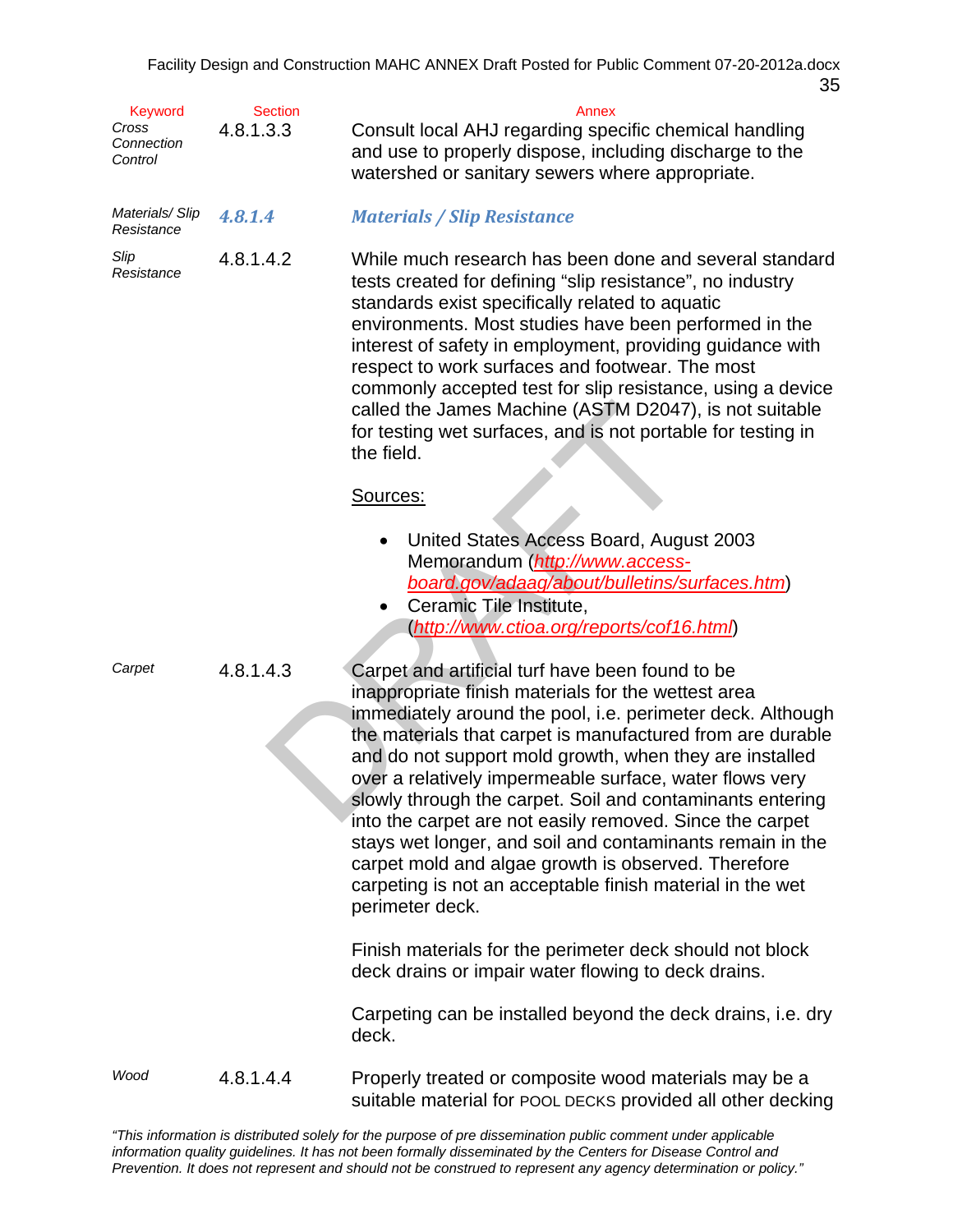| Keyword              | <b>Section</b> | Annex<br>requirements are maintained. Fasteners must be regularly<br>inspected to ensure structural integrity and that all heads<br>are flush or recessed into the deck surface.                                                                                                                                                                                                                            |
|----------------------|----------------|-------------------------------------------------------------------------------------------------------------------------------------------------------------------------------------------------------------------------------------------------------------------------------------------------------------------------------------------------------------------------------------------------------------|
| Dry Deck             | 4.8.1.4.5      | Regional materials, local practices and particular facility<br>design intentions vary widely with respect to dry deck. This<br>paragraph intends to provide the opportunity for regulatory<br>oversight of dry deck, without limiting these variables best<br>understood by local authority.                                                                                                                |
| Landscaping          | 4.8.1.4.6      | It is acknowledged that landscaping near pools is not an<br>uncommon practice in enhancing a pool environment.<br>Landscape materials themselves and the design of special<br>pool types vary so widely as to require special<br>consideration with respect to landscaping. This paragraph<br>intends to provide the opportunity to allow landscaping, but<br>only through the lens of the local authority. |
|                      |                | The landscaping materials are not intended to be placed in<br>the wet perimeter deck area. It is assumed here that the<br>pool deck will be designed and sloped to prevent drainage<br>from landscaping materials from reaching the pool.                                                                                                                                                                   |
|                      |                | For an outdoor pool, it is not possible to prevent wind from<br>moving dirt, bugs, plant material, etc. from landscape<br>material around and perhaps into the pool. The landscape<br>designer must consider the type and location of landscape<br>materials placed inside or outside of an outdoor swimming<br>pool enclosure.                                                                             |
| Size/ Width          | 4.8.1.5        | Size / Width                                                                                                                                                                                                                                                                                                                                                                                                |
| Perimeter<br>Deck    | 4.8.1.5.1      | Perimeter Deck                                                                                                                                                                                                                                                                                                                                                                                              |
| General              | 4.8.1.5.1.1    | The 4 foot unobstructed deck area is intended to ensure a<br>minimum clear area for emergency access and care<br>around the pool. Examples of obstructions include but are<br>not limited to INFINITY EDGES, ADA transfer walls, and<br>curbs.                                                                                                                                                              |
| Perimeter<br>Decking | 4.8.1.5.1.2    | Most pools require continuous decks in order to safely<br>accommodate circulation of all users of the facility.                                                                                                                                                                                                                                                                                             |
| Class C Pools        | 4.8.1.5.1.3    | Unguarded pools require special consideration must be<br>provided for deck access.                                                                                                                                                                                                                                                                                                                          |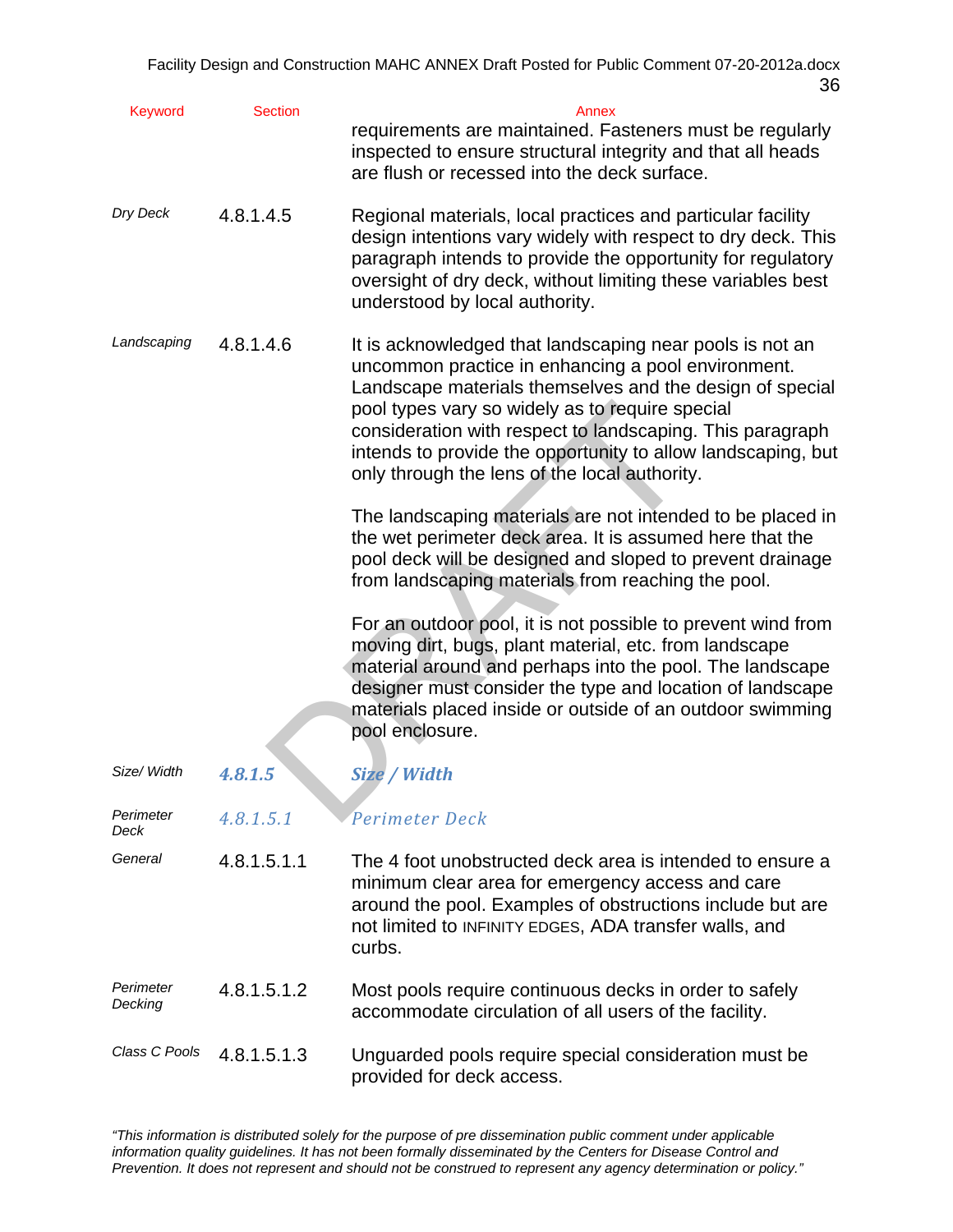| Keyword                         | <b>Section</b> | Annex                                                                                                                                                                                                                                                                                                                                                                                                                                                                                                                                                                              |
|---------------------------------|----------------|------------------------------------------------------------------------------------------------------------------------------------------------------------------------------------------------------------------------------------------------------------------------------------------------------------------------------------------------------------------------------------------------------------------------------------------------------------------------------------------------------------------------------------------------------------------------------------|
|                                 |                | Option 1 assures the entire perimeter is available<br>for assistance.<br>Option 2 allows for incorporation of leisure<br>٠<br>amenities and pool features such as "infinity edges"<br>and landscaping, while maintaining assurance that<br>the entire pool can be reached with standard safety<br>equipment.                                                                                                                                                                                                                                                                       |
|                                 |                | Individual requests for variance could accommodate<br>different designs.                                                                                                                                                                                                                                                                                                                                                                                                                                                                                                           |
| Wing Walls or<br>Peninsulas     | 4.8.1.6        | <b>Wing Walls or Peninsulas</b>                                                                                                                                                                                                                                                                                                                                                                                                                                                                                                                                                    |
| No Perimeter<br>Deck            | 4.8.1.6.1      | A wing wall or peninsula is intended to provide separation<br>of different areas in a pool. The separated areas may have<br>differing uses, flow rates, currents, or water depths.                                                                                                                                                                                                                                                                                                                                                                                                 |
| Perimeter<br>Overflow<br>System | 4.8.1.6.1      | The Committee defines wing walls as interior elements of<br>the pool and interior to the perimeter overflow system, so<br>did not feel it was appropriate to say that wing walls longer<br>than some specified length should require perimeter<br>overflow. It would be a function of the width of the wing<br>wall as to whether or not it can be properly constructed. If<br>the pool has a gutter system, it would probably need 4 feet<br>of width to get a normal trough on either side. Skimmers<br>could be achieved for narrower walls because they could<br>be staggered. |
| Deck<br>Drainage                | 4.8.1.6.5      | The MAHC technical committee did not feel that deck<br>drains would be required on wing walls since they are<br>considered part of the pool and not subject to regular foot<br>traffic. As for deck level pools, the wing walls would be at<br>or below water level making drains impractical.                                                                                                                                                                                                                                                                                     |
| <b>Islands</b>                  | 4.8.1.7        | <b>Islands</b>                                                                                                                                                                                                                                                                                                                                                                                                                                                                                                                                                                     |
| Minimum<br>Clearance            | 4.8.1.7.6      | A 7 foot (2.13 m) minimum clearance overhead is required<br>since it is consistent with requirements of building code<br>minimum ceiling clearances.                                                                                                                                                                                                                                                                                                                                                                                                                               |
| <b>Heated Decks</b>             | 4.8.1.8        | <b>Heated Decks</b>                                                                                                                                                                                                                                                                                                                                                                                                                                                                                                                                                                |
| Freeze<br>Protection            | 4.8.1.8.1      | Heated decks are occasionally used in cold climates to<br>provide pedestrian paths to and around outdoor heated<br>pools or spas. This section provides that when heated                                                                                                                                                                                                                                                                                                                                                                                                           |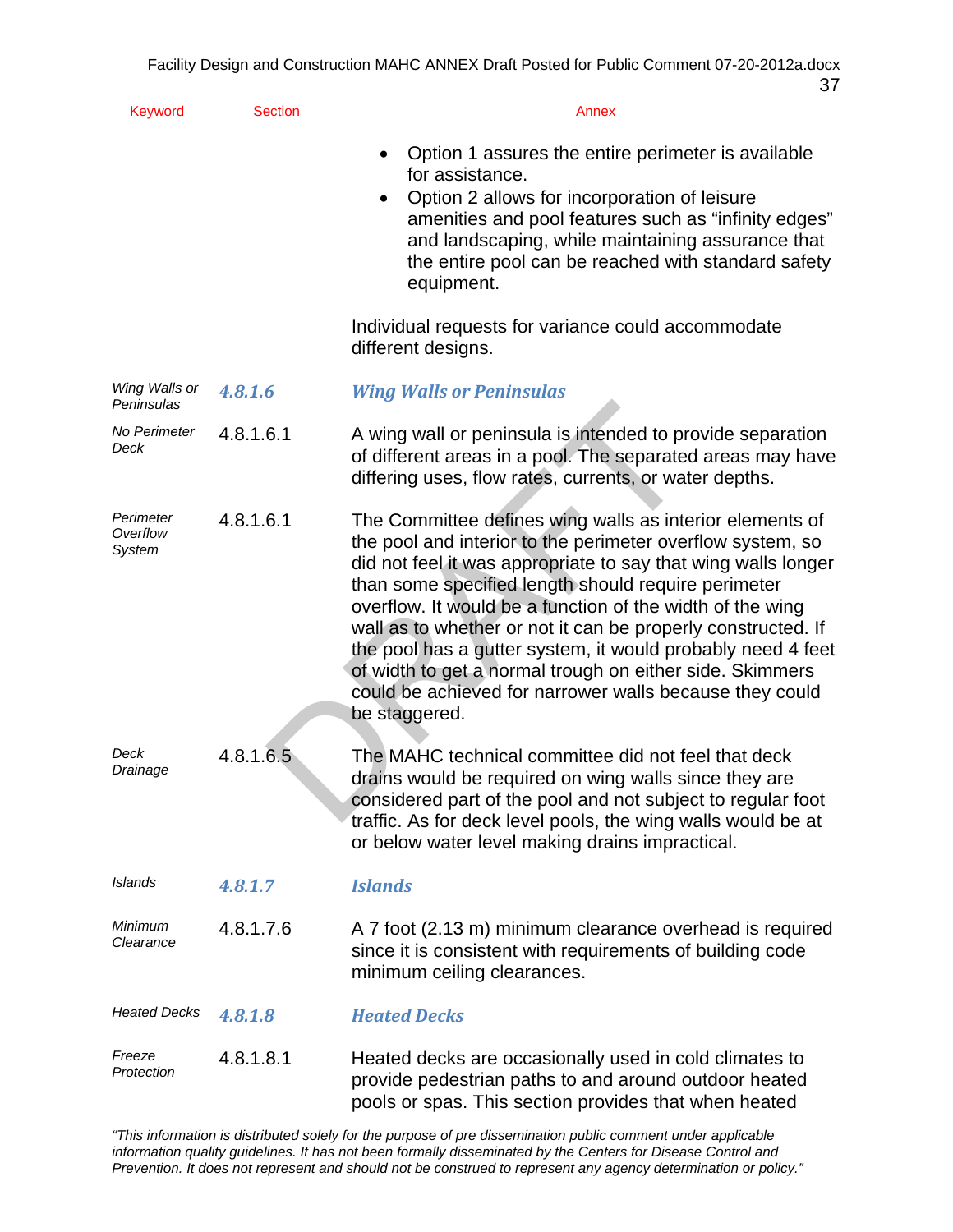| <b>Keyword</b>                        | <b>Section</b> | Annex<br>decks or snow-melt systems are provided, a minimum<br>slope must be uniformly provided. Clear delineation is<br>required because icy areas and/or pathway edges near<br>otherwise dry deck poses an unsafe condition.                                                                                                                                                                                                                                                              |
|---------------------------------------|----------------|---------------------------------------------------------------------------------------------------------------------------------------------------------------------------------------------------------------------------------------------------------------------------------------------------------------------------------------------------------------------------------------------------------------------------------------------------------------------------------------------|
|                                       | 4.8.1.9        | <b>Hose Bibbs</b>                                                                                                                                                                                                                                                                                                                                                                                                                                                                           |
| <b>Diving Boards</b><br>and Platforms | 4.8.2          | <b>Diving Boards and Platforms</b>                                                                                                                                                                                                                                                                                                                                                                                                                                                          |
| Diving<br>Envelope                    | 4.8.2.1        | <b>Diving Envelope</b>                                                                                                                                                                                                                                                                                                                                                                                                                                                                      |
| Conforms                              | 4.8.2.1.1      | This code is designed to encourage pools to be built to the<br>standards of the agency that will certify the diving at the<br>facility. The code dimensions are purposely a compilation<br>of the most conservative standards of diving envelope<br>dimensions and are in no way intended to supersede the<br>certifying agencies dimensions, but instead are intended to<br>be used only when there is no certifying agency for the<br>facility.                                           |
|                                       |                | Since NCAA, USA Diving, and FINA do not have<br>standards for boards less than 1-meter in height, the State<br>of Michigan table (R325.21.33, Table 1) was revised to the<br>most conservative standard found for 0.5-meter and 0.75-<br>meter boards. These minimum dimensional requirements<br>were then dictated to be more conservative in certain<br>instances based largely on interpolations.                                                                                        |
|                                       |                | Concerning use of diving boards higher than 1-meter,<br>these boards are not recommended for non-competitive<br>use. However, if the boards are constructed to this code or<br>NCAA standards, then non-competitive use can be allowed<br>under careful adult supervision or lifeguards. However,<br>non-conformance with these standards is unsafe for<br>recreational diving purposes.                                                                                                    |
| <b>Starting</b><br><b>Platforms</b>   | 4.8.3          | <b>Starting Platforms</b>                                                                                                                                                                                                                                                                                                                                                                                                                                                                   |
| Conform to<br>Standard<br>Codes       | 4.8.3.1        | The intent is to require 6 feet 7 inches (2 m) water depth<br>unless there is a governing body (e.g. FINA, USA<br>Swimming, NCAA, NFSHSA, etc.) that is applicable. FINA<br>and NCAA allow 4 feet (1.22 m) at starting platforms. As is<br>well documented in case histories and litigation, this depth<br>is unsafe for high school age beginners. Five feet (1.52 m)<br>is on the edge of safety for a high school age male to<br>make a starting error. The most conservative and safest |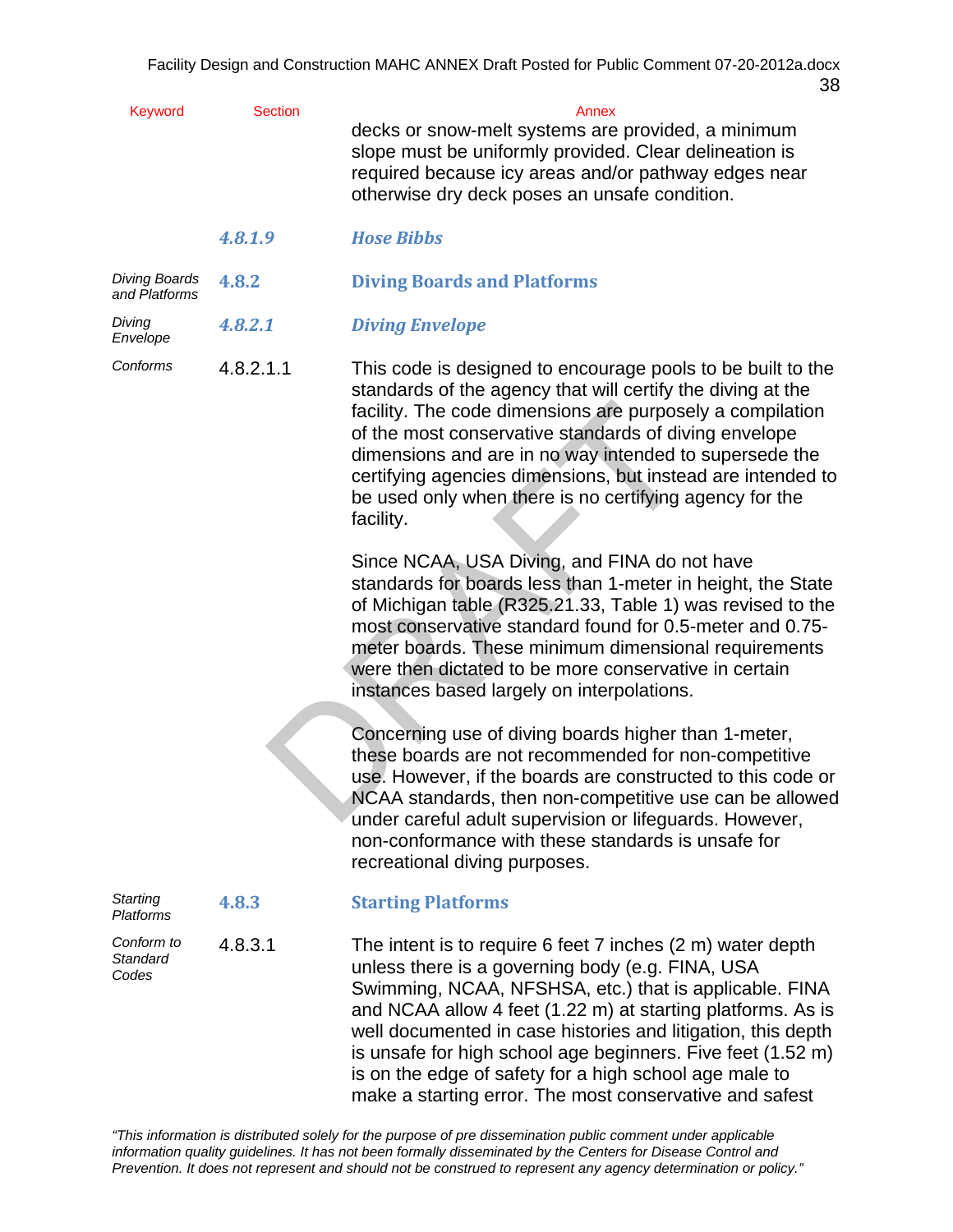| Keyword                              | <b>Section</b> | Annex<br>starting depth is 6 feet 7 inches or 2-meters. This is<br>consistent with the recommended minimum starting depth<br>for Olympic competition.                                                                                                                                                                                                                                                                                                                                                                                              |
|--------------------------------------|----------------|----------------------------------------------------------------------------------------------------------------------------------------------------------------------------------------------------------------------------------------------------------------------------------------------------------------------------------------------------------------------------------------------------------------------------------------------------------------------------------------------------------------------------------------------------|
|                                      |                | A seminal study in 1990 investigated 74 neck injuries<br>occurring with use of springboards and jumpboards. Of<br>these injuries, 12.2% occurred in water less than or equal<br>to 4 ft; 66.2% occurred in water less than or equal to 5 ft,;<br>94.6% occurred in water less than or equal to 6ft. all<br>injuries occurred in water of 7 ft or less. These data<br>support increased the diving depth under diving boards or<br>starting blocks due to the increased height before entry<br>and associated increased body velocity. <sup>5</sup> |
| Pool Slides                          | 4.8.4          | <b>Pool Slides</b>                                                                                                                                                                                                                                                                                                                                                                                                                                                                                                                                 |
|                                      | 4.8.5          | <b>Lifeguard-Related</b>                                                                                                                                                                                                                                                                                                                                                                                                                                                                                                                           |
| <b>Barriers and</b><br>Enclosures    | 4.8.6          | <b>Barriers and Enclosures</b>                                                                                                                                                                                                                                                                                                                                                                                                                                                                                                                     |
| General                              | 4.8.6.1        | <b>General Requirements</b>                                                                                                                                                                                                                                                                                                                                                                                                                                                                                                                        |
| Construction<br>Requirements         | 4.8.6.2        | <b>Construction Requirements</b>                                                                                                                                                                                                                                                                                                                                                                                                                                                                                                                   |
| Local Code                           | 4.8.6.2.3      | Many pool codes refer to a 4 inch (10.2 cm) sphere in the<br>body of the code. From a Building Code perspective, this is<br>not consistently enforced and they don't regulate that small<br>of an opening. Building Code allows standard 2-1/4 inches<br>mesh fencing and is not necessarily specific for swimming<br>pools. Building Code typically dictates minimum height and<br>proximity to property lines - unless it's a fall issue. With<br>pools, we are mainly concerned with discouraging<br>unauthorized entry / break-ins.            |
| <b>Building</b><br>Emergency<br>Exit | 4.8.6.2.4      | It is the intent of this section to prevent emergency egress<br>routes from exposing building occupants to unguarded<br>pool areas. It is not the intent of this section to permanently<br>segregate multiple pools on the same site. Temporary or<br>seasonal enclosures (properly maintained and employed)<br>may be used to segregate paths of egress from a building<br>or adjacent pool to safety.                                                                                                                                            |
| Fencing<br>Height                    | 4.8.6.2.7.1    | The MAHC Technical Committee discussed this issue at<br>length. The prevailing "best practice" in the industry is for 4                                                                                                                                                                                                                                                                                                                                                                                                                            |

 5 Gabrielsen MA, Spivey M. Diving injuries: The etiology of 486 case studies with recommendations for needed action. 1990. Nova University Press, Ft. Lauderdale, FL.

*<sup>&</sup>quot;This information is distributed solely for the purpose of pre dissemination public comment under applicable information quality guidelines. It has not been formally disseminated by the Centers for Disease Control and Prevention. It does not represent and should not be construed to represent any agency determination or policy."*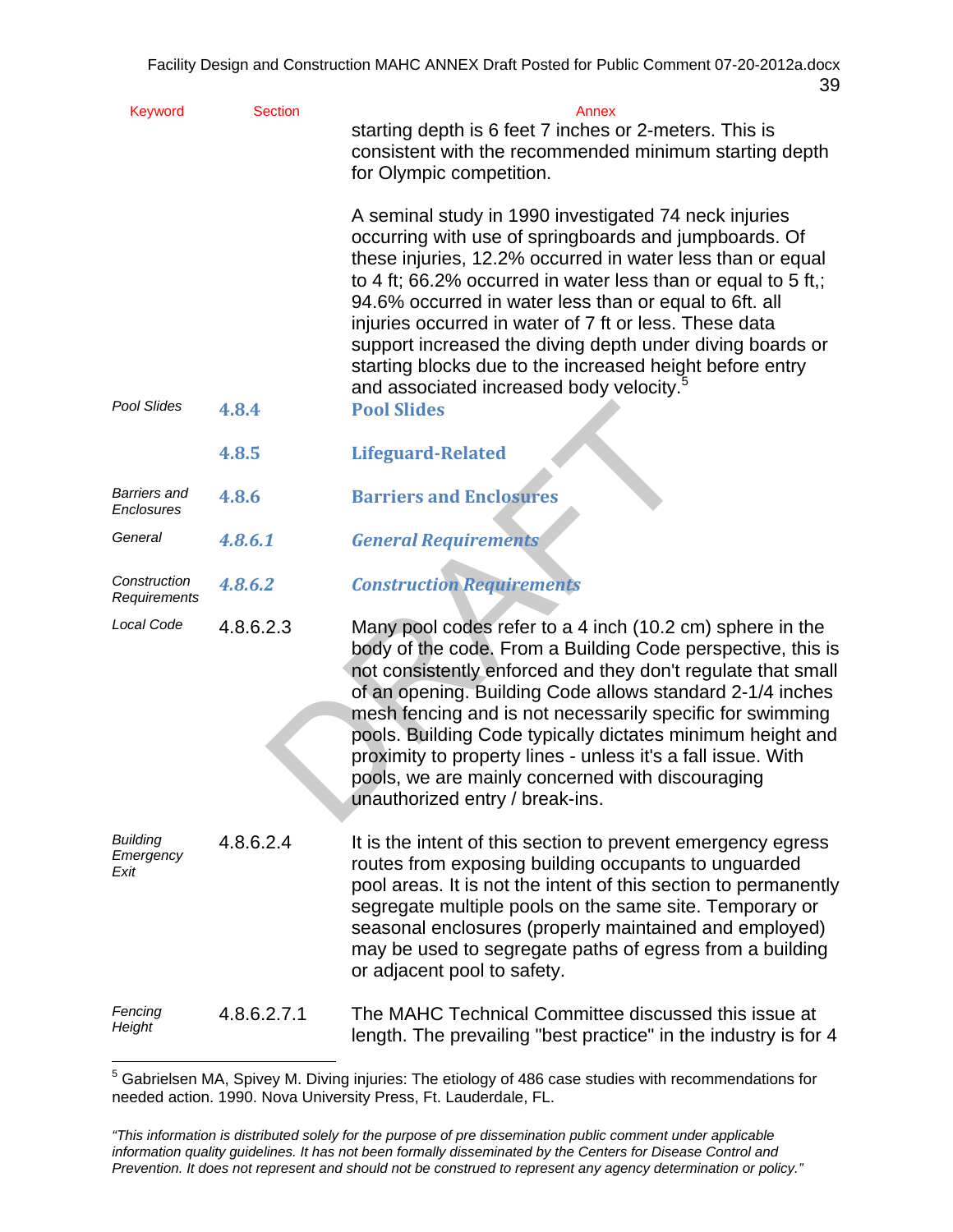| Keyword                            | <b>Section</b> | Annex<br>foot (1.22 m) high fencing around unguarded pools.<br>However, the Steering Committee decided to make the<br>barrier height the same for all pools (6ft or 1.83 meters).<br>Generally, even unguarded pools have some hours of use<br>and these pools also need to discourage use outside of<br>operational hours by youth and others. Their collective<br>logic was that if a pool is designed for unsupervised use at<br>all times then there is no real purpose of an 8 foot (or<br>taller) fence. |
|------------------------------------|----------------|----------------------------------------------------------------------------------------------------------------------------------------------------------------------------------------------------------------------------------------------------------------------------------------------------------------------------------------------------------------------------------------------------------------------------------------------------------------------------------------------------------------|
| <b>Barrier Height</b>              | 4.8.6.2.7.2    | The 42" (1.1 m) barrier height is consistent with standard<br>building code requirements for a guardrail, which serves<br>substantially similar purposes. This height provides for<br>consistency across codes for like appurtenances.                                                                                                                                                                                                                                                                         |
| Gates / Doors                      | 4.8.6.3        | <b>Gates and Doors</b>                                                                                                                                                                                                                                                                                                                                                                                                                                                                                         |
| <b>Indoor Pools</b>                | 4.8.6.4        | <b>Indoor Pools</b>                                                                                                                                                                                                                                                                                                                                                                                                                                                                                            |
| Indoor and<br><b>Outdoor Pools</b> | 4.8.6.4.3      | If a seasonal pool is on the same property as a pool<br>operated outside of that same season, patrons need to be<br>prevented from accessing the closed pool(s) for safety.                                                                                                                                                                                                                                                                                                                                    |
| Wall<br>Separating                 | 4.8.6.4.4      | 6 feet 8 inches (2.03 m) minimum clearance overhead is<br>required since it is consistent with requirements of building<br>code minimum doorway clearances. Materials that do not<br>pose a possibility of physical injury may be suspended<br>from the structure to help contain the indoor natatorium<br>environment.                                                                                                                                                                                        |
| <b>Multiple Pools</b>              | 4.8.6.5        | <b>Multiple Pools</b>                                                                                                                                                                                                                                                                                                                                                                                                                                                                                          |
| <b>Wading Pools</b>                | 4.8.6.5.2      | Rationale of 24" (61 cm) deep rule is that if adjacent water<br>is not substantively deeper than the wading pool, there is<br>no need to segregate the two. If it is the only pool within<br>the facility, then normal fencing and perimeter enclosure<br>requirements would apply. If wading pools are a part of a<br>larger facility with other types of pools, then the<br>requirements proposed in 4.12.9.2 would apply.                                                                                   |
| Pool Cleaning<br>Systems           | 4.8.7          | <b>Pool Cleaning Systems</b>                                                                                                                                                                                                                                                                                                                                                                                                                                                                                   |
|                                    |                | The MAHC Technical Committee encourages draining<br>spas for cleaning. A vacuum likely wouldn't be required for<br>very small pools, such as spas less than 75 square feet. A<br>simple wall brush with pole can adequately and efficiently                                                                                                                                                                                                                                                                    |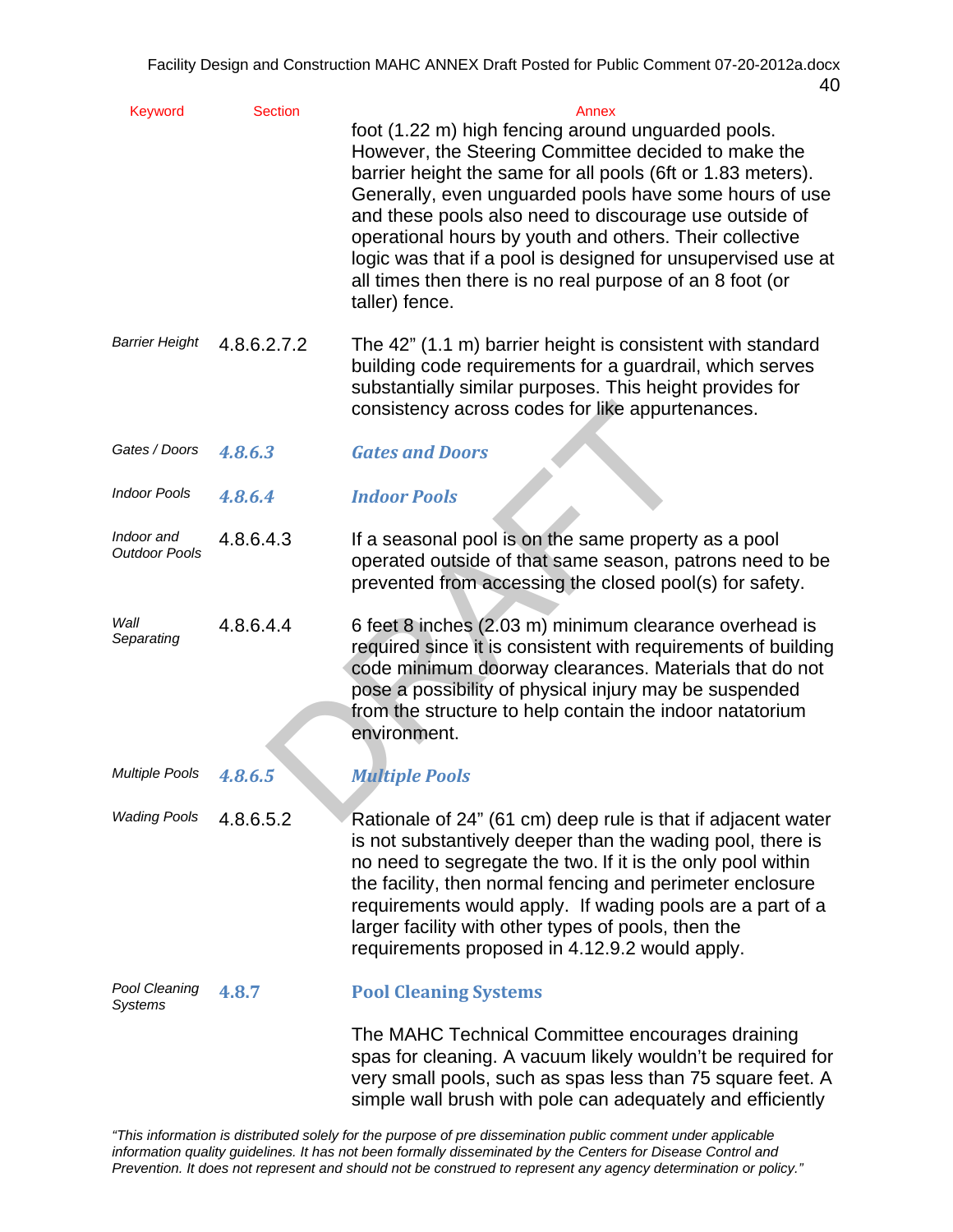| <b>Keyword</b>                         | <b>Section</b> | Annex<br>clean the floor.                                                                                                                                                                                                                                                                                                                                         |
|----------------------------------------|----------------|-------------------------------------------------------------------------------------------------------------------------------------------------------------------------------------------------------------------------------------------------------------------------------------------------------------------------------------------------------------------|
| No Hazard                              | 4.8.7.1        | Pumps shall not exceed 3 horsepower because the suction<br>hydraulic of a larger pump through the small vacuum<br>tubing would force the pump to operate at unacceptable<br>hydraulic conditions. Strong suction forces provide a<br>greater risk for bodily harm in the event of a vacuum<br>system mishap.                                                      |
|                                        |                | Pool vacuum systems must use suitably-sized pumps,<br>proper diameter vacuum hoses, and reasonable hose<br>lengths to provide optimum hydraulics for vacuuming<br>operations. Conventional suction requirements call for a<br>maximum 15 feet (4.57 m) of water at a flow of 4 GPM per<br>lineal inch of suction cleaner head for the total suction<br>head loss. |
| GFCI<br>Connection                     | 4.8.7.7        | Not allowing extension cords prevents the possibility that<br>the high voltage power supply unit has enough cord to<br>potentially be dragged into the pool causing a potential<br>safety risk.                                                                                                                                                                   |
| <b>Power Cord</b>                      | 4.8.7.8        | The power cord length needs to be shorter than the<br>distance between the receptacle and the edge of the pool<br>in order to prevent the power supply from accidentally<br>entering the pool water while connected.                                                                                                                                              |
| Filter /                               | 4.9            | <b>Filter / Equipment Room</b>                                                                                                                                                                                                                                                                                                                                    |
| Equipment<br>Room<br>Equipment<br>Room | 4.9.1          | <b>Equipment Room</b>                                                                                                                                                                                                                                                                                                                                             |
| General<br>Requirements                | 4.9.1.1        | <b>General Requirements</b>                                                                                                                                                                                                                                                                                                                                       |
| Opening                                | 4.9.1.1.3      | Building code speaks to minimum door widths from an<br>egress standpoint which is typically narrower. The height is<br>consistent with building code requirements.                                                                                                                                                                                                |
| Construction                           | 4.9.1.2        | <b>Construction</b>                                                                                                                                                                                                                                                                                                                                               |
|                                        |                | See NEC Art. 110-26 Minimum clearances.<br>See International Mechanical Code Sec. 304.1.<br>See NFPA 54 National Fuel Gas Code Sec. 8.1.2.                                                                                                                                                                                                                        |
| Electrical                             | 4.9.1.3        | <b>Electrical</b>                                                                                                                                                                                                                                                                                                                                                 |
| Ventilation                            | 4.9.1.4        | <b>Ventilation</b>                                                                                                                                                                                                                                                                                                                                                |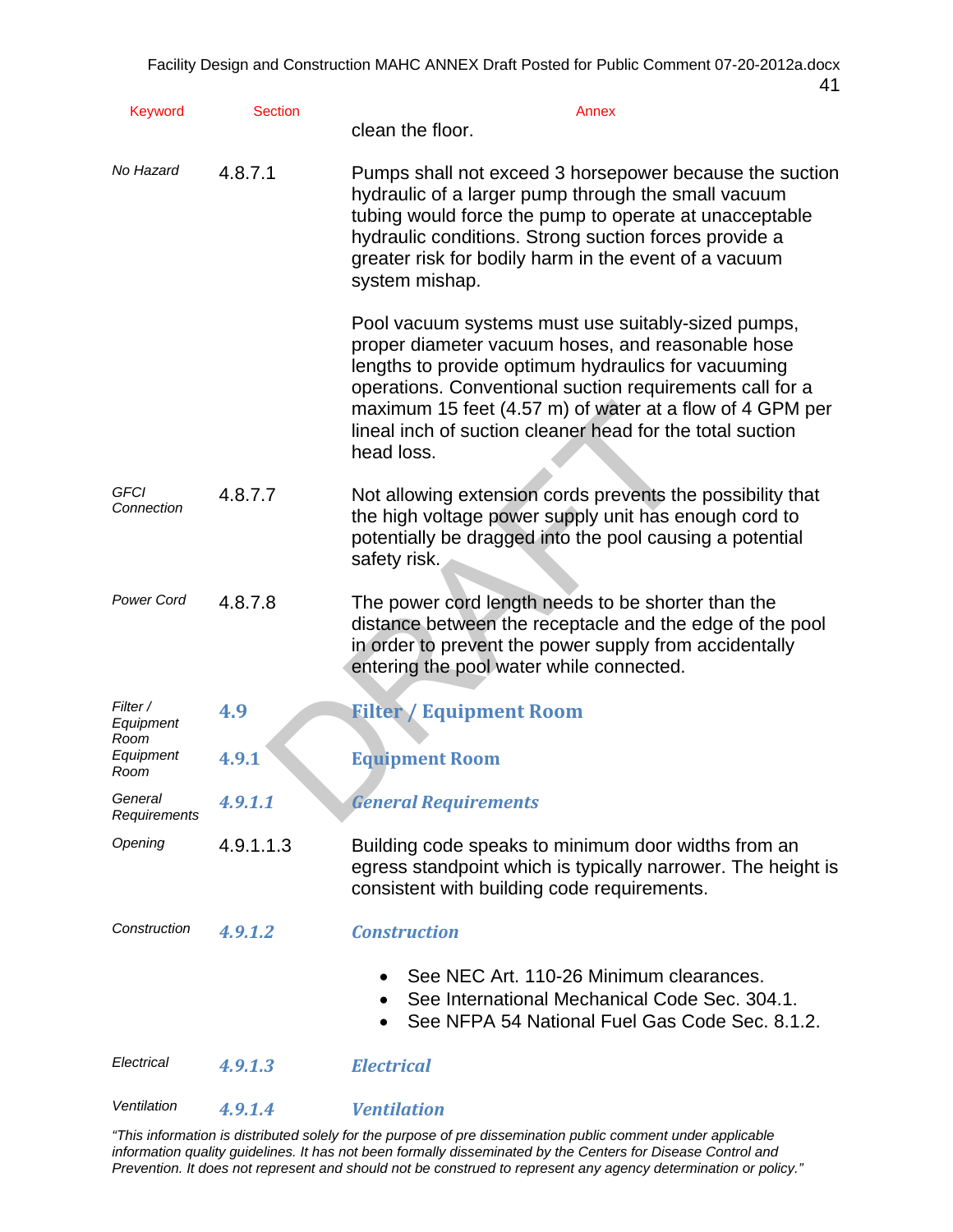| <b>Keyword</b>                         | <b>Section</b> | 42<br>Annex                                                                                                                                                                                                                                                                                                                                                     |
|----------------------------------------|----------------|-----------------------------------------------------------------------------------------------------------------------------------------------------------------------------------------------------------------------------------------------------------------------------------------------------------------------------------------------------------------|
| Conform to<br><b>IMC</b>               | 4.9.1.4.1      | See International Mechanical Code Sec. 502.                                                                                                                                                                                                                                                                                                                     |
| <b>Markings</b>                        | 4.9.1.5        | <b>Markings</b>                                                                                                                                                                                                                                                                                                                                                 |
| <b>Below Grade</b><br>Rooms            | 4.9.1.6        | <b>Below Grade Rooms</b>                                                                                                                                                                                                                                                                                                                                        |
| Combustion<br>Equipment                | 4.9.1.7        | <b>Equipment Rooms Containing Combustion Equipment</b>                                                                                                                                                                                                                                                                                                          |
| Installed                              |                | No code language exists for this section since the MAHC<br>defers to other codes but the rationale for some of it is still<br>included in the Annex                                                                                                                                                                                                             |
|                                        |                | No items should be installed, nor shall storage be planned<br>for any items, within the minimum clearances of a<br>combustion device, as defined by the manufacturer, or<br>within the minimum clearances as defined the National Fuel<br>Gas Code or other applicable code, whichever are greater.                                                             |
|                                        |                | See International Mechanical Code Sec. 304.1.<br>See NFPA 54 National Fuel Gas Code Sec. 8.1.2.                                                                                                                                                                                                                                                                 |
| <i><b>Increased</b></i><br>Ventilation |                | Rooms containing combustion equipment may be subject to<br>requirements for increased ventilation and combustion-air<br>intake, as specified by the National Fuel Gas Code or other<br>pertinent codes. The equipment room should be so<br>constructed as to allow for the planned equipment, or should<br>be modified as necessary.                            |
|                                        |                | Where an equipment room contains combustion equipment<br>which uses equipment-room air for combustion, no other<br>equipment should be so installed as to reduce the room air<br>pressure beyond the acceptable air-intake pressure range<br>for the combustion equipment.                                                                                      |
|                                        |                | See International Mechanical Code Sec. 701.                                                                                                                                                                                                                                                                                                                     |
| <b>Noxious Gasses</b>                  |                | All practical flames produce carbon monoxide or nitrous<br>oxides. There is very little chance of being rid of both of<br>them at the same time. Neither is good for people. The key<br>is to dilute combustion products and send them up the flue.<br>This does not always work where equipment- room air<br>pressure is lower than outdoor air pressure. Some |

combustion devices work by natural draft (buoyancy of hot gases) and cannot tolerate any pressure difference. Other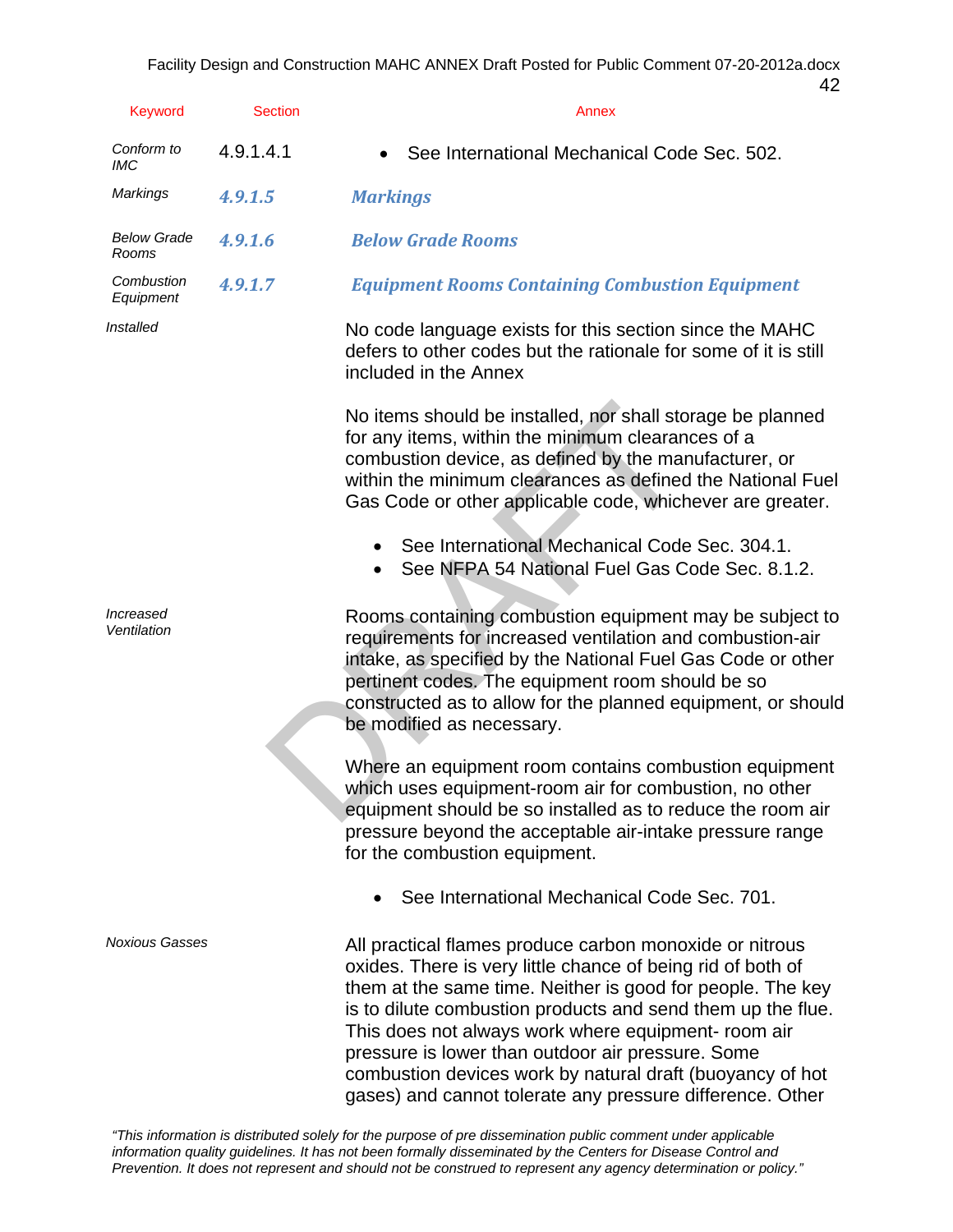| <b>Keyword</b>           | <b>Section</b> | Annex                                                                                                                                                                                                                                                                                                                                             |
|--------------------------|----------------|---------------------------------------------------------------------------------------------------------------------------------------------------------------------------------------------------------------------------------------------------------------------------------------------------------------------------------------------------|
|                          |                | combustion devices have higher pressure differences which<br>they can overcome.                                                                                                                                                                                                                                                                   |
|                          |                | Where an equipment room contains combustion equipment<br>which uses equipment room air for combustion, air-handling<br>equipment should not use the room as a plenum.<br>Exceptions may include where the combustion equipment is<br>listed and labeled for the expected use, such installation<br>shall be acceptable where approved by the AHJ. |
|                          |                | See International Mechanical Code Sec. 701.                                                                                                                                                                                                                                                                                                       |
| Plenum Room              |                | A plenum room uses the equipment room as the intake duct<br>for HVAC equipment. Thus, it will have a low air pressure<br>while the HVAC equipment is operating. For a natatorium,<br>the incoming air would contain halogen compounds, e.g.<br>chloramines, and thus should never be used as combustion<br>air.                                   |
|                          |                | Where an equipment room contains combustion equipment<br>which uses a draft hood, air-handling equipment should not<br>use the room as a plenum. Exception may include where the<br>combustion equipment is listed and labeled for the expected<br>use, such installation shall be acceptable where approved<br>by the AHJ.                       |
|                          |                | See International Mechanical Code Sec. 701.                                                                                                                                                                                                                                                                                                       |
| Lowered Room<br>Pressure |                | In this situation, there is a tendency for the lowered room<br>pressure to pull combustion products back down the flue<br>into the room, and thus spread them everywhere.                                                                                                                                                                         |
|                          |                | Rooms containing combustion equipment are also subject to<br>requirements for separation from chemical-storage spaces.                                                                                                                                                                                                                            |
| Separation               | 4.9.1.8        | <b>Separation from Chemical Storage Spaces</b>                                                                                                                                                                                                                                                                                                    |
| Equipment                | 4.9.1.8.1      | Equipment                                                                                                                                                                                                                                                                                                                                         |
| Contaminated<br>Air      | 4.9.1.8.1.1    | Combustion equipment, air-handling equipment, and<br>electrical equipment should not be exposed to air<br>contaminated with corrosive chemical fumes or vapors.<br>See ANSI/ACCA Manual SPS 2010 Sec 1-6.<br>See NFPA National Fuel Gas Code (2002) Sec.<br>8.1.6                                                                                 |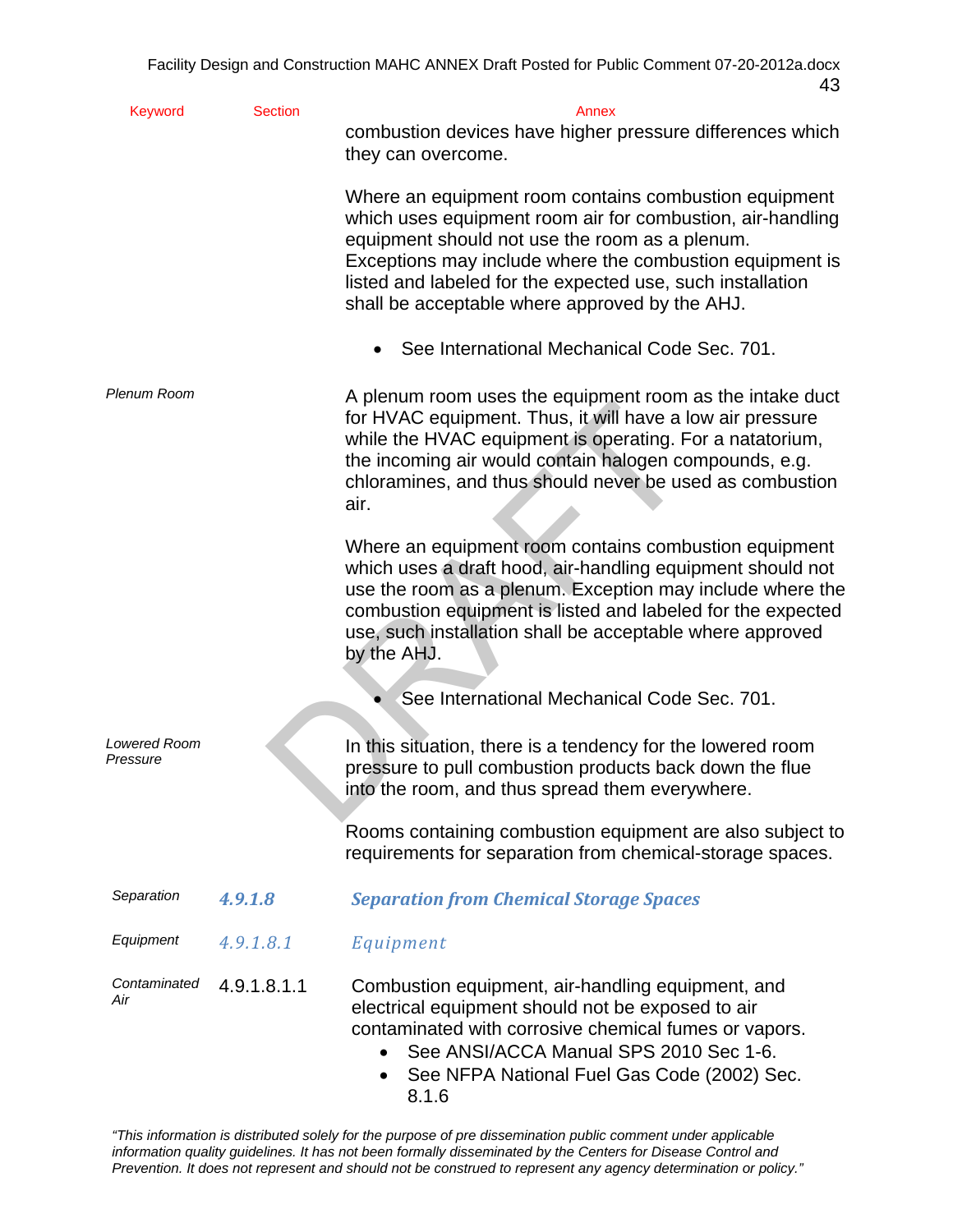| Keyword                   | <b>Section</b> | Annex                                                                                                                                                                                                                                                                                                                                                                                  |
|---------------------------|----------------|----------------------------------------------------------------------------------------------------------------------------------------------------------------------------------------------------------------------------------------------------------------------------------------------------------------------------------------------------------------------------------------|
|                           |                | See "Proper Venting of Gas Fueled Appliances",<br>Chimney Safety Institute of America, Plainfield, IN,<br>2010                                                                                                                                                                                                                                                                         |
|                           |                | See "Instruction Sheet IV, Identifying and Correcting<br>Burner Problems", Propane Council, Washington,<br>DC, 2010                                                                                                                                                                                                                                                                    |
| Equipment<br>Restrictions | 4.9.1.8.1.2    | Spaces containing combustion equipment, air handling<br>equipment, and/or electrical equipment and spaces<br>sharing air distribution with spaces containing such<br>equipment shall not at the same time be used as chemical-<br>storage spaces. Exceptions may include equipment listed<br>and labeled for use in that atmosphere shall be<br>acceptable, where approved by the AHJ. |
|                           |                | See: International Mechanical Code Sec. 304.1<br>See: ANSI/ACCA Manual SPS 2010 Sec 1-6.                                                                                                                                                                                                                                                                                               |
| <b>Isolated</b>           | 4.9.1.8.1.3    | Spaces containing combustion equipment, air-handling<br>equipment, and/or electrical equipment and spaces<br>sharing air distribution with spaces containing such<br>equipment shall be isolated from chemical-storage-space<br>air.                                                                                                                                                   |
|                           |                | See International Mechanical Code Sec. 304.1<br>See ANSI/ACCA Manual SPS 2010 Sec 1-6.                                                                                                                                                                                                                                                                                                 |
| Doors and<br>Openings     | 4.9.1.8.2      | <b>Doors and Openings</b>                                                                                                                                                                                                                                                                                                                                                              |
| Between                   | 4.9.1.8.2.1    | A door or doors should not be installed in a wall between<br>such equipment rooms and an interior chemical-storage<br>space.                                                                                                                                                                                                                                                           |
|                           |                | See International Mechanical Code Sec. 304.1<br>See ANSI/ACCA Manual SPS 2010 Sec 1-6.                                                                                                                                                                                                                                                                                                 |
| No Openings               |                | Chemical storage space door(s) must not be left open.<br>This is important to controlling air pressure ratios, keeping<br>corrosive gases out of combustion devices, and keeping<br>children away from hazards.                                                                                                                                                                        |
| No Openings               | 4.9.1.8.2.2    | There should be no ducts, grilles, pass-throughs, or other<br>openings connecting such equipment rooms to chemical-<br>storage spaces.                                                                                                                                                                                                                                                 |
|                           |                | See International Mechanical Code Sec. 304.1                                                                                                                                                                                                                                                                                                                                           |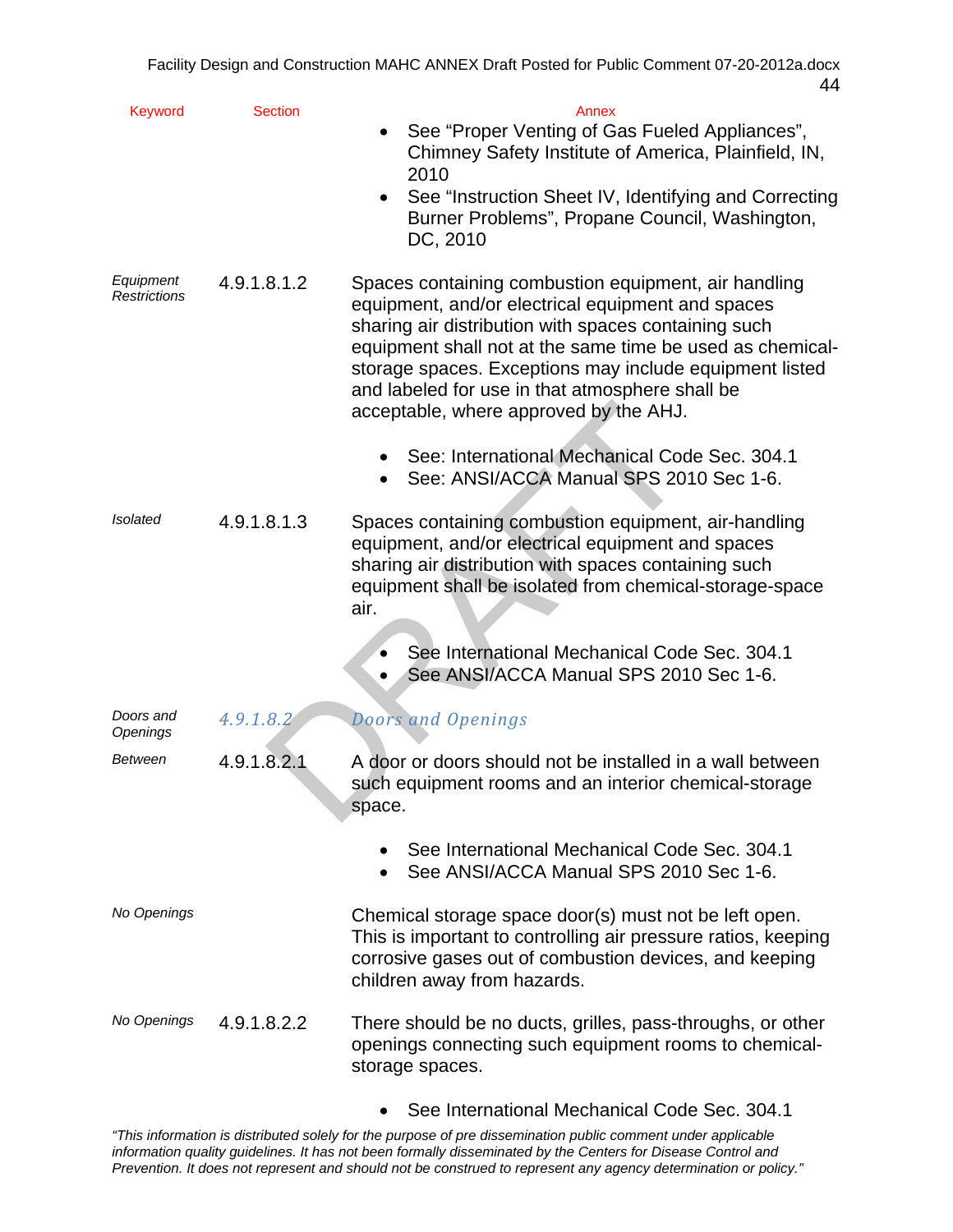| Keyword            | <b>Section</b>             | Annex<br>See ANSI/ACCA Manual SPS 2010 Sec 1-6.                                                                                                                                                                                                                                                                                                                                                       |
|--------------------|----------------------------|-------------------------------------------------------------------------------------------------------------------------------------------------------------------------------------------------------------------------------------------------------------------------------------------------------------------------------------------------------------------------------------------------------|
|                    | Natatorium Air 4.9.1.8.2.3 | Spaces containing combustion equipment, air-handling<br>equipment, and/or electrical equipment and spaces<br>sharing air distribution with spaces containing such<br>equipment should be isolated from natatorium air.<br>Exceptions may include equipment listed for the<br>atmosphere, which may be acceptable.                                                                                     |
|                    |                            | See International Mechanical Code Sec. 304.1<br>See ANSI/ACCA Manual SPS 2010 Sec 1-6.<br>See NFPA National Fuel Gas Code (2002) Sec.<br>8.1.6<br>See "Proper Venting of Gas Fueled Appliances",<br>Chimney Safety Institute of America, Plainfield, IN,<br>2010<br>See "Instruction Sheet IV, Identifying and Correcting<br>$\bullet$<br>Burner Problems", Propane Council, Washington,<br>DC, 2010. |
|                    |                            | Combustion equipment cannot be allowed to breathe<br>halogen compounds, because acids will form in the flue<br>and destroy it, allowing carbon monoxide and other<br>combustion products to enter the occupied space.                                                                                                                                                                                 |
| No Openings        | 4.9.1.8.2.4                | There should be no ducts, grilles, pass-throughs, or other<br>openings connecting such spaces to a natatorium.                                                                                                                                                                                                                                                                                        |
|                    |                            | Note: Ducts which connect the natatorium to the duct<br>connections of air handlers should not be construed as<br>connecting the air-handler space to the natatorium.<br>Exceptions may include HVAC equipment which is rated<br>for natatorium atmosphere and which serves only that<br>natatorium shall be acceptable.                                                                              |
|                    |                            | See International Mechanical Code Sec. 304.1<br>See ANSI/ACCA Manual SPS 2010 Sec 1-6.                                                                                                                                                                                                                                                                                                                |
| Openings /<br>Gaps | 4.9.1.8.2.5                | Where building construction leaves any openings or gaps<br>between floors and walls, or between walls and other<br>walls, or between walls and ceilings, such gaps should be<br>permanently sealed against air leakage.                                                                                                                                                                               |
|                    |                            | See ANSI/ACCA Manual SPS 2010 Sec 12-3.                                                                                                                                                                                                                                                                                                                                                               |

*Natatorium 4.9.1.8.3 Natatorium Access*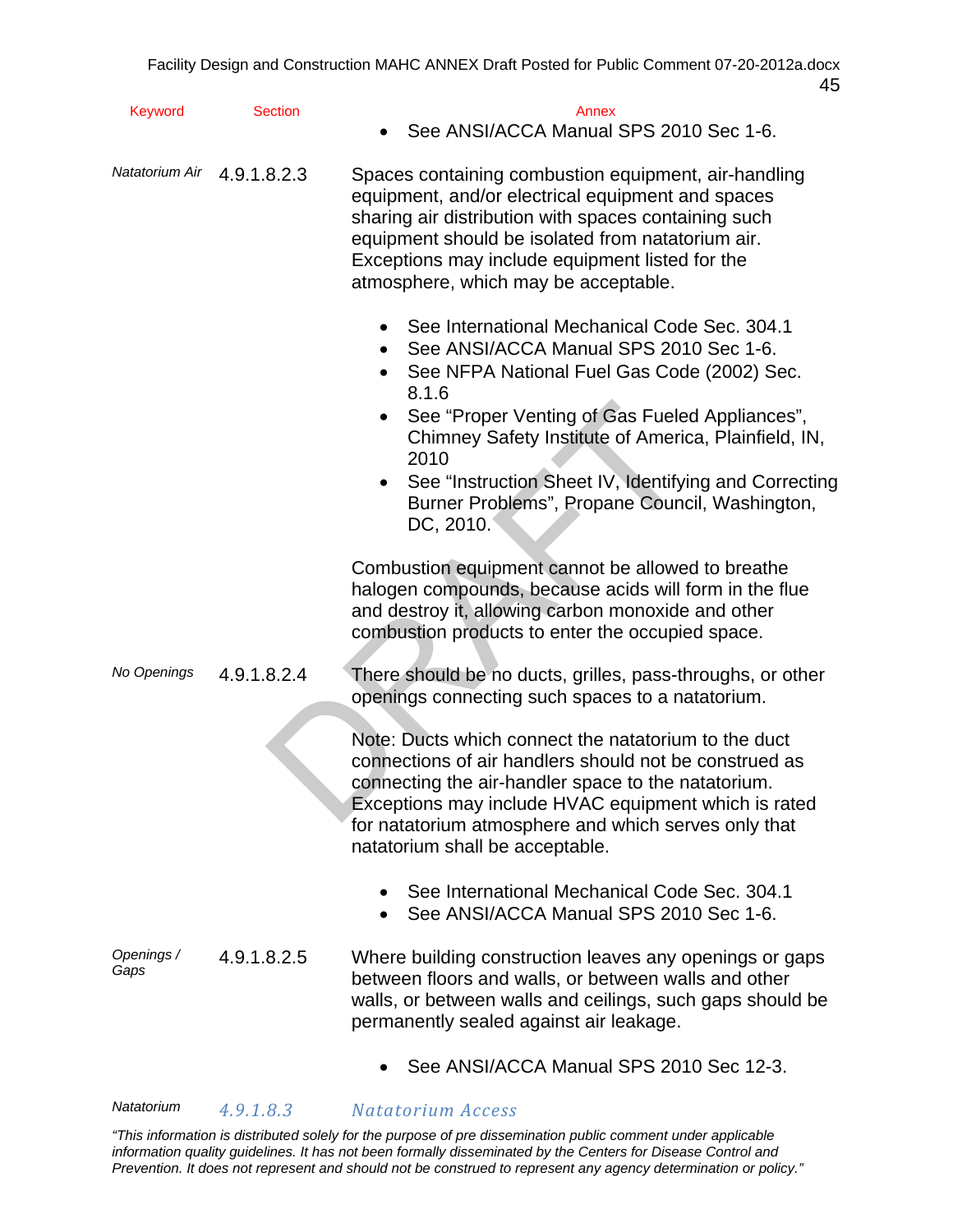| <b>Keyword</b><br>Access    | <b>Section</b> | Annex                                                                                                                                                                                                                                                                                                                                           |
|-----------------------------|----------------|-------------------------------------------------------------------------------------------------------------------------------------------------------------------------------------------------------------------------------------------------------------------------------------------------------------------------------------------------|
| <b>Floor Slope</b>          | 4.9.1.8.3.1    | Where a door or doors must be installed in a wall between<br>an equipment room and a natatorium, the floor of the<br>equipment room should slope back into the equipment<br>room in such a way as to prevent any equipment-room<br>spills from running under the door into the natatorium.<br>Exceptions may include:                           |
|                             |                | 1) This may be met by a floor all of which is at least<br>four inches below the level of the nearest part of the<br>natatorium floor.<br>2) This may be met by a continuous dyke not less than<br>four inches high located entirely within the<br>equipment room, which will prevent spills from<br>reaching the natatorium floor.              |
|                             |                | Note: Equipment-room floor drains may be required.                                                                                                                                                                                                                                                                                              |
| Cleaning<br><b>Supplies</b> |                | Even if pool chemicals and cleaning supplies are not in the<br>equipment room, there is a very good chance that other<br>fluids may be, e.g. ethylene-glycol heating fluids, petroleum<br>refrigeration oils, polyol-ester refrigeration oils, alkyl-<br>benzene refrigeration oils, other lubricants, caustic or acidic<br>coil cleaners, etc. |
| Automatic<br>Closer         | 4.9.1.8.3.2    | Such door or doors should be equipped with an automatic<br>closer. The door, frame, and automatic closer shall be<br>installed and maintained so as to ensure that the door<br>closes completely and reliably without human assistance.                                                                                                         |
| Automatic<br>Lock           | 4.9.1.8.3.3    | Such door or doors should be equipped with an automatic<br>lock. Such lock shall require a key or combination to open<br>from the natatorium side. Such lock should be so designed<br>and installed as to be opened by one hand from the inside<br>of the room under all circumstances, without the use of a<br>key or tool.                    |
| Restrict<br>Access          | 4.9.1.8.3.3.1  | Such doors should be equipped with permanent signage<br>warning against unauthorized entry.                                                                                                                                                                                                                                                     |
| Other<br>Guidance           | 4.9.1.9        | <b>Other Equipment Room Guidance</b>                                                                                                                                                                                                                                                                                                            |
| Access Space                | 4.9.1.9.1      | Where ventilation, air filtration, or space dehumidification,<br>heating, or cooling for a natatorium is by mechanical<br>equipment located in an equipment room, adequate<br>access space should be provided to allow for inspection                                                                                                           |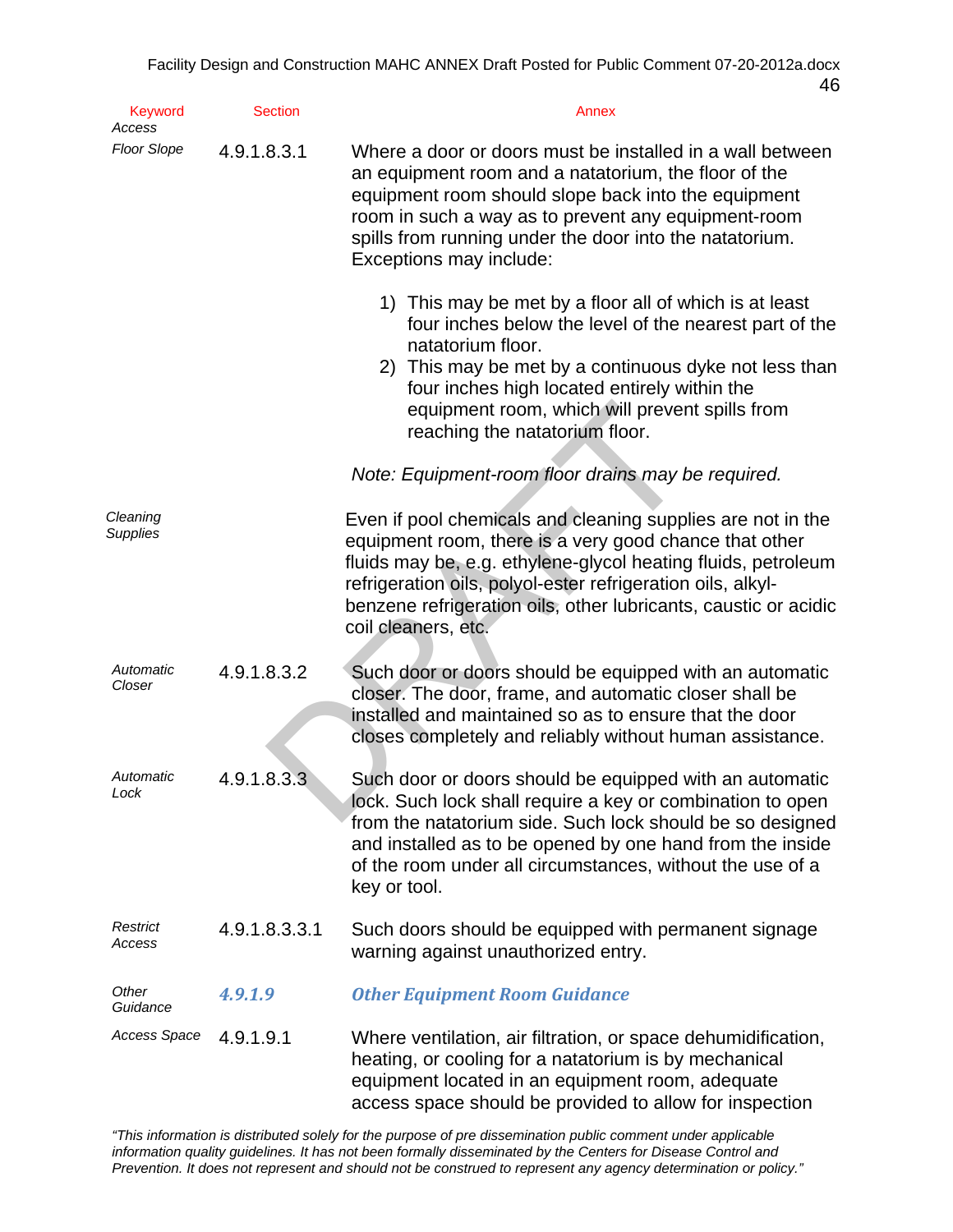| <b>Keyword</b>             | <b>Section</b> | Annex<br>and service.                                                                                                                                                                                                                                                                                                                                                                                         |
|----------------------------|----------------|---------------------------------------------------------------------------------------------------------------------------------------------------------------------------------------------------------------------------------------------------------------------------------------------------------------------------------------------------------------------------------------------------------------|
|                            |                | See NEC Art. 110-26 Minimum clearances.<br>See International Mechanical Code Sec. 304.1.<br>$\bullet$<br>See NFPA 54 National Fuel Gas Code Sec. 8.1.2                                                                                                                                                                                                                                                        |
| Size<br>Requirements       | 4.9.1.9.1.1    | The access spaces should be the greater of:                                                                                                                                                                                                                                                                                                                                                                   |
|                            |                | 1) Those required by OSHA, NEC, National Fuel Gas<br>Code, or other official requirements; or<br>2) The equipment manufacturer's recommendations.                                                                                                                                                                                                                                                             |
| Adequate<br>Space          | 4.9.1.9.2      | Where ventilation, air filtration, or space heating or cooling<br>for a natatorium is beside mechanical equipment located in<br>an equipment room, adequate space for required straight<br>lengths of duct shall be provided as the greater of those<br>described in AMCA 201, SMACNA Duct Manual, ACCA<br>Manual SPS Sec. 13, or the equipment manufacturer's<br>recommendations.                            |
|                            |                | See ANSI/ACCA Manual SPS 2010 Sec 1-6.<br>Air Movement and Control Association;<br>Sheet Metal and Air Conditioning Contractors'<br><b>National Association;</b><br>Air Conditioning Contractors of America<br>$\bullet$                                                                                                                                                                                      |
| Minimize<br>Hazards        | 4.9.1.9.3      | See ANSI/ACCA Manual SPS 2010 Sec 1-6.<br>See 29 CFR Part X 1926.1053(b)(9) (OSHA).<br>$\bullet$                                                                                                                                                                                                                                                                                                              |
| Refrigeration<br>Equipment | 4.9.1.9.4      | Most refrigerants are heavier than air. When released from<br>containment, most will evaporate rapidly, expanding<br>greatly in the process. If a large enough amount is<br>released, it could displace air to above head-height. For<br>this reason mechanical codes usually require refrigerant-<br>release to the outdoors when the amount of refrigerant<br>exceeds some fraction of the occupied volume. |
| Separation                 | 4.9.1.8        | <b>Separation from Chemical-Storage Spaces</b>                                                                                                                                                                                                                                                                                                                                                                |
|                            |                | Largely, building standards do not speak to aquatic venues,<br>for example, dangers chemical fumes pose to combustion<br>equipment.                                                                                                                                                                                                                                                                           |
| Other Guidance 4, 9, 1, 9  |                | <b>Other Equipment Room Guidance</b>                                                                                                                                                                                                                                                                                                                                                                          |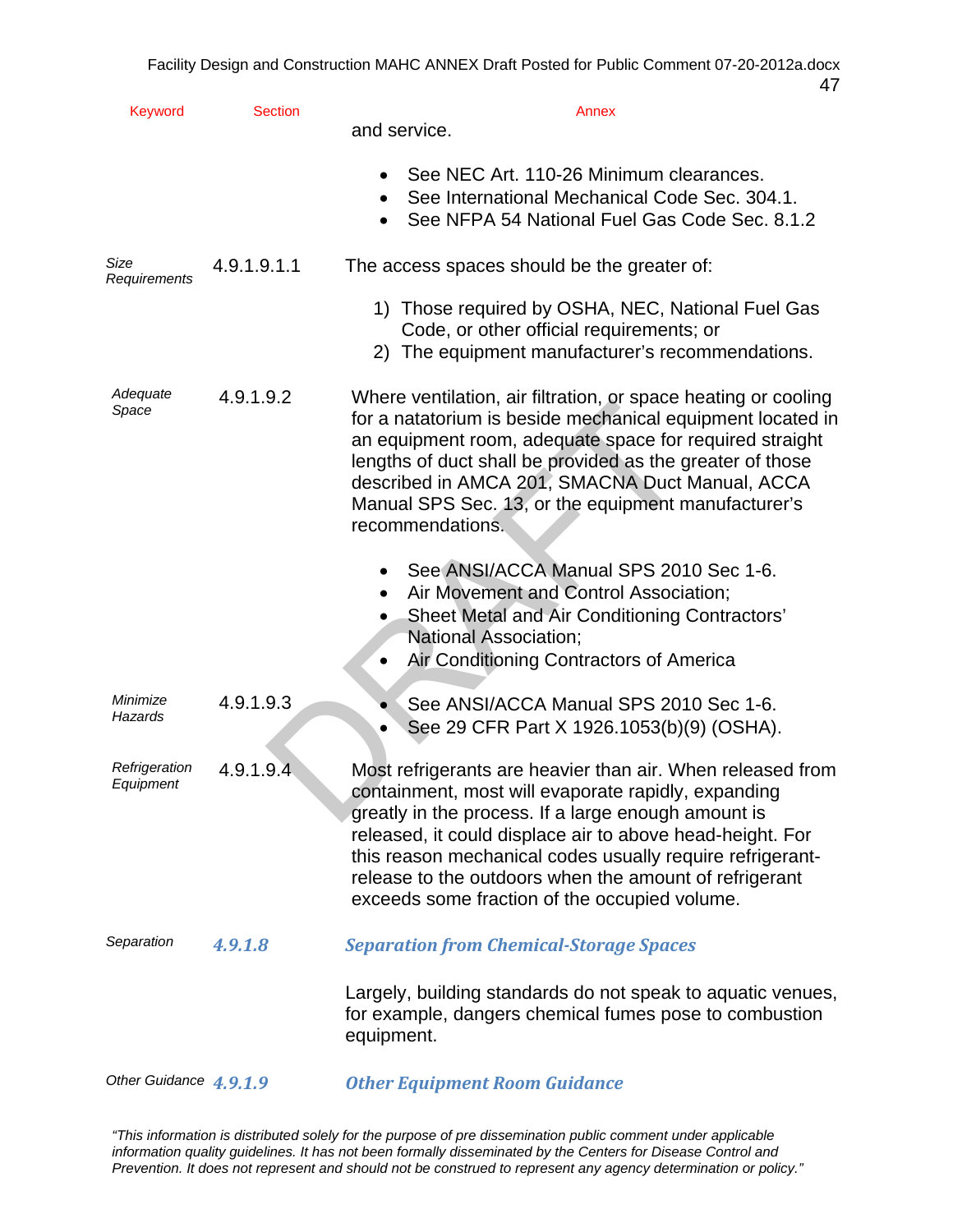48

| Keyword             | <b>Section</b> |                                | Annex |
|---------------------|----------------|--------------------------------|-------|
| Chemical<br>Storage | 4.9.2          | <b>Chemical Storage Spaces</b> |       |

*Spaces* 

[59.8%]) involved injured persons; the more<br>ported primary contributing factor was lest mates based on CPSC's National Element<br>desirates based on CPSC's National Element (NEISS) data indica<br>(95% confidence interval [CI]: 2 Pool-chemical associated injuries have been routinely documented. $6.7$  For 2007-2008, 32 pool chemical-associated health events that occurred in a public or residential setting were reported to CDC by Maryland and Michigan. These events resulted in 48 cases of illness or injury; 26 (81.3%) events could be attributed at least partially to chemical handling errors (e.g., mixing incompatible chemicals). ATSDR's Hazardous Substance Emergency Events Surveillance System received 92 reports of hazardous substance events that occurred at aquatic facilities. More than half of these events (55 [59.8%]) involved injured persons; the most frequently reported primary contributing factor was human error. Estimates based on CPSC's National Electronic Injury Surveillance System (NEISS) data indicate that 4,574 (95% confidence interval [CI]: 2,703--6,446) emergency department (ED) visits attributable to pool chemical associated injuries occurred in 2008; the most frequent diagnosis was poisoning (1,784 ED visits [95% CI: 585- 2,984<sup>8</sup>]). CDC has developed recommendations to reduce the risk of chemical-associated injuries at AQUATIC FACILITIES.<sup>9</sup>

| Outdoor/<br><i>Indoor</i><br>Storage | 4.9.2.1   | <b>Outdoor / Indoor Storage</b>                                                                                                                                                                                                                      |
|--------------------------------------|-----------|------------------------------------------------------------------------------------------------------------------------------------------------------------------------------------------------------------------------------------------------------|
| <b>Stored</b><br>Outdoors            | 4.9.2.1.1 | Pool chemicals, acids, fertilizers, salt, de-icing chemicals,<br>oxidizing cleaning materials, other corrosive or oxidizing<br>chemicals, and pesticides should be stored outdoors or in<br>a well-ventilated structure not intended for occupation. |
| Minimize<br>Vapors                   | 4.9.2.1.2 | Where such materials must be stored in a building<br>intended for occupation, the transfer of chemical fumes<br>and vapors from the chemical-storage space to other parts<br>of the building should be minimized.                                    |

 $\overline{a}$ <sup>6</sup> CDC. Acute illness and injury from swimming pool disinfectants and other chemicals --- United States, 2002—2008. MMWR Morb Mortal Wkly Rep. 2011;60(39):1343-1347.

<sup>7</sup> CDC. Pool chemical—associated health events in public and residential settings---United States, 1983 2007. MMWR Morb Mortal Wkly Rpt. 2009;58(18):489-493. 8

 $8$  Hlavsa MC, Roberts VA, Anderson AR, Hill VR, Kahler AM, Orr M, Garrison LE, Hicks LA, Newton A, Hilborn ED, Wade TJ, Beach MJ, Yoder JS. Surveillance for waterborne disease outbreaks and other health events associated with recreational water use — United States, 2007–2008. MMWR Surveill Summ 2011;60:1-37.<br><sup>9</sup> CDC. Becommande:

CDC. Recommendations for Preventing Pool Chemical-Associated Injuries accessed at http://www.cdc.gov/healthywater/swimming/pools/preventing-pool-chemical-injuries.html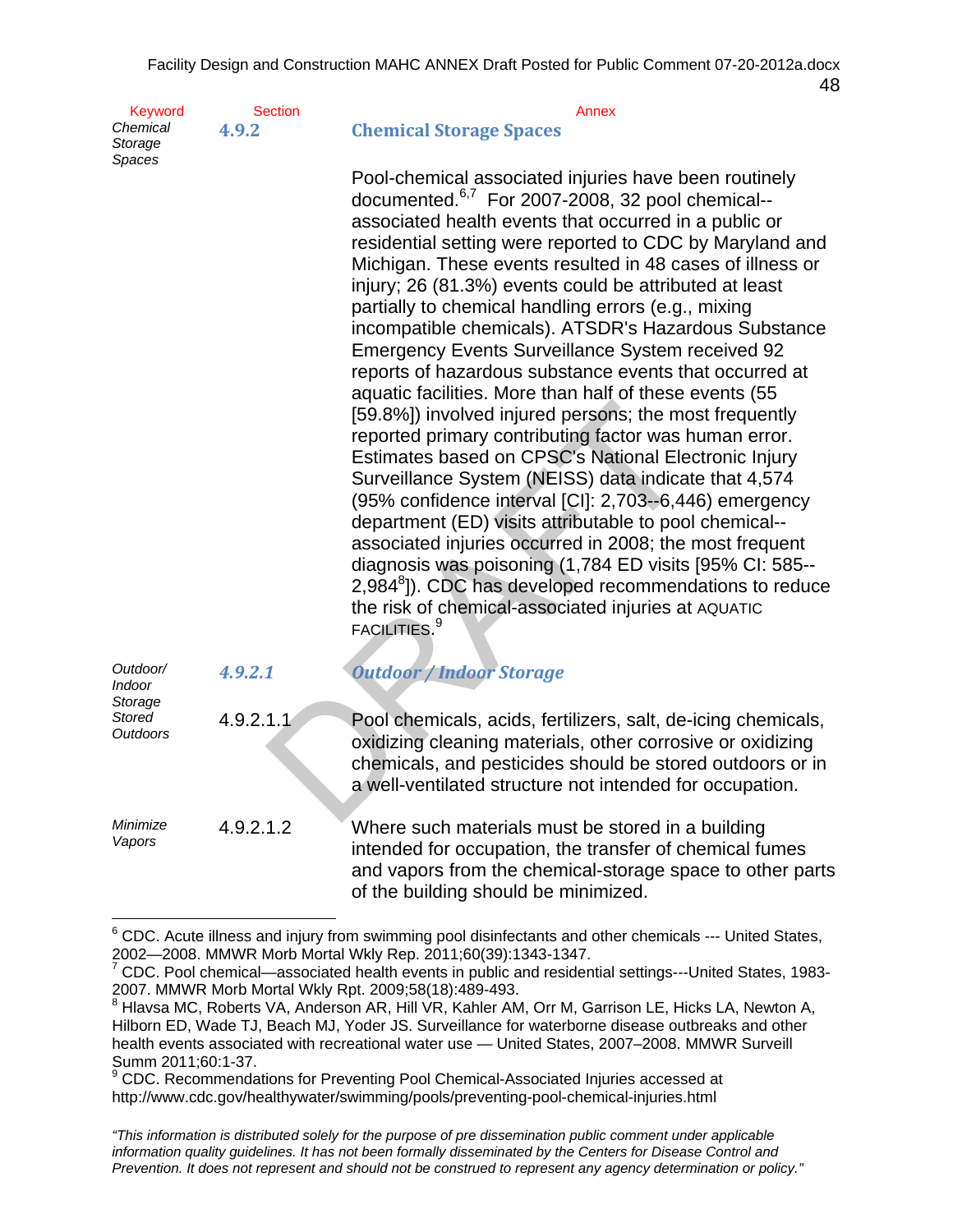| Keyword                | <b>Section</b> | Annex                                                                                                                                                                                                                                                                                                                                                                                                                                                                                                                                                                                                                                                                                                                                                                                                  |
|------------------------|----------------|--------------------------------------------------------------------------------------------------------------------------------------------------------------------------------------------------------------------------------------------------------------------------------------------------------------------------------------------------------------------------------------------------------------------------------------------------------------------------------------------------------------------------------------------------------------------------------------------------------------------------------------------------------------------------------------------------------------------------------------------------------------------------------------------------------|
| Dedicated<br>Space     | 4.9.2.1.3      | At least one space dedicated to chemical storage should<br>be provided. This space need not be an interior space.                                                                                                                                                                                                                                                                                                                                                                                                                                                                                                                                                                                                                                                                                      |
| Safe Spaces            | 4.9.2.1.4      | The number of required chemical-storage spaces should<br>be as necessary to allow safe storage of the chemicals<br>present.                                                                                                                                                                                                                                                                                                                                                                                                                                                                                                                                                                                                                                                                            |
| Additional<br>Space    | 4.9.2.1.5      | Where the listing, labeling, or MSDS of chemicals indicates<br>incompatibility of storage with other chemicals present,<br>other chemical storage space(s) should be provided.                                                                                                                                                                                                                                                                                                                                                                                                                                                                                                                                                                                                                         |
|                        |                | See ANSI/ACCA Manual SPS 2010 Sec. 1-6.<br>See ANSI/ACCA Manual SPS 2010 Sec. 12-3.<br>See NFPA 704 "Hazard Identification System" for<br>chemical rankings.<br>See EPA Oswer 90 008.1 Chemical Emergency<br>$\bullet$<br>Preparedness and Prevention Advisory SWIMMING<br>POOL CHEMICALS: Chlorine.<br>Calcium hypochlorite, sodium hypochlorite, muriatic<br>$\bullet$<br>acid, BCDMH, etc., have NFPA 704 health rankings<br>of 3. IMC Sec. 502.8.4 and 502.9.2 apply.<br>See Narnes, David, "Swimming Pool Chemical<br>Safety",<br>http://www.ehow.com/way_5406877_swimming-<br>pool-chemical-safety.html<br>See CDC. Recommendations for Preventing Pool<br>Chemical-Associated Injuries accessed at<br>http://www.cdc.gov/healthywater/swimming/pools/pr<br>eventing-pool-chemical-injuries.html |
| Eyewash                | 4.9.2.1.6      | It is the intent to allow re-fillable eyewash bottles and not<br>require plumbed emergency eyewashes and showers unless<br>required by the AHJ.                                                                                                                                                                                                                                                                                                                                                                                                                                                                                                                                                                                                                                                        |
| Construction           | 4.9.2.2        | <b>Construction</b>                                                                                                                                                                                                                                                                                                                                                                                                                                                                                                                                                                                                                                                                                                                                                                                    |
| Foreseeable<br>Hazards | 4.9.2.2.1      | The construction of the chemical storage space should<br>take into account the foreseeable hazards.                                                                                                                                                                                                                                                                                                                                                                                                                                                                                                                                                                                                                                                                                                    |
| Protected              | 4.9.2.2.2      | The construction of the chemical-storage space should, to<br>the extent practical, protect the stored materials against<br>tampering, wild fires, unexpected exposure to water, etc.                                                                                                                                                                                                                                                                                                                                                                                                                                                                                                                                                                                                                   |
| Floor                  | 4.9.2.2.3      | The floor or deck of the chemical-storage space should be<br>protected against substantial chemical damage by the                                                                                                                                                                                                                                                                                                                                                                                                                                                                                                                                                                                                                                                                                      |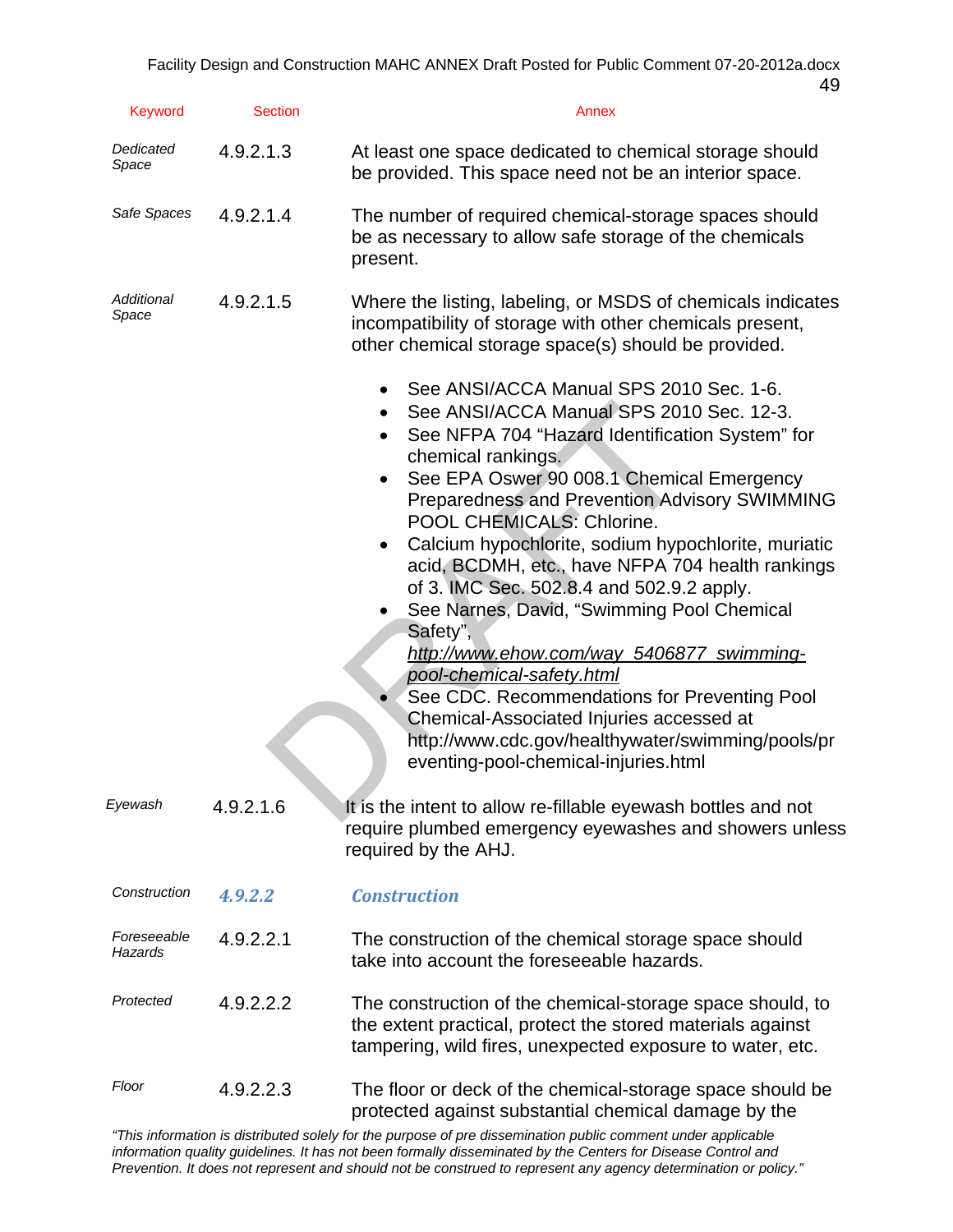| Keyword              | <b>Section</b> | Annex<br>application of a coating or sealant capable of resisting<br>attack by the chemicals to be stored.                                                                                                                                                                                                                                                                                                                    |
|----------------------|----------------|-------------------------------------------------------------------------------------------------------------------------------------------------------------------------------------------------------------------------------------------------------------------------------------------------------------------------------------------------------------------------------------------------------------------------------|
| Minimize<br>Fumes    | 4.9.2.2.4      | The construction and operation of a chemical storage<br>space should minimize the transfer of chemical fumes into<br>any interior space of a building intended for occupation.                                                                                                                                                                                                                                                |
| <b>Surfaces</b>      | 4.9.2.2.5      | Any walls, floors, doors, ceilings, and other building<br>surfaces of an interior chemical-storage space should join<br>each other tightly.                                                                                                                                                                                                                                                                                   |
| No Openings          | 4.9.2.2.6      | Other than a possible door, there should be no permanent<br>or semi-permanent opening between a chemical-storage<br>space and any other interior space of a building intended<br>for occupation.                                                                                                                                                                                                                              |
|                      |                | See International Mechanical Code Sec. 502.<br>See ANSI/ACCA Manual SPS 2010 Sec. 1-6.<br>$\bullet$<br>See ANSI/ACCA Manual SPS 2010 Sec. 12-3.<br>See NFPA 704 Hazard Identification System.<br>See Sodium Hypochlorite MSDS, Health Hazard<br>Data.<br>See Calcium Hypochlorite MSDS, Health Hazard<br>Data.<br>See Hydrochloric Acid MSDS, Health Hazard Data.<br>$\bullet$<br>See Muriatic Acid MSDS, Health Hazard Data. |
| Exterior<br>Storage  | 4.9.2.3        | <b>Exterior Chemical Storage Spaces</b>                                                                                                                                                                                                                                                                                                                                                                                       |
| Outdoor<br>Equipment | 4.9.2.3.1      | Equipment listed for outdoor use may be located in an<br>outdoor equipment area.                                                                                                                                                                                                                                                                                                                                              |
| Fencing              | 4.9.2.3.2      | Such part of an outdoor equipment area as does not about<br>a wall of a building shall be completely enclosed by fencing<br>that is at least 6 feet (1.8 m) high on all other pools.                                                                                                                                                                                                                                          |
| Gate                 | 4.9.2.3.3      | Fencing shall be equipped with a self-closing and self-<br>latching gate having a permanent locking device.                                                                                                                                                                                                                                                                                                                   |
| Doors                | 4.9.2.4        | <b>Chemical Storage Space Doors</b>                                                                                                                                                                                                                                                                                                                                                                                           |
| Signage              | 4.9.2.4.1      | All doors opening into chemical-storage spaces should be<br>equipped with permanent signage:                                                                                                                                                                                                                                                                                                                                  |
|                      |                | 1) Warning against unauthorized entry                                                                                                                                                                                                                                                                                                                                                                                         |

1) Warning against unauthorized entry. 2) Specifying the expected hazards, and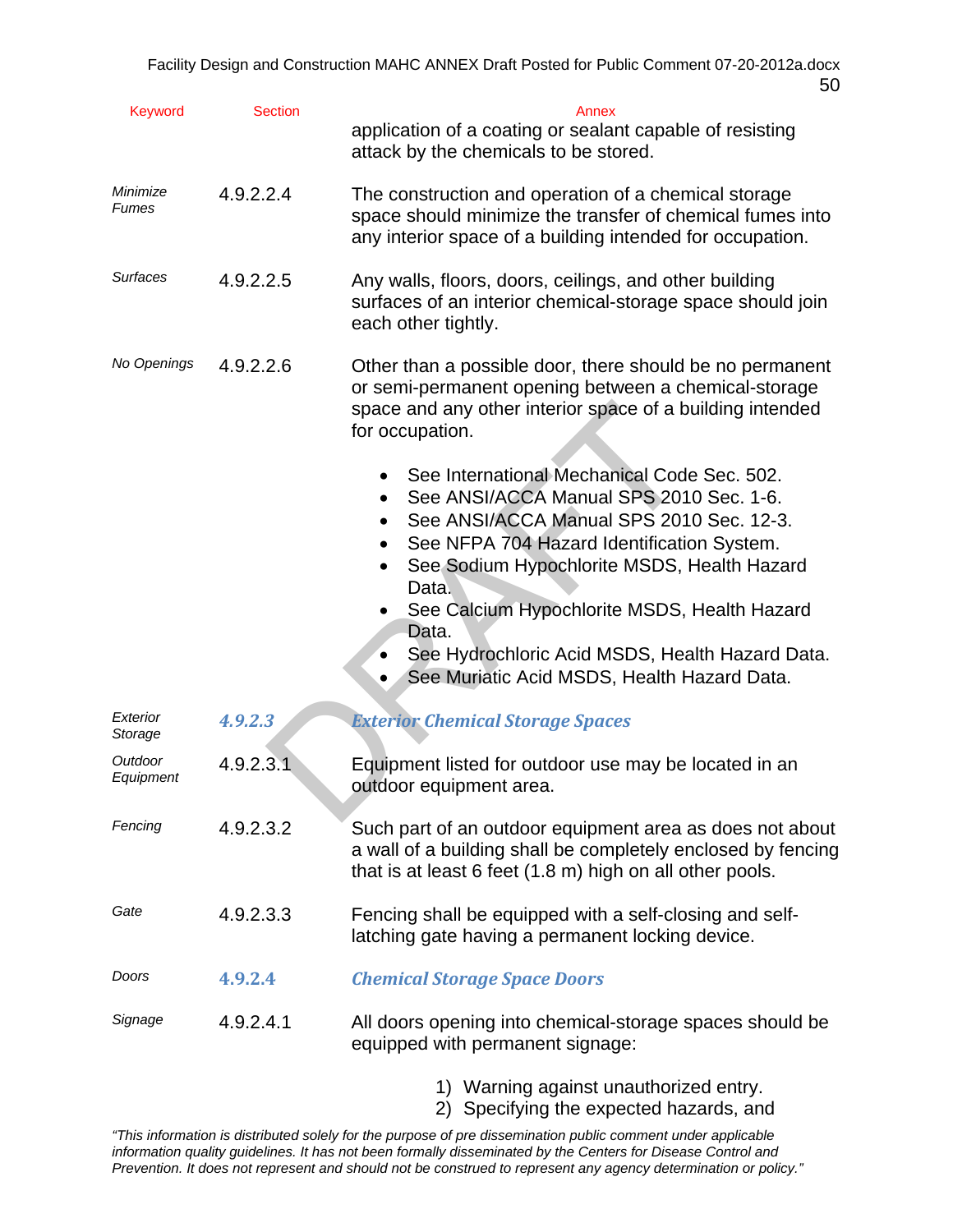| Keyword              | <b>Section</b> | Annex<br>3) Specifying the location of the associated<br>MSDS forms.                                                                                                                                                                                                                                                                                                                                                                                                                                                                                                                                                                                                                                                                            |
|----------------------|----------------|-------------------------------------------------------------------------------------------------------------------------------------------------------------------------------------------------------------------------------------------------------------------------------------------------------------------------------------------------------------------------------------------------------------------------------------------------------------------------------------------------------------------------------------------------------------------------------------------------------------------------------------------------------------------------------------------------------------------------------------------------|
|                      |                | See NFPA 704 "Hazard Identification System".                                                                                                                                                                                                                                                                                                                                                                                                                                                                                                                                                                                                                                                                                                    |
| Emergency<br>Egress  | 4.9.2.4.2      | Where a single door is the only means of egress from a<br>chemical-storage space, the door should be equipped with<br>an emergency-egress device.                                                                                                                                                                                                                                                                                                                                                                                                                                                                                                                                                                                               |
|                      |                | This usually takes the form of a kick-out panel in the door.<br>When trapped, a person can sit down and kick out the<br>panel, creating an opening usually about six inches<br>narrower than the door and about 28 inches (71.1 cm)<br>high. Since these are used in most enclosures where a<br>person can be trapped, e.g. walk-in freezers, the volume is<br>high enough for additional expense to be minimal.<br>Trapping could happen in several ways, but the most<br>common is binding of the door to the jamb. Corrosion<br>products can build up inside a metal door between the<br>jamb and the wall, forcing the jamb away from the wall and<br>toward the door. At some point the door will either fail to<br>open or fail to close. |
| <b>Interior Door</b> | 4.9.2.4.3      | Where a chemical-storage space door must open to an<br>interior space, spill containment should be provided to<br>prevent spilled chemicals from leaving the chemical-<br>storage space.                                                                                                                                                                                                                                                                                                                                                                                                                                                                                                                                                        |
|                      |                | See Sodium Hypochlorite MSDS, Health Hazard<br>Data, Spill Data.<br>See Calcium Hypochlorite MSDS, Health Hazard<br>Data, Spill Data.<br>See Hydrochloric Acid MSDS, Health Hazard Data,<br>Spill Data.<br>See Muriatic Acid MSDS, Health Hazard Data, Spill<br>Data.                                                                                                                                                                                                                                                                                                                                                                                                                                                                           |
| Equipment<br>Space   | 4.9.2.4.4      | Where a chemical-storage space door must open to an<br>interior space, the door should not open to a space<br>containing combustion equipment, air-handling equipment,<br>or electrical equipment. Such door should be acceptable<br>where all equipment thus exposed is listed for the<br>corrosive atmosphere.                                                                                                                                                                                                                                                                                                                                                                                                                                |
|                      |                | See ANSI/ACCA Manual SPS 2010 Sec. 1-6.<br>See ANSI/ACCA Manual SPS 2010 Sec. 12-3.                                                                                                                                                                                                                                                                                                                                                                                                                                                                                                                                                                                                                                                             |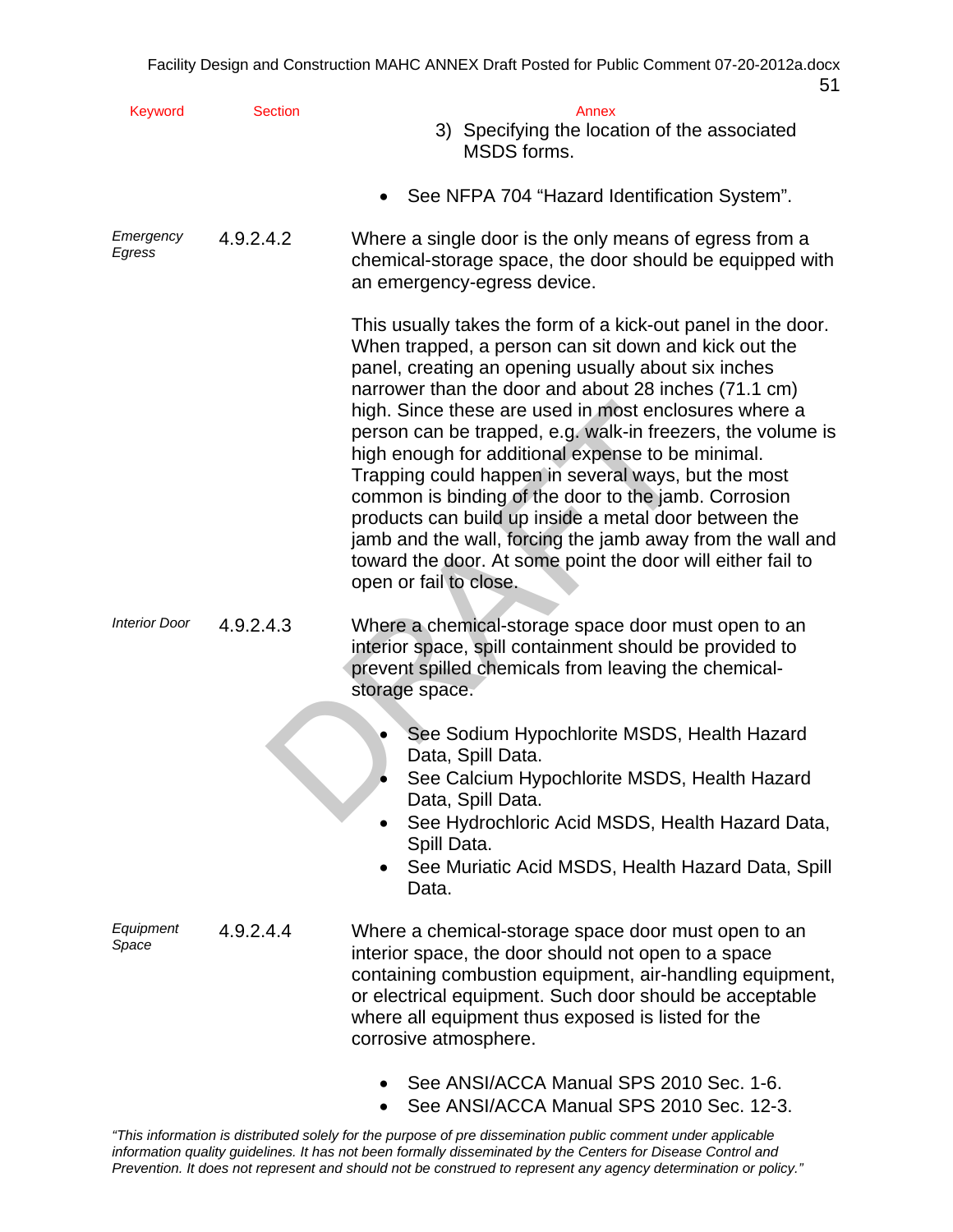| Keyword                 | <b>Section</b> | Annex                                                                                                                                                                                                                                                                                                                                                                                                                                                                                                                                                                                                                                                                                                                                                                                                                                                                                                                                                                                                                                                                                                                                                                                                                                                                                                                                                                                                                                                      |
|-------------------------|----------------|------------------------------------------------------------------------------------------------------------------------------------------------------------------------------------------------------------------------------------------------------------------------------------------------------------------------------------------------------------------------------------------------------------------------------------------------------------------------------------------------------------------------------------------------------------------------------------------------------------------------------------------------------------------------------------------------------------------------------------------------------------------------------------------------------------------------------------------------------------------------------------------------------------------------------------------------------------------------------------------------------------------------------------------------------------------------------------------------------------------------------------------------------------------------------------------------------------------------------------------------------------------------------------------------------------------------------------------------------------------------------------------------------------------------------------------------------------|
|                         |                | See NEC Art. 110.11 "Deteriorating Agents".                                                                                                                                                                                                                                                                                                                                                                                                                                                                                                                                                                                                                                                                                                                                                                                                                                                                                                                                                                                                                                                                                                                                                                                                                                                                                                                                                                                                                |
|                         |                | See NEMA 250.                                                                                                                                                                                                                                                                                                                                                                                                                                                                                                                                                                                                                                                                                                                                                                                                                                                                                                                                                                                                                                                                                                                                                                                                                                                                                                                                                                                                                                              |
|                         |                | See CSA C22.2.                                                                                                                                                                                                                                                                                                                                                                                                                                                                                                                                                                                                                                                                                                                                                                                                                                                                                                                                                                                                                                                                                                                                                                                                                                                                                                                                                                                                                                             |
|                         |                | See UL 50.                                                                                                                                                                                                                                                                                                                                                                                                                                                                                                                                                                                                                                                                                                                                                                                                                                                                                                                                                                                                                                                                                                                                                                                                                                                                                                                                                                                                                                                 |
|                         |                | See UL 508.                                                                                                                                                                                                                                                                                                                                                                                                                                                                                                                                                                                                                                                                                                                                                                                                                                                                                                                                                                                                                                                                                                                                                                                                                                                                                                                                                                                                                                                |
|                         |                | See NFPA National Fuel Gas Code (2002) Sec.<br>8.1.6                                                                                                                                                                                                                                                                                                                                                                                                                                                                                                                                                                                                                                                                                                                                                                                                                                                                                                                                                                                                                                                                                                                                                                                                                                                                                                                                                                                                       |
|                         |                | See "Proper Venting of Gas Fueled Appliances",<br>$\bullet$<br>Chimney Safety Institute of America, Plainfield, IN,<br>2010                                                                                                                                                                                                                                                                                                                                                                                                                                                                                                                                                                                                                                                                                                                                                                                                                                                                                                                                                                                                                                                                                                                                                                                                                                                                                                                                |
|                         |                | See "Instruction Sheet IV, Identifying and Correcting<br>٠<br>Burner Problems", Propane Council, Washington,<br>DC, 2010                                                                                                                                                                                                                                                                                                                                                                                                                                                                                                                                                                                                                                                                                                                                                                                                                                                                                                                                                                                                                                                                                                                                                                                                                                                                                                                                   |
|                         |                |                                                                                                                                                                                                                                                                                                                                                                                                                                                                                                                                                                                                                                                                                                                                                                                                                                                                                                                                                                                                                                                                                                                                                                                                                                                                                                                                                                                                                                                            |
| Corrosive               | 4.9.2.4.4.1    | Combustion equipment cannot be allowed to breathe<br>halogen compounds, because acids will form in and<br>destroy the flue. Air-handlers have strong negative air<br>pressures inside them. This will draw in any contaminants<br>around the cabinet and distribute throughout the ducted<br>system.                                                                                                                                                                                                                                                                                                                                                                                                                                                                                                                                                                                                                                                                                                                                                                                                                                                                                                                                                                                                                                                                                                                                                       |
| Corrosion-<br>Resistant | 4.9.2.4.5.1    | Doors should be constructed of corrosion-resistant<br>materials. Such doors should be equipped with a<br>corrosion-resistant, automatic lock to prevent unauthorized<br>entry. Such lock should require a key or combination to<br>open from the outside. Such lock should be so designed<br>and installed as to be capable of being opened by one<br>hand from the inside of the chemical-storage space without<br>the use of a key or tool. Such doors should be supported<br>on corrosion-resistant hinges, tracks, or other supports.<br>Such doors should be equipped with suitable gaskets or<br>seals on the top and all sides to minimize air leakage<br>between the door and the door frame. Such doors should<br>be equipped with a floor or threshold seal to minimize air<br>leakage between the door and the floor or threshold. Such<br>doors should be equipped with an automatic door closer<br>that will completely close the door without human<br>assistance. The door closer should be able to close the<br>door completely against the specified difference in air<br>pressure. Such doors should be equipped with a limit<br>switch and an alarm that will sound if the door remains<br>open for more than thirty (30) minutes. This alarm should<br>have a minimum output level of 85 dbA at 10 feet (3.05 m).<br>Where an open door will result in loss of air-pressure<br>difference, this level can be met by the audible alarm. |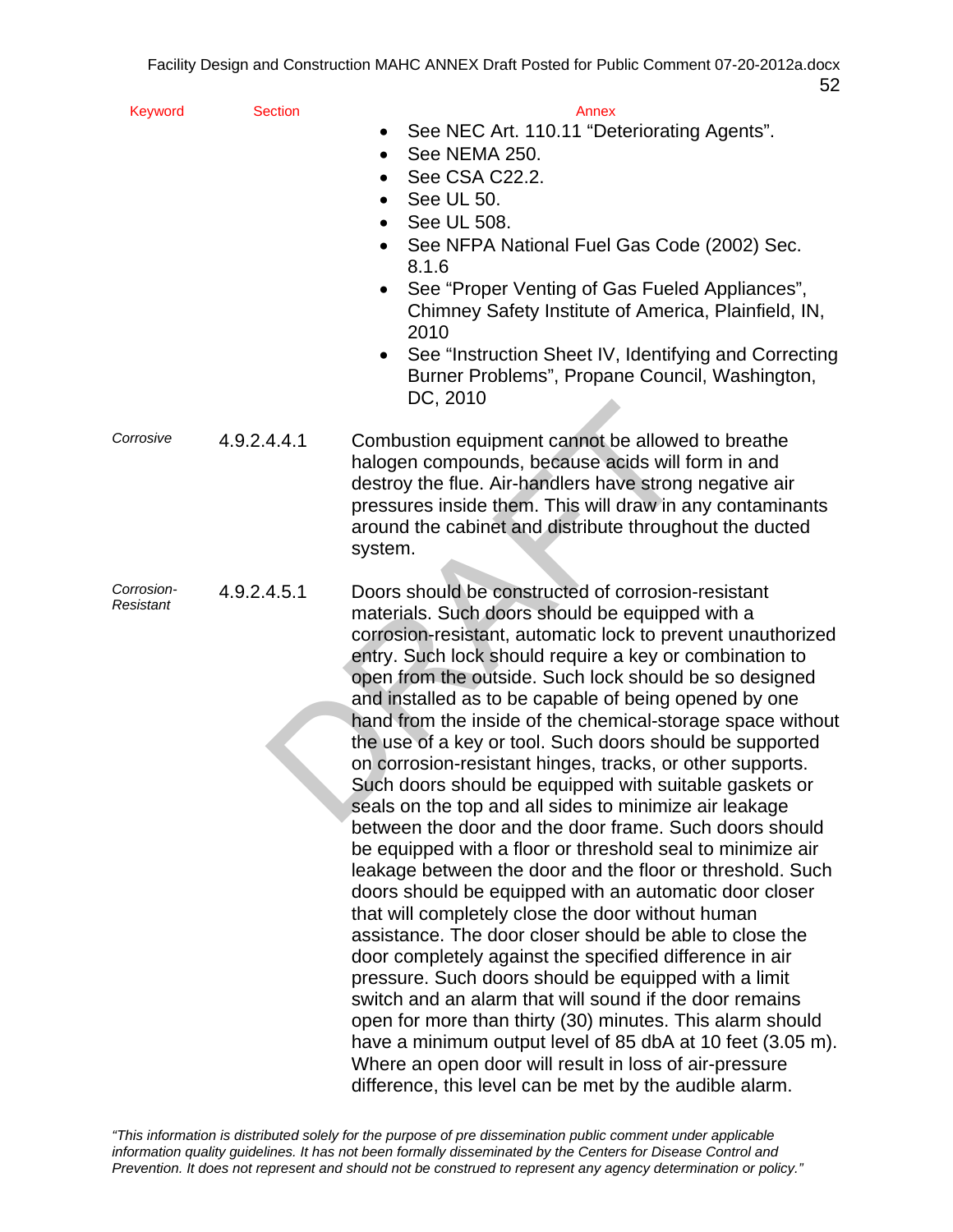| Keyword<br>Automatic<br>Locks   | <b>Section</b><br>4.9.2.4.5.2 | Annex<br>Most locks for employee-only doors in public buildings<br>would qualify, since such locks must lock automatically<br>from the outside, but cannot require a key or tool for exit.<br>Examples of suitable lock types would include, but not be<br>limited to, the locks on hotel-room doors, the lock on the<br>door of a personnel-file storage room, the lock on a<br>janitor's closet, etc.                                                                                                                                                                                                                            |
|---------------------------------|-------------------------------|------------------------------------------------------------------------------------------------------------------------------------------------------------------------------------------------------------------------------------------------------------------------------------------------------------------------------------------------------------------------------------------------------------------------------------------------------------------------------------------------------------------------------------------------------------------------------------------------------------------------------------|
|                                 |                               | See ANSI/ACCA Manual SPS 2010 Sec. 1-6.<br>See ANSI/ACCA Manual SPS 2010 Sec. 4-4.<br>See ANSI/ACCA Manual SP 2010 Sec. 12-3.                                                                                                                                                                                                                                                                                                                                                                                                                                                                                                      |
| <b>Interior</b><br>Storage      | 4.9.2.5                       | <b>Interior Chemical Storage Spaces</b>                                                                                                                                                                                                                                                                                                                                                                                                                                                                                                                                                                                            |
| No Air<br>Movement              | 4.9.2.5.1                     | There should be no transfer grille, pass-through grille,<br>louver, or other device or opening that will allow air<br>movement from the chemical-storage into any other<br>interior space of a building intended for occupation or into<br>another chemical-storage space.                                                                                                                                                                                                                                                                                                                                                         |
|                                 |                               | See ANSI/ACCA Manual SPS 2010 Sec. 4-4.                                                                                                                                                                                                                                                                                                                                                                                                                                                                                                                                                                                            |
| Electrical<br>Conduit<br>System | 4.9.2.5.2                     | An interior chemical-storage space that shares any<br>building surface (wall, floor, ceiling, door, etc.) with any<br>other interior space or that shares an electrical-conduit<br>system with any other space should be equipped with a<br>ventilation system that maintains the air pressure in the<br>chemical-storage space below that of any other interior<br>space by 0.05 to 0.15 inches (0.13 to 0.38 cm) of water<br>pressure, or by such greater pressure difference as should<br>be necessary to ensure that all air movement through<br>building surfaces or conduits should be toward the<br>chemical-storage space. |
| Pressure<br><b>Difference</b>   | 4.9.2.5.2.1                   | This pressure difference should be maintained by a<br>continuously operated exhaust system used for no other<br>purpose than to remove air from that one chemical-storage<br>space.                                                                                                                                                                                                                                                                                                                                                                                                                                                |
| Separate<br>Exhaust<br>System   | 4.9.2.5.2.2                   | Where more than one chemical-storage space is present,<br>a separate exhaust system should be provided for each<br>chemical-storage space.                                                                                                                                                                                                                                                                                                                                                                                                                                                                                         |
| <b>Airflow Rate</b>             | 4.9.2.5.2.2.1                 | The exhaust airflow rate should be the greater of:                                                                                                                                                                                                                                                                                                                                                                                                                                                                                                                                                                                 |
|                                 |                               | 1) the OSHA requirements for working in such                                                                                                                                                                                                                                                                                                                                                                                                                                                                                                                                                                                       |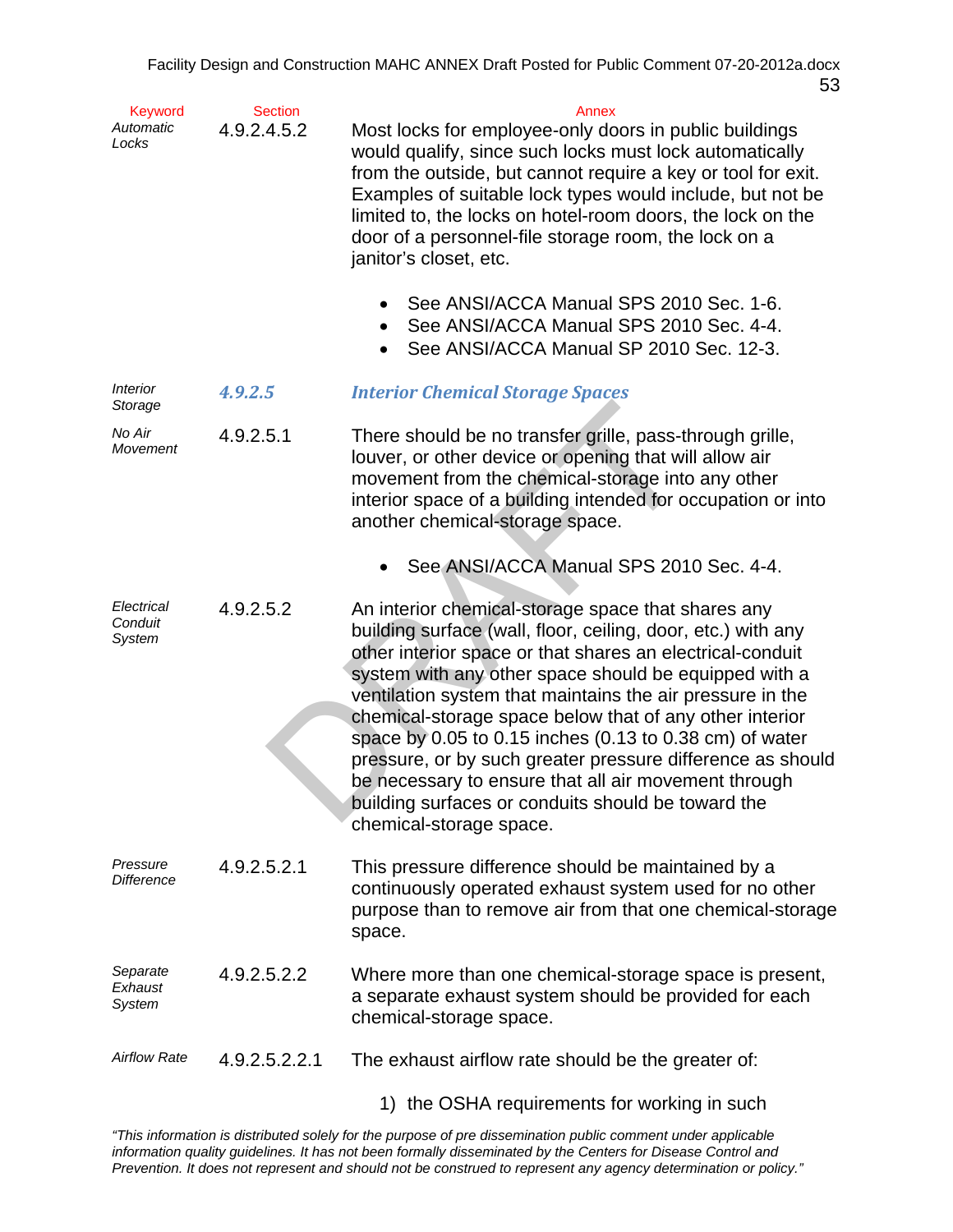| Keyword            | <b>Section</b> | Annex<br>enclosed spaces,                                                                                                                                                                                                                                                                                                                                                                                                                                                                                                                                                                                                                                                                                                   |
|--------------------|----------------|-----------------------------------------------------------------------------------------------------------------------------------------------------------------------------------------------------------------------------------------------------------------------------------------------------------------------------------------------------------------------------------------------------------------------------------------------------------------------------------------------------------------------------------------------------------------------------------------------------------------------------------------------------------------------------------------------------------------------------|
|                    |                | 2) the amount needed to maintain the concentration of<br>vapors or fumes below the PEL for the expected<br>exposure time (defined by 29 CFR 1910.1000                                                                                                                                                                                                                                                                                                                                                                                                                                                                                                                                                                       |
|                    |                | (OSHA)) for each stored chemical, or<br>3) the amount specified by International Mechanical<br>Code Sec. 502, or                                                                                                                                                                                                                                                                                                                                                                                                                                                                                                                                                                                                            |
|                    |                | 4) the amount needed to maintain the specified<br>pressure difference.                                                                                                                                                                                                                                                                                                                                                                                                                                                                                                                                                                                                                                                      |
| Alarm              | 4.9.2.5.2.3    | Function of this exhaust system should be monitored<br>continuously by an audible differential-pressure alarm<br>system which should sound if the specified differential air<br>pressure is not maintained for a period of thirty minutes.                                                                                                                                                                                                                                                                                                                                                                                                                                                                                  |
| Minimum<br>Output  | 4.9.2.5.2.3.1  | This alarm should have a minimum output level of 85 dbA<br>at 10 feet (3.05 m).                                                                                                                                                                                                                                                                                                                                                                                                                                                                                                                                                                                                                                             |
| Manual Reset       | 4.9.2.5.2.3.2  | The specified alarm should require manual reset to silence<br>it.                                                                                                                                                                                                                                                                                                                                                                                                                                                                                                                                                                                                                                                           |
|                    |                | See ANSI/ACCA Manual SPS 2010 Sec. 1-6.<br>See ANSI/ACCA Manual SPS 2010 Sec. 4-4.<br>Differential pressure was extrapolated from<br><b>ASHRAE Applications Handbook, Sec. 4.6</b><br>"Natatoriums - Ventilation Requirements".<br>See International Mechanical Code, Sec 502.1.<br>See ANSI/ACCA Manual SPS 2010 Sec. 1-6.<br>See ANSI/ACCA Manual SPS 2010 Sec. 4-4.<br>See ANSI/ACCA Manual SPS 2010 Sec. 12-3.<br>See Sodium Hypochlorite MSDS, Health Hazard<br>Data.<br>See Calcium Hypochlorite MSDS, Health Hazard<br>Data.<br>See Hydrochloric Acid MSDS, Health Hazard Data.<br>See Muriatic Acid MSDS, Health Hazard Data.<br>See ANSI/ACCA Manual SPS 2010 Sec. 1-6.<br>See ANSI/ACCA Manual SPS 2010 Sec. 4-4. |
| Air Ducts          | 4.9.2.6        | <b>Air Ducts Interior Chemical Storage Spaces</b>                                                                                                                                                                                                                                                                                                                                                                                                                                                                                                                                                                                                                                                                           |
| No Air<br>Movement | 4.9.2.6.1      | No duct shall allow air movement from the chemical-<br>storage space into any other interior space of a building<br>intended for occupation or into any other chemical storage<br>space.                                                                                                                                                                                                                                                                                                                                                                                                                                                                                                                                    |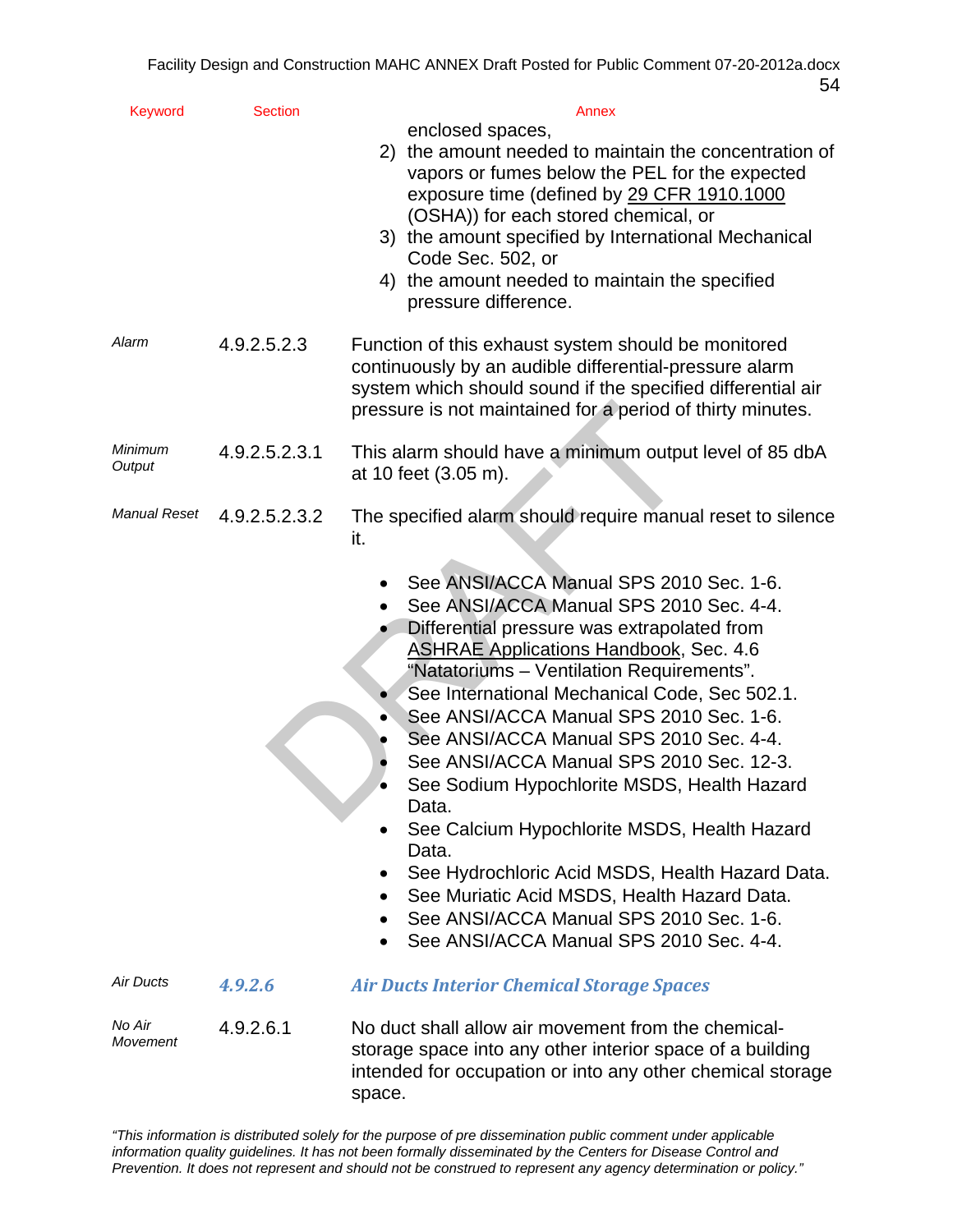| Keyword                           | <b>Section</b> | Annex                                                                                                                                                                                                                                                                                                       |
|-----------------------------------|----------------|-------------------------------------------------------------------------------------------------------------------------------------------------------------------------------------------------------------------------------------------------------------------------------------------------------------|
|                                   |                | See International Mechanical Code, Sec 502.1.<br>See ANSI/ACCA Manual SPS 2010 Sec. 1-6.<br>See ANSI/ACCA Manual SPS 2010 Sec. 4-4.                                                                                                                                                                         |
|                                   |                | Ducts shouldn't be shared between spaces. Should the<br>blower stop or fail there would be cross-contamination.                                                                                                                                                                                             |
| Pipes and<br>Tubes                | 4.9.2.7        | <b>Pipes and Tubes in Interior Chemical Storage Spaces</b>                                                                                                                                                                                                                                                  |
| Combustion<br>Equipment           | 4.9.2.8        | <b>Combustion Equipment in Interior Chemical Storage</b><br><b>Spaces</b>                                                                                                                                                                                                                                   |
| Installed                         | 4.9.2.8.1      | See NFPA National Fuel Gas Code (2002) Sec.<br>8.1.6<br>See "Proper Venting of Gas Fueled Appliances",<br>Chimney Safety Institute of America, Plainfield, IN,<br>2010<br>See "Instruction Sheet IV, Identifying and Correcting<br>$\bullet$<br>Burner Problems", Propane Council, Washington,<br>DC, 2010. |
| Electrical<br>Equipment           | 4.9.2.9        | <b>Electrical Equipment in Chemical Storage Spaces</b>                                                                                                                                                                                                                                                      |
| Ozone Rooms                       | 4.9.2.10       | <b>Ozone Rooms</b>                                                                                                                                                                                                                                                                                          |
| Gaseous<br>Chlorination           | 4.9.2.11       | <b>Gaseous Chlorination Space</b>                                                                                                                                                                                                                                                                           |
| Windows                           | 4.9.2.12       | <b>Windows in Chemical Storage Spaces</b>                                                                                                                                                                                                                                                                   |
| Not Required                      | 4.9.2.12.1     | These windows are sometimes built into the door, although<br>not always. (There are fire-rated doors with windows.)<br>Such windows may serve several purposes.                                                                                                                                             |
| Requirements                      | 4.9.2.12.2     | Such windows are usually installed for free lighting,<br>although there can be drawbacks. Some chemicals may<br>react on exposure to sunlight.                                                                                                                                                              |
| Sealing and<br>Blocking           | 4.9.2.13       | <b>Sealing and Blocking Materials</b>                                                                                                                                                                                                                                                                       |
|                                   | 4.10           | <b>Hygiene Facilities</b>                                                                                                                                                                                                                                                                                   |
| <b>Water Supply</b><br>/ Disposal | 4.11           | <b>Water Supply / Wastewater Disposal</b>                                                                                                                                                                                                                                                                   |
| <b>Water Supply</b>               | 4.11.1         | <b>Water Supply</b>                                                                                                                                                                                                                                                                                         |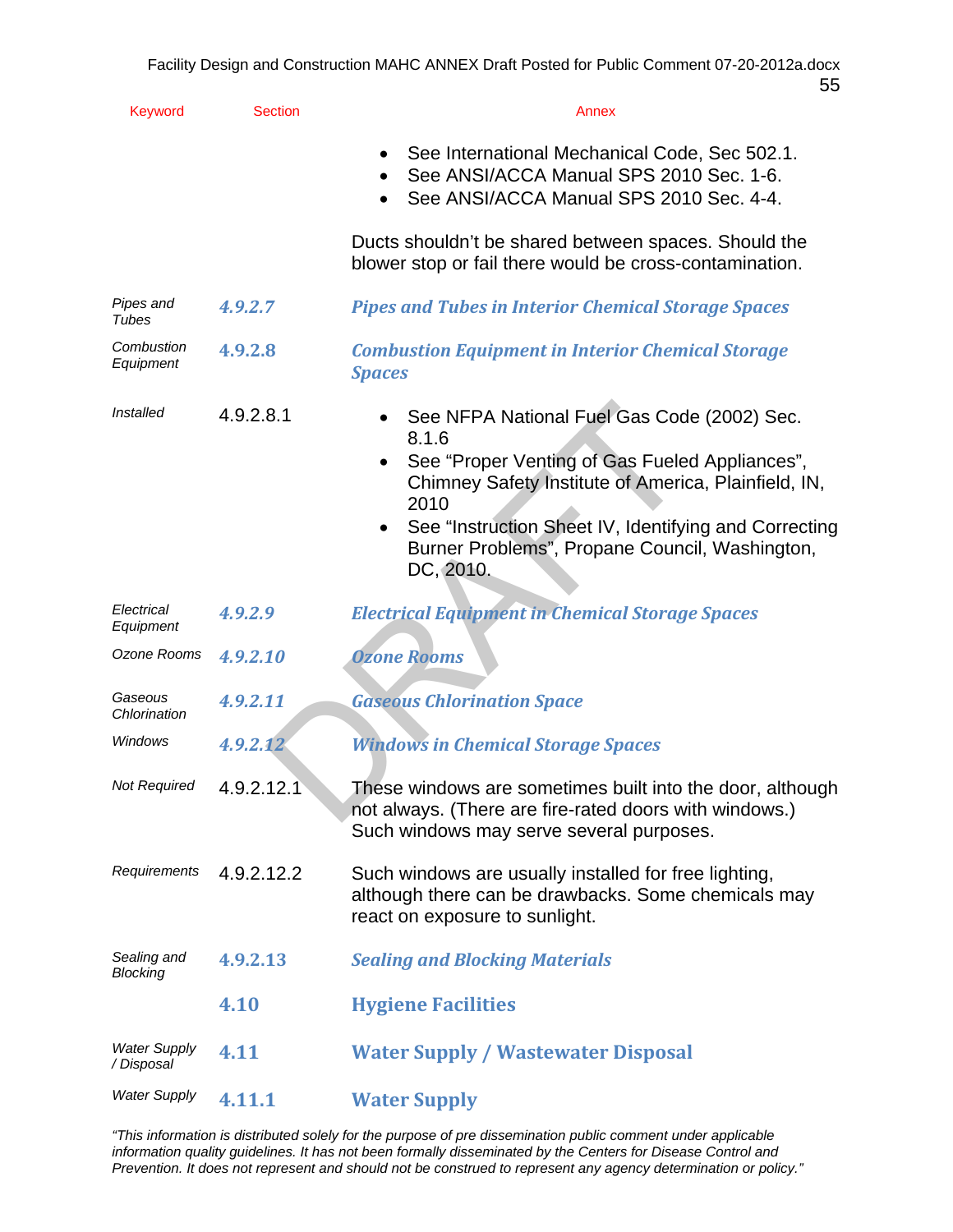| Keyword                            | <b>Section</b> | Annex                                                                                                                                                                                                                                                                                                                                                                                                                                                                                                                                                                                                                                             |
|------------------------------------|----------------|---------------------------------------------------------------------------------------------------------------------------------------------------------------------------------------------------------------------------------------------------------------------------------------------------------------------------------------------------------------------------------------------------------------------------------------------------------------------------------------------------------------------------------------------------------------------------------------------------------------------------------------------------|
| Other<br>Sources                   | 4.11.1.1.1     | These water systems include community water systems,<br>non-transient non-community water systems, or transient<br>non-community water systems with some noted<br>exceptions.                                                                                                                                                                                                                                                                                                                                                                                                                                                                     |
|                                    |                | There are several lake and spring sources around the<br>country that have been used for decades to supply water<br>to swimming pools. As long as the source water quality<br>does not significantly change and can be treated by the<br>pool equipment to protect the health and safety of pool<br>users, it can be allowed.                                                                                                                                                                                                                                                                                                                      |
| Condensate /<br>Reclaimed<br>Water | 4.11.1.1.2     | The steps necessary to make reclaimed water meet<br>source water standards are beyond the scope of the<br>MAHC. These steps are set by the state and federal<br>agencies that set requirements for drinking water.                                                                                                                                                                                                                                                                                                                                                                                                                                |
|                                    |                | This would be up to the AHJ and local conditions. The<br><b>MAHC Technical Committee felt that, especially</b><br>considering recent affinities towards sustainability,<br>reclaiming condensate would be acceptable as long as this<br>water met the same standards as incoming domestic water<br>(even if this required UV or other disinfectants, filters, etc.).<br>A provision for deferring to the AHJ ruling based on locale<br>was important to us as well. For instance, this may be<br>more of a politically important issue in Arizona or Nevada<br>than in other areas of the country.                                                |
| <b>Refill Pool</b>                 | 4.11.1.2.1     | This requirement is for when facilities choose to be open<br>when backwashing. A facility may choose to regulate when<br>their backwash cycles occur (such as at closing). Many<br>fully automated backwash systems for HRS filters are<br>programmed to backwash at night when the facility is<br>closed and there are no other demands on the source<br>water coming into the facility. Alternatively, operators may<br>choose for an all deep 50 meter pool to just backwash one<br>filter at a time and allow make-up water to reestablish rim<br>flow before doing the next one, as opposed to doing all six<br>or eight tanks sequentially. |
| Cross-<br>Connection<br>Control    | 4.11.2         | <b>Cross-Connection Control</b>                                                                                                                                                                                                                                                                                                                                                                                                                                                                                                                                                                                                                   |
| Protected                          | 4.11.2.1       | 1) An air gap can be provided through a fill spout at<br>the side of a pool, through water supply piping over                                                                                                                                                                                                                                                                                                                                                                                                                                                                                                                                     |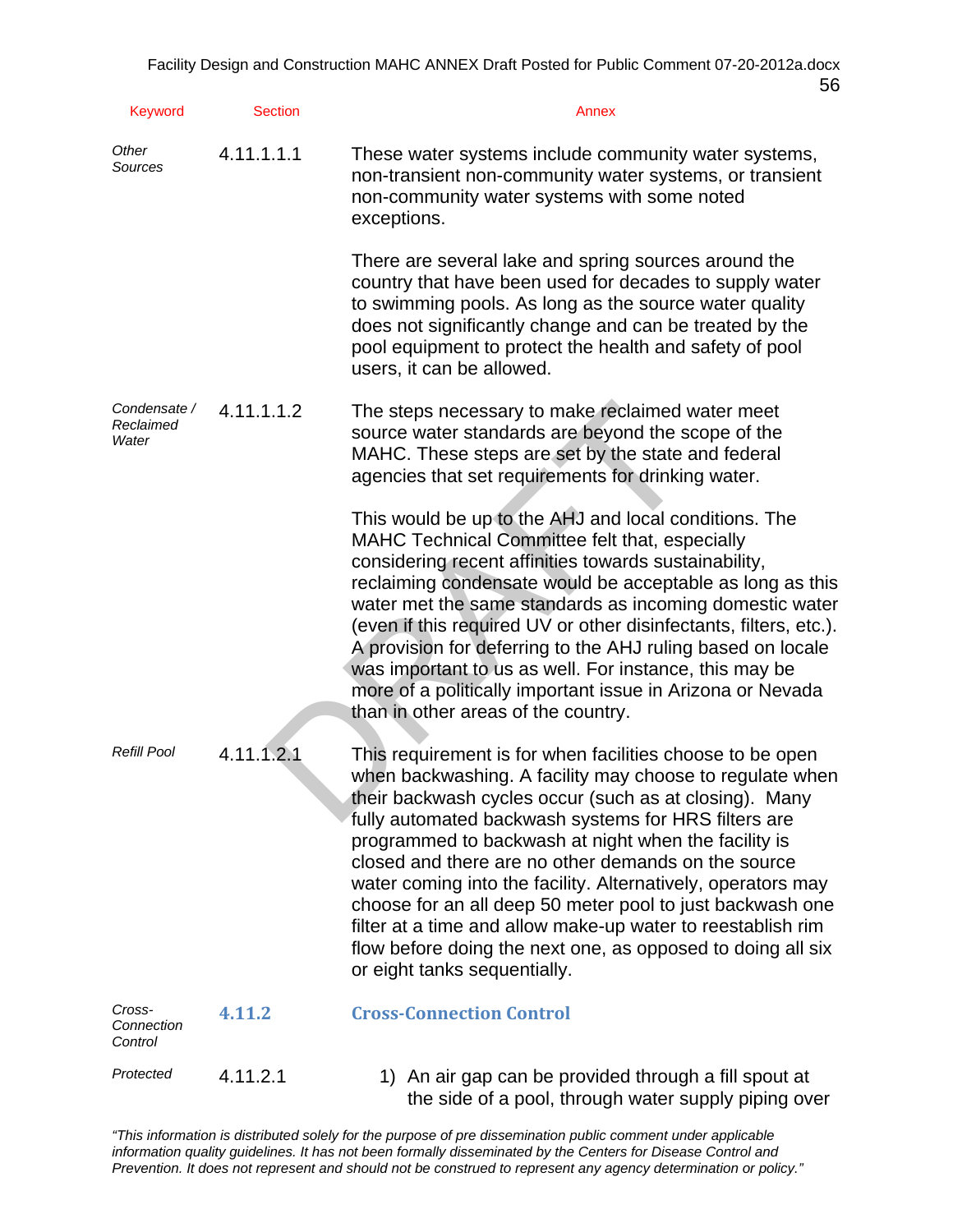Keyword Section **Section** Annex

the edge of an open balance tank or surge tank, or over a fill stand pipe that is connected to the side of a pool.

Splash guards are simply a means to keep fill water from splashing onto adjacent floors and walls. Water cannot be siphoned into the potable water supply through a properly designed splash guard. A proper design often consists of a concentric pipe that is a larger diameter than the fill pipe and that is open to the atmosphere at the top and bottom.

2) Because of the potential for back pressure or back siphonage, any potable water piping connected directly to any swimming pool piping must have an RPZ.

Some permitting agencies or codes may allow pressure vacuum breakers or atmospheric vacuum breakers on water supplies not connected to the pool piping but supplying potable water to the pool through a submerged inlet in the pool.

The pressure vacuum breaker would be located upstream of the shut-off valve.

The atmospheric vacuum breaker would be located downstream of the shut-off valve.

directly to any swimming pool pipin<br>
RPZ.<br>
Some permitting agencies or codes may<br>
vacuum breakers or atmospheric vacuum<br>
water supplies not connected to the pool<br>
supplying potable water to the pool throu<br>
inlet in the poo *Backflow* 4.11.2.2 The AHJ may allow an elimination of an air gap to control splashing or flow of pool wastewater outside the receiving sump onto the equipment room floor. This can be accomplished by extending the pool wastewater pipe below the rim of the sump. This can be approved if the wastewater disposal pipe from the pool does not have a sealed connection to the sewer piping. This constitutes an air break.

> An air break can be justified for the worst case scenario of a sewer backup at the pool wastewater sump. During a sewer backup, sewage cannot back pressure into pool piping through an air break. Further, if the sewage is above the pool waste pipe outlet when the pool is operating, the normal pressure of the pool piping leaks pool water towards the sewer, preventing the pool piping from siphoning wastewater. If the pool is not operating, then there is no pressure or suction in the pool piping that could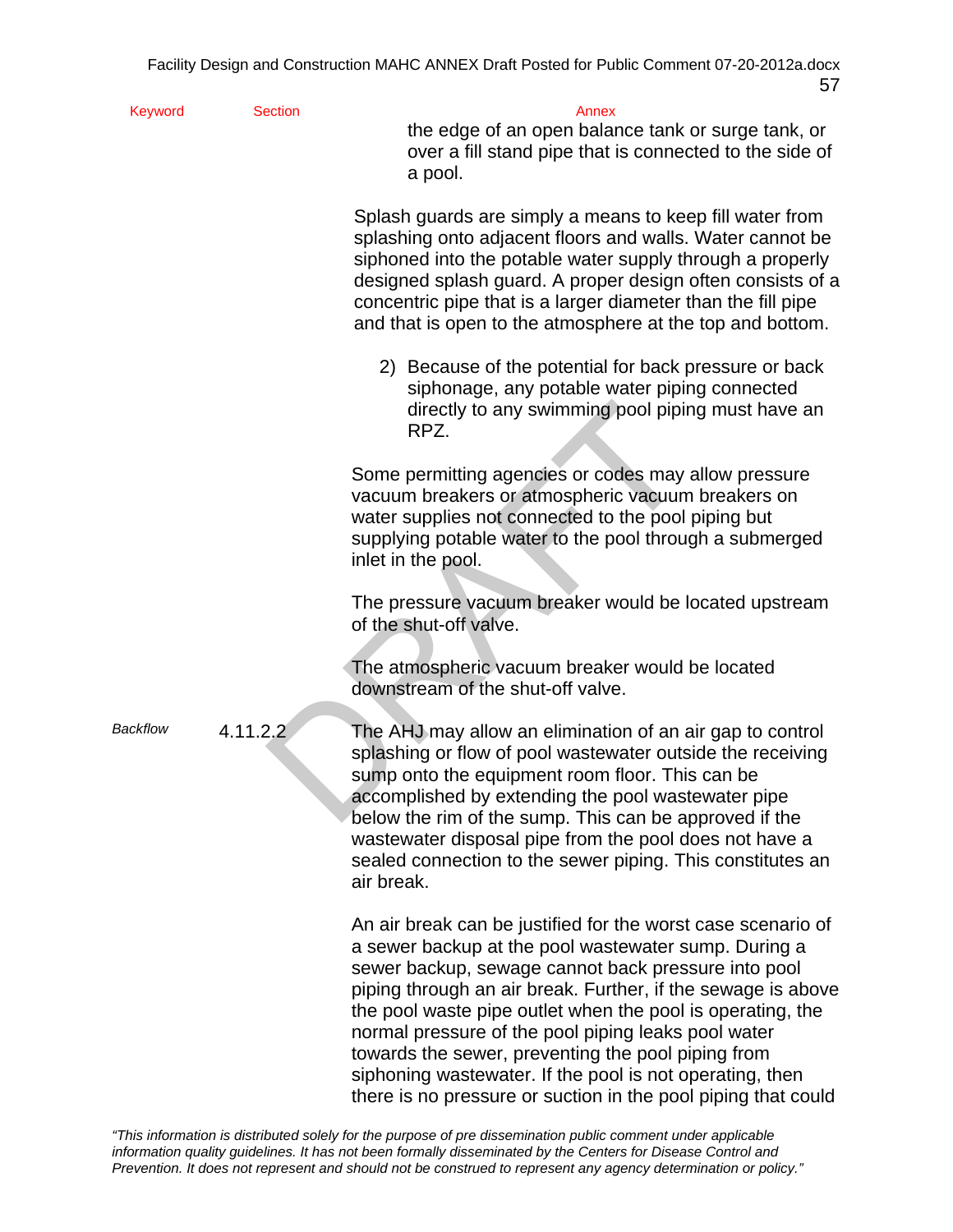| ۰.<br>۰.<br>M.<br>-<br>× |  |
|--------------------------|--|
|--------------------------|--|

| <b>Keyword</b>                | <b>Section</b> | Annex<br>create a condition for siphoning sewage.                                                                                                                                                                                                                                                                                                                                                    |
|-------------------------------|----------------|------------------------------------------------------------------------------------------------------------------------------------------------------------------------------------------------------------------------------------------------------------------------------------------------------------------------------------------------------------------------------------------------------|
|                               |                | If the permitting agency does not allow an air break, they<br>may allow an air gap with a splash guard.                                                                                                                                                                                                                                                                                              |
| <b>Deck Drains</b>            | 4.11.3         | <b>Deck Drains and Rinse Showers</b>                                                                                                                                                                                                                                                                                                                                                                 |
| <b>Fill Spouts</b>            | 4.11.4         | <b>Fill Spouts</b>                                                                                                                                                                                                                                                                                                                                                                                   |
| Hazard                        | 4.11.4.1       | For example, a fill spout located under a diving board or<br>next to a ladder or handrail is less likely to be a trip hazard<br>or be a hazard to swimmers coming up from below.                                                                                                                                                                                                                     |
| Sanitary<br>Wastes            | 4.11.5         | <b>Sanitary Wastes</b>                                                                                                                                                                                                                                                                                                                                                                               |
| Pool<br>Wastewater            | 4.11.6         | <b>Pool Wastewater</b>                                                                                                                                                                                                                                                                                                                                                                               |
| Ground<br>Surface             | 4.11.6.2       | Filters work to reduce the level of pathogens in the pool<br>water by retaining the pathogen in the filter. As a result,<br>pool backwash water has been demonstrated to contain<br>detectable pathogen levels (e.g., Cryptosporidium and<br>Giardia). <sup>10,11</sup> Therefore, filter backwash water should be<br>considered waste water requiring appropriate disposal.                         |
| Special<br>Venues             | 4.12           | <b>Special Venues - Special Requirements</b>                                                                                                                                                                                                                                                                                                                                                         |
| Spas                          | 4.12.1         | <b>Spas</b>                                                                                                                                                                                                                                                                                                                                                                                          |
| Maximum<br><b>Water Depth</b> | 4.12.1.2       | Spas are designed for sitting and the expectation is that it<br>will not be over the average 11-year-old child's head. That<br>depth is about 48 inches (1.22 m). The TC felt that 24<br>inches (61 cm) is reasonable since it's half of the maximum<br>depth previously stated (4 ft) and would allow for the vast<br>majority of the population to sit comfortably with their head<br>above water. |
| Handholds                     | 4.12.1.3       | Even though a person is seated in a spa, a sufficient<br>number of positive handholds are needed to assist with<br>standing up. Handholds at the edge of the pool above the<br>water line are visible and easily reachable.                                                                                                                                                                          |

 $10$  Shields JM, Gleim ER, Beach MJ. Prevalence of Cryptosporidium spp. and Giardia intestinalis in Atlanta metropolitan area swimming pools. Emerg Inf Dis 2008;14:948-950.<br><sup>11</sup> Schets FM, Engels GB, Evers EG. Cryptosporidium and Giardia in swimming pools in the Netherlands.

1

J Water Health. 2004 Sep;2(3):191-200.

*<sup>&</sup>quot;This information is distributed solely for the purpose of pre dissemination public comment under applicable information quality guidelines. It has not been formally disseminated by the Centers for Disease Control and Prevention. It does not represent and should not be construed to represent any agency determination or policy."*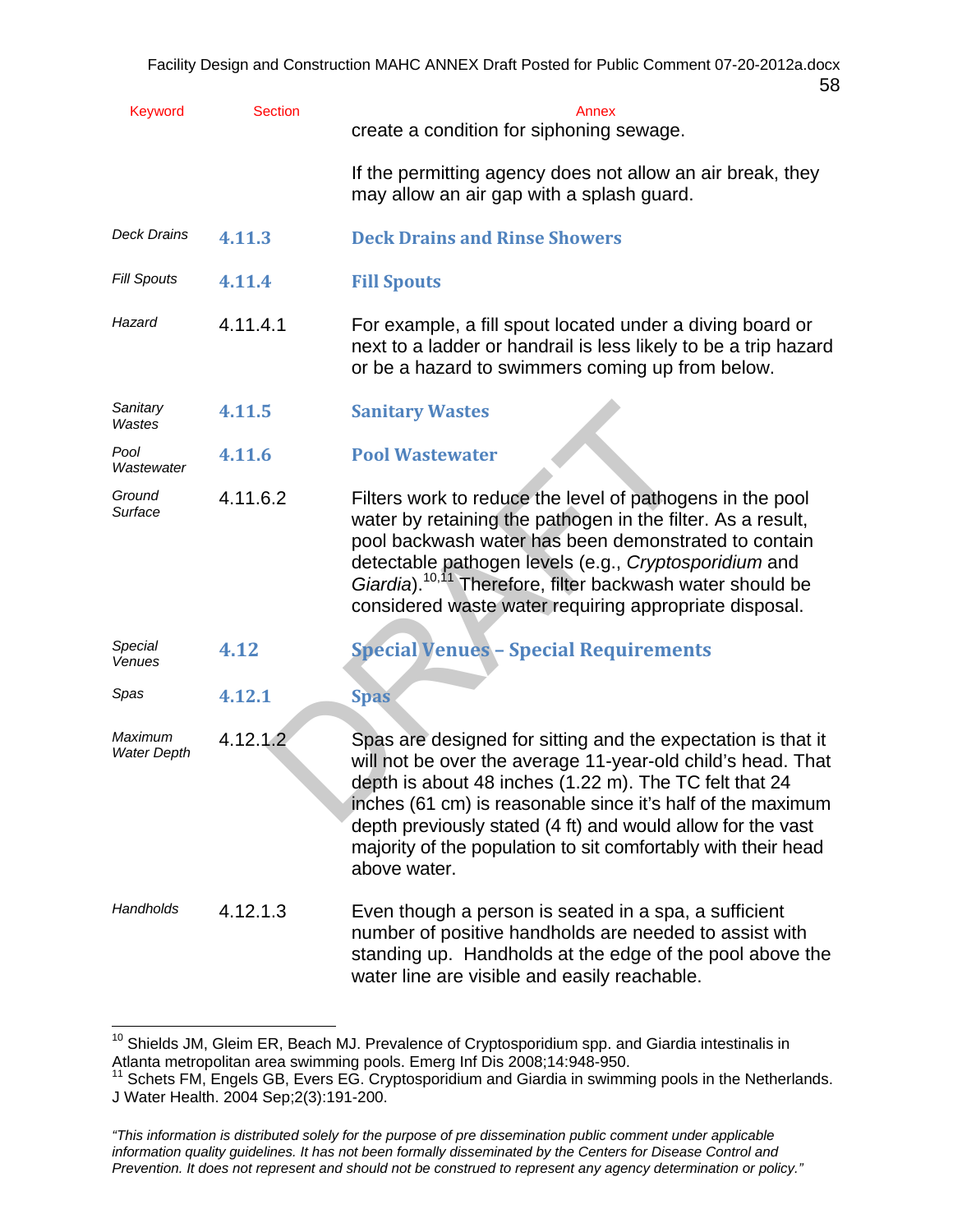| <b>Keyword</b><br>Perimeter<br>Deck | <b>Section</b><br>4.12.1.5 | Annex<br>This is to provide adequate area for life saving and rescue<br>purposes. The AHJ may allow a smaller rescue area based<br>on the assessment of a local emergency rescue agency.                                                                                                 |
|-------------------------------------|----------------------------|------------------------------------------------------------------------------------------------------------------------------------------------------------------------------------------------------------------------------------------------------------------------------------------|
|                                     |                            | Spas elevated for transfer wall or other purposes need to be<br>provided with an effective barrier so that the elevated wall is<br>not used as a platform to access the adjacent pool. An<br>effective barrier shall be one that does not allow bathers to<br>walk on the elevated wall. |
|                                     |                            | Small and/or narrow spas are examples where the AHJ may<br>allow a relief from the 50% minimum deck requirements.<br>The rationale is that if a spa is of a limited size or width then<br>it can be entirely be guarded effectively from one side or<br>one location.                    |
| Temperature                         | 4.12.1.7                   | Excessive temperature above $104\degree$ C is essentially inducing a<br>fever in the bather's body as internal temperature rises. It is<br>also teratogenic to fetuses so that pregnant women should<br>consult their physician before using.                                            |
| Elevated<br>Spas                    | 4.12.1.5.3                 | For example, if an elevated spa is next to or within 4 feet<br>(1.22 m) of another pool, a guard rail or post-and-rope<br>system would be a couple options as effective barriers<br>which would discourage patrons to use this elevated wall to<br>jump into the other pool.             |
| <b>Timers</b>                       | 4.12.1.14                  | The "Fifteen Minute Rule" – complies with most state<br>codes The timer for the hydrotherapy pump is for the<br>safety of the bathers. Longer times can be hazardous to<br>bathers and the therapy pump shutting off at least reminds<br>the bather to get out and reset the timer.      |
| Emergency<br><b>Shutoff</b>         | 4.12.1.15                  | Emergency shutoffs should be located between 5 feet (1.5)<br>m) and 50 feet (15.2 m) and within sight of the spa structure.                                                                                                                                                              |
| Waterslides<br>and Catch<br>Pools   | 4.12.2                     | <b>Waterslides and Catch Pools</b>                                                                                                                                                                                                                                                       |
| Design and<br>Construction          | 4.12.2.1                   | <b>Design and Construction</b>                                                                                                                                                                                                                                                           |
| Additional<br>Provisions            | 4.12.2.1.1                 | The designs of waterslides are governed by amusement<br>ride regulations such as ASTM that have appropriate<br>experience. However, the design of the catch pool along<br>with associated water quality and circulation is regulated<br>by this standard.                                |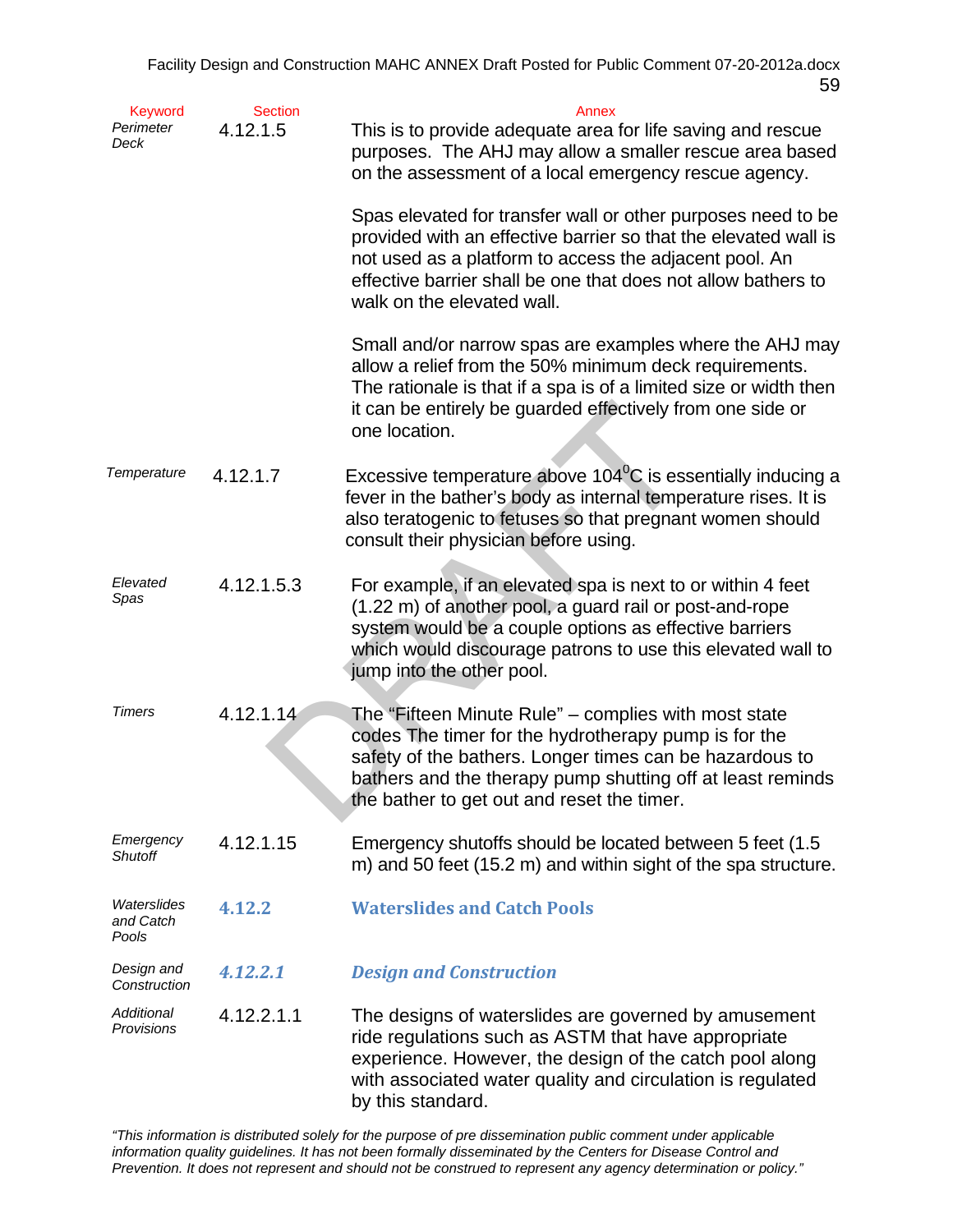| <b>Keyword</b>            | <b>Section</b> | Annex                                                                                                                                                                                                                                                                                                                                                                                                                                                                                                                                                                                                                                                                                                                                                             |
|---------------------------|----------------|-------------------------------------------------------------------------------------------------------------------------------------------------------------------------------------------------------------------------------------------------------------------------------------------------------------------------------------------------------------------------------------------------------------------------------------------------------------------------------------------------------------------------------------------------------------------------------------------------------------------------------------------------------------------------------------------------------------------------------------------------------------------|
| Designed                  | 4.12.2.8.2     | Drop slides are being highlighted because of one incident<br>that resulted in a fatality in Massachusetts. Slides,<br>particularly those that drop bathers into the water (vs.<br>being delivered to water entry point), from a height above<br>the water require diligent monitoring by staff at the top of<br>the slide and the water entry point to ensure there is<br>adequate spacing between slider users so that people do<br>not land on top of each other. Each slide user must have<br>time to move out of the collision zone before another slide<br>user is allowed down the slide. The incident cited resulted<br>in the drowning of a slide user and a multi-day time for<br>discovery of the victim because of the high turbidity of the<br>water. |
| <b>Wave Pools</b>         | 4.12.3         | <b>Wave Pools</b>                                                                                                                                                                                                                                                                                                                                                                                                                                                                                                                                                                                                                                                                                                                                                 |
| No Diving<br><b>Signs</b> | 4.12.3.3.4     | The pool will still have side wall ladders for egress<br>purposes (and therefore partial trafficking) and the<br>Technical committee still felt that "No Diving" signage<br>should still be required for all areas around the wave pool<br>regardless of water depth due to the freeboard.                                                                                                                                                                                                                                                                                                                                                                                                                                                                        |
| Therapy<br>Pools          | 4.12.4         | <b>Therapy Pools</b>                                                                                                                                                                                                                                                                                                                                                                                                                                                                                                                                                                                                                                                                                                                                              |
| Leisure Rivers            | 4.12.5         | <b>Leisure Rivers</b>                                                                                                                                                                                                                                                                                                                                                                                                                                                                                                                                                                                                                                                                                                                                             |
| General                   | 4.12.5.1       | <b>General</b>                                                                                                                                                                                                                                                                                                                                                                                                                                                                                                                                                                                                                                                                                                                                                    |
| Access and<br>Egress      | 4.12.5.2       | <b>Access and Egress</b>                                                                                                                                                                                                                                                                                                                                                                                                                                                                                                                                                                                                                                                                                                                                          |
| Means                     | 4.12.5.2.1     | Since there is moving water in a leisure river, less frequent<br>means of ingress/egress are acceptable. The moving water<br>propels people around a leisure river quickly and with less<br>effort to the next means of egress.                                                                                                                                                                                                                                                                                                                                                                                                                                                                                                                                   |
|                           |                | Rivers can be several hundred feet long. They are often<br>constructed with side walls that make it difficult to exit the<br>pool. This distance will make it so that a bather will never<br>be more than 75 feet (22.9 m) from an exit. The distance to<br>the nearest exit for a large regular pool can be as much as<br>50 feet (15.2 m). This distance can be farther for a river<br>because of the current. If water is flowing at $1 - 4$<br>feet/second around the river, then a person floating around<br>a river will never be more than 2.5 minutes from a means<br>of egress.                                                                                                                                                                          |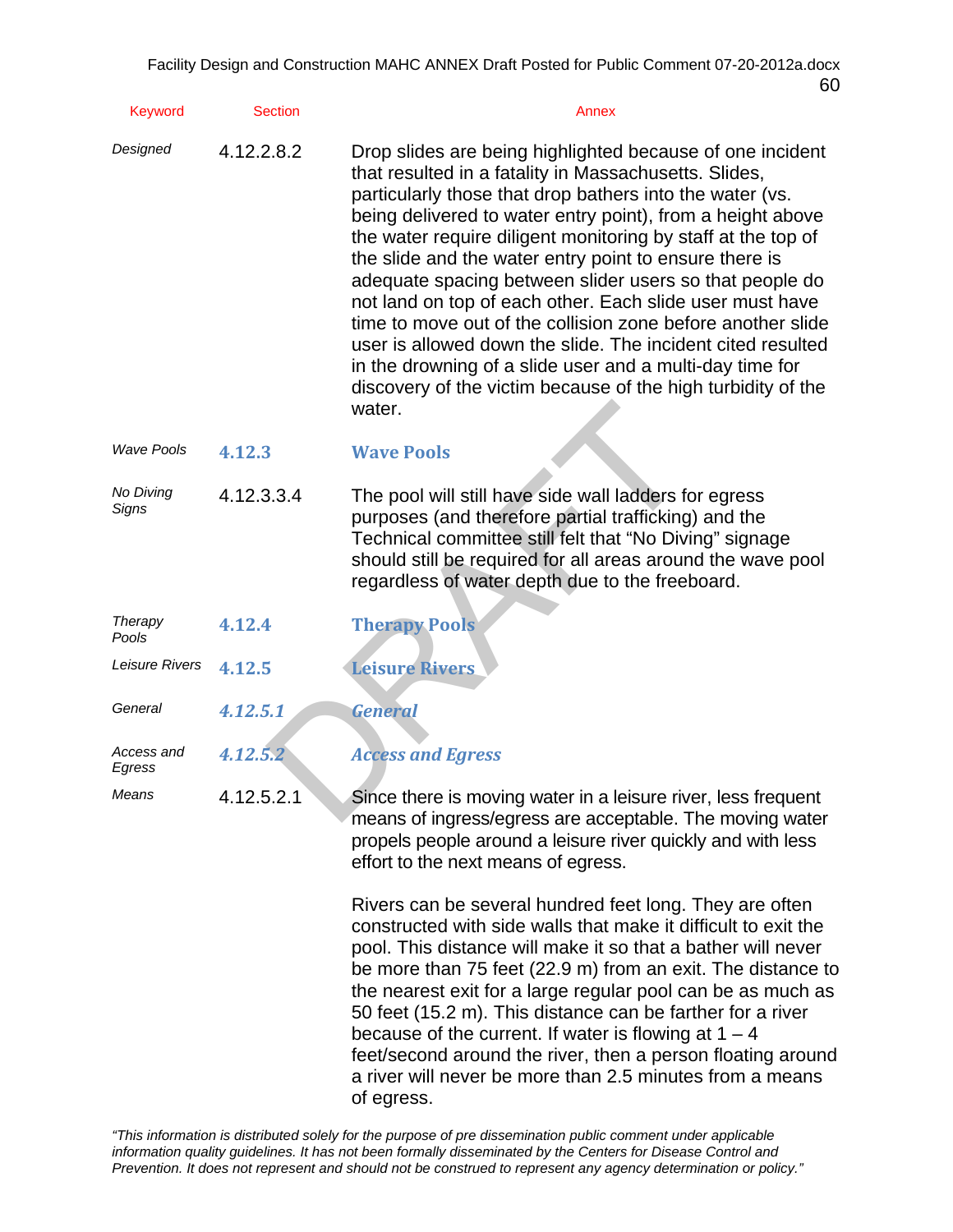| <b>Keyword</b>    | <b>Section</b> | Annex                                                                                                                                                                                                                                                                                                                                                                                                                             |
|-------------------|----------------|-----------------------------------------------------------------------------------------------------------------------------------------------------------------------------------------------------------------------------------------------------------------------------------------------------------------------------------------------------------------------------------------------------------------------------------|
| Deck              | 4.12.5.2.4     | Leisure rivers are of necessity closed (or mostly closed)<br>loops. The wall for the inside of a river loop is an island<br>which may be designed for people but is most often not.<br>Therefore, a perimeter deck is only needed for the outside<br>of the river loop, or only on one side of the river.                                                                                                                         |
| <b>Bridges</b>    | 4.12.5.2.5     | 7 feet (2.13 m) minimum clearance overhead is required<br>since it is consistent with requirements of building code<br>minimum ceiling clearances.                                                                                                                                                                                                                                                                                |
|                   |                | Most rivers are closer to 3.5 feet deep making the<br>clearance 7.5 feet if you adhere to the 4 foot clear<br>requirement above the water surface. The MAHC<br>Technical Committee chose 7 feet because it's the typical<br>building code minimum height requirement for ceilings<br>whereas the 6'-8 inches min clearance is usually only<br>applicable to doorways.                                                             |
| Movable<br>Floors | 4.12.6         | <b>Moveable Floors</b>                                                                                                                                                                                                                                                                                                                                                                                                            |
| Not<br>Continuous | 4.12.6.3.1     | Examples of adequate safety precautions for entering the<br>other area of the pool include but are not limited to the<br>following:                                                                                                                                                                                                                                                                                               |
|                   |                | 1) A moveable bulkhead, located at least at the water<br>surface, to enclose the area of the moveable floor;<br>2)<br>A highly visible floating line installed over the<br>moveable floor surface, two (2) feet in front of the<br>end of the moveable floor. A four (4) inch wide<br>contrasting marking shall be provided at this leading<br>edge.<br>3)<br>A railing system that shall be anchored into the<br>moveable floor. |
| Underside         | 4.12.6.3.2     | When the moveable floor is not continuous over the entire<br>surface area of the pool, the underside of the moveable<br>floor shall be denied access when it's not flush with the<br>pool floor. Examples of adequate measures to prevent<br>access under the moveable floor include but are not limited<br>to the following:                                                                                                     |
|                   |                | 1) Position a bulkhead at the end of the moveable<br>floor;                                                                                                                                                                                                                                                                                                                                                                       |

2) Have a trailing ramp that hinges to the moveable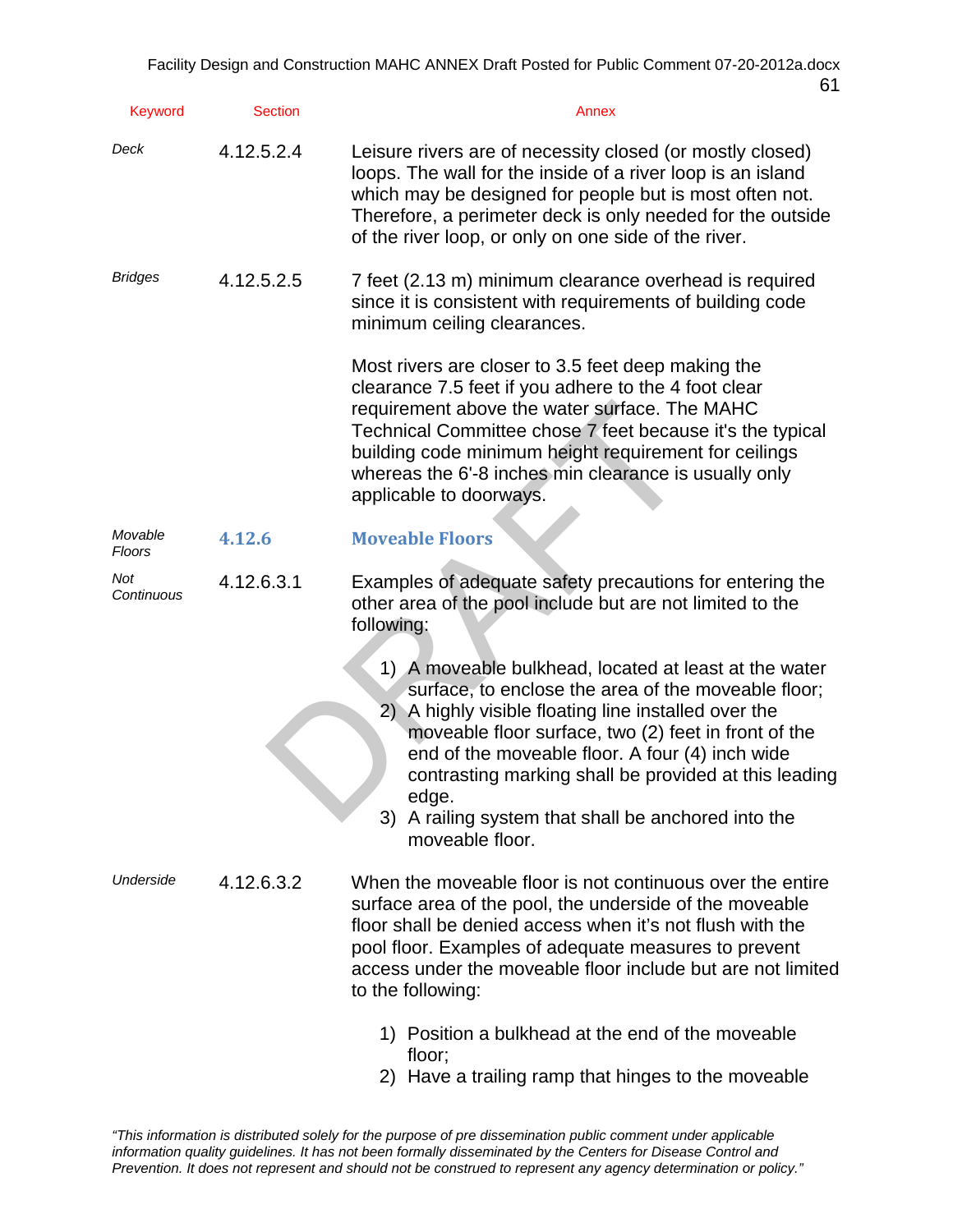| Keyword               | <b>Section</b> | Annex<br>floor and extends to the pool floor.                                                                                                                                                                                                                                                                                                                                                                                                                                                                                                                                                 |
|-----------------------|----------------|-----------------------------------------------------------------------------------------------------------------------------------------------------------------------------------------------------------------------------------------------------------------------------------------------------------------------------------------------------------------------------------------------------------------------------------------------------------------------------------------------------------------------------------------------------------------------------------------------|
| Speed                 | 4.12.6.4.1     | There are no U.S. regulations on moveable floors. This<br>velocity was obtained from European design standards.                                                                                                                                                                                                                                                                                                                                                                                                                                                                               |
|                       |                | European Standard EN 13451-11:2004.                                                                                                                                                                                                                                                                                                                                                                                                                                                                                                                                                           |
| <b>Bulkheads</b>      | 4.12.7         | <b>Bulkheads</b>                                                                                                                                                                                                                                                                                                                                                                                                                                                                                                                                                                              |
| Entrapment            | 4.12.7.5       | All bulkhead parking positions should be designed such<br>that lifeguards can see under 100% of the bulkhead from<br>their station on the pool deck.                                                                                                                                                                                                                                                                                                                                                                                                                                          |
| Gap                   | 4.12.7.8       | Bulkheads designed with greater gaps may result in<br>bulkheads veering off its intended path.                                                                                                                                                                                                                                                                                                                                                                                                                                                                                                |
| Handhold              | 4.12.7.9       | During FINA sanctioned events, full height touchpads will<br>be on most bulkheads. But the majority of bulkheads in the<br>U.S. allow for wide holes at the waterline for handholds<br>and USS / NFSHSA / NCAA touchpads which are hung<br>from these holes and are below the waterline. Touchpads<br>aren't normally installed during normal operating hours.<br>End wall concrete parapets that cantilever over the gutter<br>that require full height FINA touchpads for those level of<br>competitions do not negate the requirement for handholds<br>(though behind) in these locations. |
| Width                 | 4.12.7.12      | Any bulkhead that is intended for foot traffic for use by<br>officials shall be at least 1 meter (3'-3") wide which is the<br>current minimum width provided by commercial<br>manufacturers.                                                                                                                                                                                                                                                                                                                                                                                                  |
| Starting<br>Platforms | 4.12.7.12.1    | Any bulkhead that dictates starting platforms shall be<br>installed shall be at least 3'-9" (1.14 m) wide in order to<br>allow for sufficient trafficking space for officials and<br>athletes behind the starting platforms.                                                                                                                                                                                                                                                                                                                                                                  |
| Spraygrounds          | 4.12.8         | <b>Spraygrounds</b>                                                                                                                                                                                                                                                                                                                                                                                                                                                                                                                                                                           |
| Sloped                | 4.12.8.3       | An example for an acceptable design solution would be a<br>diverter valve installation.                                                                                                                                                                                                                                                                                                                                                                                                                                                                                                       |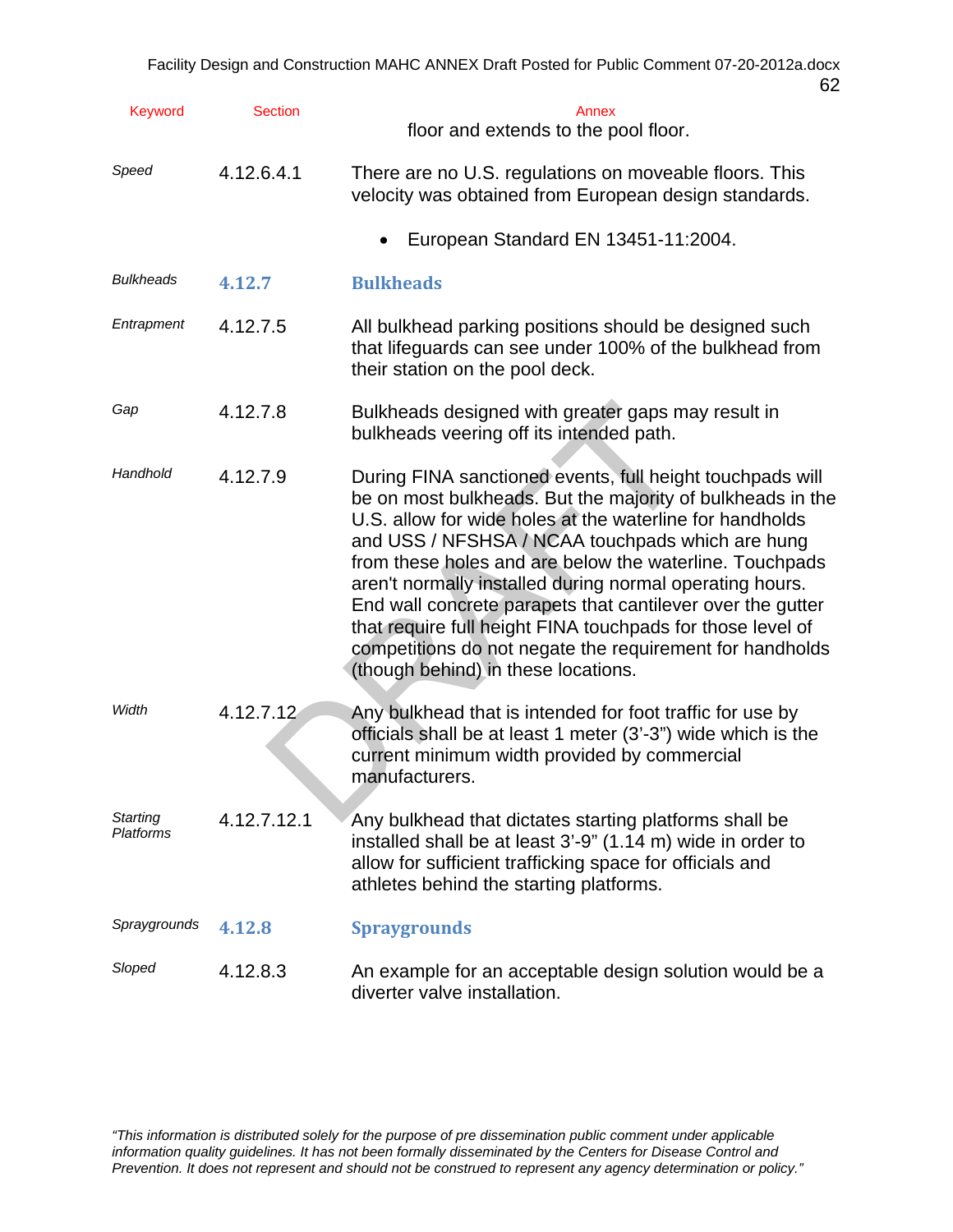| Keyword<br>Hazard   | <b>Section</b><br>4.12.8.9 | Annex<br>While consistent with many state codes, the MAHC<br>Technical Committee has determined that this topic needs<br>more research regarding water velocity and eye safety. <sup>12</sup>                                                                                                                                                              |
|---------------------|----------------------------|------------------------------------------------------------------------------------------------------------------------------------------------------------------------------------------------------------------------------------------------------------------------------------------------------------------------------------------------------------|
| Signage             | 4.12.8.10                  | Since there is no standing water on spraygrounds, depth<br>markers and "No Diving" warning signs are not required.                                                                                                                                                                                                                                         |
|                     |                            | This was included because it deviates from the regular<br>marking and warning signage requirements for typical<br>pools as stated in this code. Other signage requirements<br>such as diaper changing reminders and "do not drink"<br>would likely be appropriate.                                                                                         |
| <b>Wading Pools</b> | 4.12.9                     | <b>Wading Pools</b>                                                                                                                                                                                                                                                                                                                                        |
| Barrier             | 4.12.9.2                   | A more stringent requirement is stipulated for separating<br>wading pools from other bodies of water (compared with<br>the spacing between other pools) is due to the fact that the<br>predominant users of wading pools are small toddlers,<br>most of whom cannot swim, and the inherent dangers<br>posed by larger and deeper pools in close proximity. |
| Shallow<br>Water    | 4.12.9.2.1                 | Rationale of 24" (61 cm) deep rule is that if adjacent water<br>is not substantively deeper than the wading pool, there is<br>no need to segregate them.                                                                                                                                                                                                   |

 $\overline{a}$ 

 $12$  Duma SM, Bisplinghoff JA, Senge DM, McNally C, Alphonse VD. Eye injury risk from water stream impact: biomechanically based design parameters for water toy and park design. Curr Eye Res. 2012 Apr;37(4):279-85.

*<sup>&</sup>quot;This information is distributed solely for the purpose of pre dissemination public comment under applicable information quality guidelines. It has not been formally disseminated by the Centers for Disease Control and Prevention. It does not represent and should not be construed to represent any agency determination or policy."*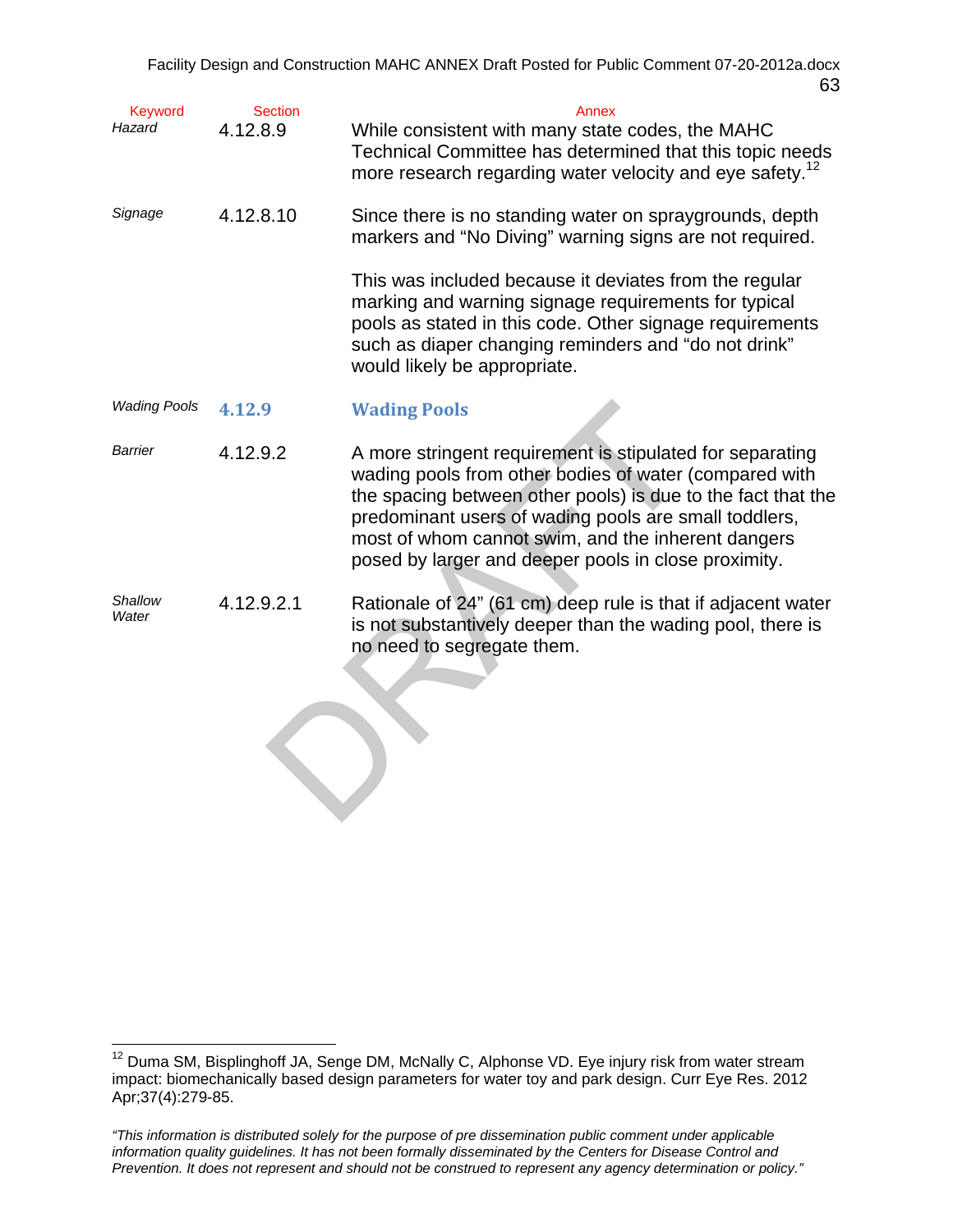# **A Note About Resources:**

The resources used in all MAHC modules come from peer-reviewed journals and government publications. No company-endorsed publications have been permitted to be used as a basis for writing code or annex materials.

# **Bibliography**

## **Codes Referenced**

- 29 Code of Federal Regulations Part X 1926.1053(b)(9) (OSHA)
- American Concrete Institute Standards Reference 302.1 R-80, Guide for Concrete Floor and Slab Construction
- ational Standards Institute/Air Conditioning Contractional Standards Institute/Air Conditioning Contraction 2010<br>
2010<br>
2010<br>
2010<br>
2012-3<br>
2012<br>
2012<br>
2012<br>
2012<br>
2012<br>
2012<br>
2012<br>
2012<br>
2014<br>
2014<br>
2014<br>
2014<br>
2016<br>
21 P American National Standards Institute/Air Conditioning Contractors of America Manual SPS 2010
	- o Section 1-6.
	- o Sec tion12-3
	- o Section 4-4
- American National Standards Institute/National Spa and Pool Institute
- American Society of Heating, Refrigerating, and Air-Conditioning Engineers Handbook of Fundamentals
	- o Section 4.6 "Natatoriums Ventilation Requirements"
- American Society of Mechanical Engineers
- American Society for Testing and Materials
- California Assembly Bill
- Canadian Pest Management Regulatory Agency
- Consumer Product Safety Commission
- Canadian Standards Association
	- $O$  2.6-2006 Ga
	- o C22.2
- Environmental Protection Agency Oswer 90 008.1 Chemical Emergency Preparedness and Prevention Advisory SWIMMING POOL CHEMICALS: **Chlorine**
- European Standard EN 13451-11:2004
- Federation Internationale de Natation
- International Mechanical Code
	- o Section 304.1
	- o Section 502
	- o Section 701
- Material Safety Data Sheets
	- o Sodium Hypochlorite Health Hazard Data
	- o Calcium Hypochlorite Health Hazard Data
	- o Hydrochloric Acid Health Hazard Data
	- o Muriatic Acid MSDS, Health Hazard Data
- National Fire Code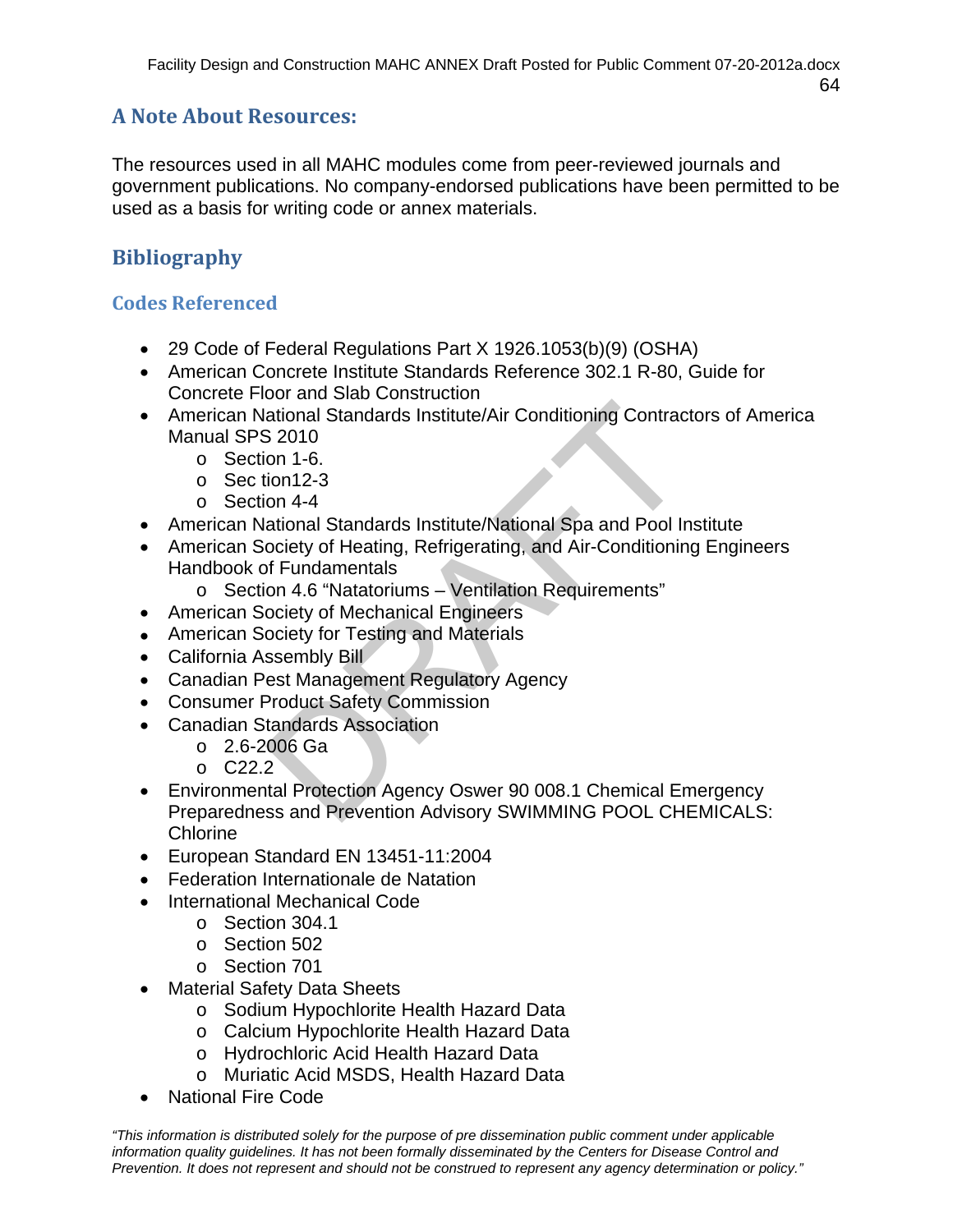- National Collegiate Athletic Association
- National Electrical Code
	- o Article 100 "Location, Wet"
	- o Article 110-26 "Minimum clearances"
	- o Article 110.11 "Deteriorating Agents"
	- o Article 300.7 "Raceways Exposed to Different Temperatures"
- National Electrical Manufacturing Association Standard 250
- National Fire Protection Association
	- o National Fuel Gas Code Sec. 8.1.2
	- o National Fuel Gas Code Sec. 8.1.6
	- o 704 "Hazard Identification System"
- National Federation of State High School Associations
- National Sanitation Foundation
- Underwriters Laboratories
	- o Section 50
	- o Section 508

### **References cited in Module**

- Blanksby BA, Wearne FK, Elliott BC, Blitvich JD. Aetiology and occurrence of diving injuries. A review of diving safety. Sports Med. 1997 Apr;23(4):228-46.
- s Laboratories<br>
in Module<br>
A, Wearne FK, Elliott BC, Blitvich JD. Aetiology and<br>
S. A review of diving safety. Sports Med. 1997 Apr;<br>
illness and injury from swimming pool disinfectants<br>
-- United States, 2002—2008. MMWR M CDC. Acute illness and injury from swimming pool disinfectants and other chemicals --- United States, 2002—2008. MMWR Morb Mortal Wkly Rep. 2011;60(39):1343-1347.
- CDC. Pool chemical—associated health events in public and residential settings---United States, 1983-2007. MMWR Morb Mortal Wkly Rpt. 2009;58(18):489-493.
- CDC. Recommendations for Preventing Pool Chemical-Associated Injuries accessed at http://www.cdc.gov/healthywater/swimming/pools/preventing-poolchemical-injuries.html.
- Cusimano MD, Mascarenhas AM, Manoranjan B. Spinal cord injuries due to diving: a framework and call for prevention. J Trauma. 2008;65(5):1180-5.
- Duma SM, Bisplinghoff JA, Senge DM, McNally C, Alphonse VD. Eye injury risk from water stream impact: biomechanically based design parameters for water toy and park design. Curr Eye Res. 2012 Apr;37(4):279-85.
- Hlavsa MC, Roberts VA, Anderson AR, Hill VR, Kahler AM, Orr M, Garrison LE, Hicks LA, Newton A, Hilborn ED, Wade TJ, Beach MJ, Yoder JS. Surveillance for waterborne disease outbreaks and other health events associated with recreational water use — United States, 2007–2008. MMWR Surveill Summ 2011;60:1-37.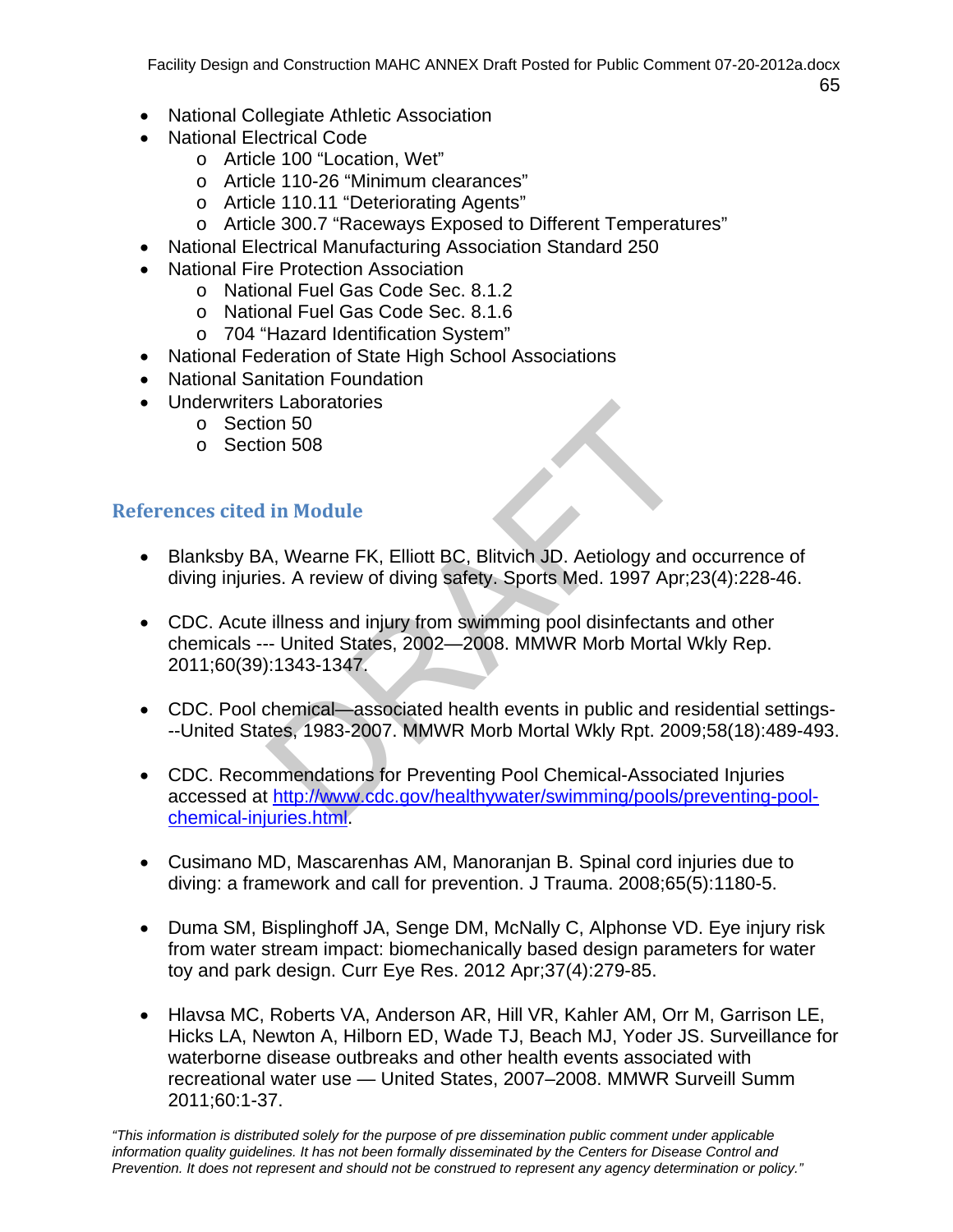- Gabrielsen MA, Spivey M. Diving injuries: The etiology of 486 case studies with recommendations for needed action. 1990. Nova University Press, Ft. Lauderdale, FL.
- Moritz, A.R., and Henriques, F.C., "Studies of Thermal Injury: The Relative Importance of Time and Surface Temperature in the Causation of Cutaneous Burns. Am J Pathol. 1947 Sep;23(5):695-720.
- Shields JM, Gleim ER, Beach MJ. Prevalence of Cryptosporidium spp. and Giardia intestinalis in Atlanta metropolitan area swimming pools. Emerg Inf Dis 2008;14:948-950.
- Schets FM, Engels GB, Evers EG. Cryptosporidium and Giardia in swimming pools in the Netherlands. J Water Health. 2004 Sep;2(3):191-200.

## **Additional Resources**

- 29 Code of Federal Regulations 1910
- ACCA Air Conditioning Contractors of America
	- o 2800 Shirlington Road, Arlington, VA 22206
	- o www.acca.org
- ADA Americans with Disabilities Act
- AMCA Air Movement and Control Association
- Netrierianius. J Water Health. 2004 Sep, 2(3).191-20<br>
Durces<br>
Federal Regulations 1910<br>
Conditioning Contractors of America<br>
Shirlington Road, Arlington, VA 22206<br>
<u>acca.org</u><br>
ricans with Disabilities Act<br>
Movement and Con o 30 West University Drive, Arlington Heights, IL 60004
	- o www.amca.org
- Ceramic Tile Institute
	- o http://www.ctioa.org/reports/cof16.html
- Durston, Lee. Design, Construction, and Testing of the Commercial Air Barrier. Accessed at http://www.irinfo.org/articles/5\_1\_2009\_durston.pdf
- "Instruction Sheet IV, Identifying and Correcting Burner Problems", Propane Council, Washington, DC, 2010
- "Proper Venting of Gas Fueled Appliances", Chimney Safety Institute of America, Plainfield, IN, 2010
- Narnes, David, "Swimming Pool Chemical Safety", http://www.ehow.com/way\_5406877\_swimming-pool-chemical-safety.html
- Occupational Safety & Health Administration o 200 Constitution Ave., NW, Washington, DC 20210